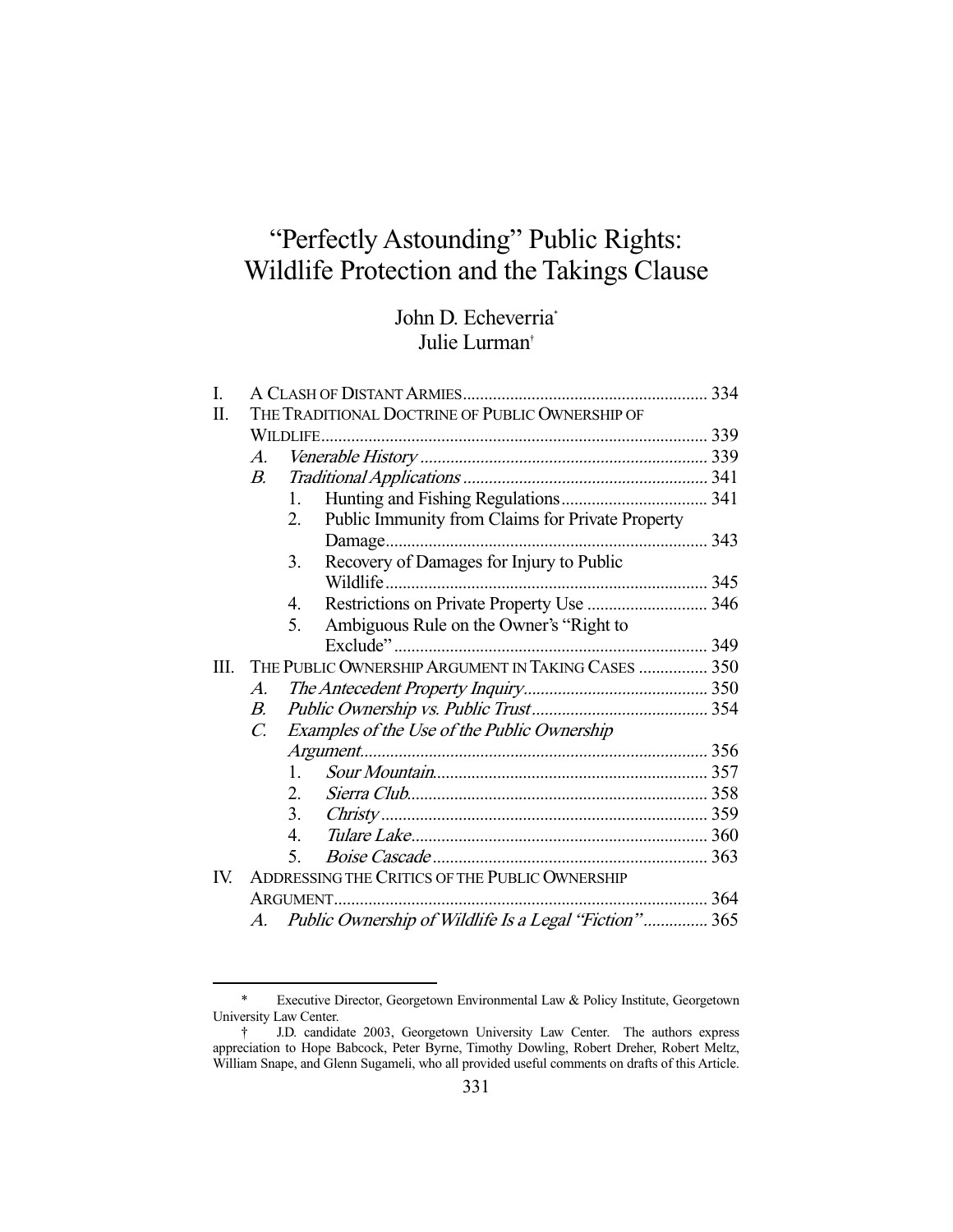|   | В. | The Public Ownership Argument Is Contradicted by        |  |
|---|----|---------------------------------------------------------|--|
|   |    |                                                         |  |
|   |    | C. The Public Ownership Argument Relies on Antiquated   |  |
|   |    |                                                         |  |
|   |    | D. Wildlife Protection Effects a Per Se Physical-       |  |
|   |    |                                                         |  |
|   |    | E. Public Ownership Is Not an Argument Available to the |  |
|   |    |                                                         |  |
| V |    | HOW FAR SHOULD THE PUBLIC OWNERSHIP ARGUMENT GO?  381   |  |
|   |    |                                                         |  |
|   |    |                                                         |  |

To a layman, and even to a lawyer who has not had occasion to deal with the subject, the extent of the power of the states with reference to fish, game, and all wild life within their borders is perfectly astounding.<sup>1</sup>

 This Article addresses whether federal or state regulations protecting imperiled birds, fish, or other wildlife result in "takings" of private property under the Takings Clause of the Fifth Amendment. This inquiry represents a search for a rationale for a surprisingly wellestablished rule. Notwithstanding their occasional success in pursuing claims based on other environmental programs,<sup>2</sup> takings claimants have met remarkably consistent failure in cases involving wildlife regulations.<sup>3</sup> What accounts for the powerful immunity of laws protecting threatened and endangered species from takings claims?

 In accord with the views of some courts and commentators, this Article embraces the position that the public's traditional sovereign ownership rights in wildlife preclude takings claims based on laws protecting wildlife.<sup>4</sup> An essential prerequisite for a takings claim is that

 <sup>1.</sup> Cook v. State, 74 P.2d 199, 201 (Wash. 1973).

 <sup>2.</sup> For example, claimants have achieved some success in recent years in pursuing takings claims based on the creation of pedestrian and bicycle paths under the National Trails Act. See, e.g., Preseault v. United States, 52 Fed. Cl. 667, 684 (Fed. Cl. 2002) (awarding compensation in excess of \$1,000,000). Takings claims based on wetlands regulation frequently fail for a variety of different reasons, but at least some wetlands claims have succeeded. See,  $e \, g$ . Bowles v. United States, 31 Fed. Cl. 37, 140 (Fed. Cl. 1994) (ruling that denial of permit to fill wetland lot effected a taking and awarding compensation of \$55,000).

 <sup>3.</sup> See discussion infra note 11.

<sup>4.</sup> See, e.g., Hope M. Babcock, Should Lucas v. South Carolina Coastal Council Protect Where the Wild Things Are? Of Beavers, Bob-O-Links, and Other Things That Go Bump in the Night, 85 Iowa L. REV. 849, 886-87 (2000); Melinda Harm Benson, The Tulare Case: Water Rights, the Endangered Species Act, and the Fifth Amendment, 32 ENVTL. L. 551, 555-56 (2002); Anna R.C. Caspersen, The Public Trust Doctrine and the Impossibility of "Takings" by Wildlife, 23 B.C. ENVTL. AFF. L. REV. 357, 360-74 (1996); Oliver A. Houck, Why Do We Protect Endangered Species, and What Does That Say About Whether Restrictions on Private Property to Protect Them Constitute "Takings"?, 80 Iowa L. REV. 297, 317 (1995).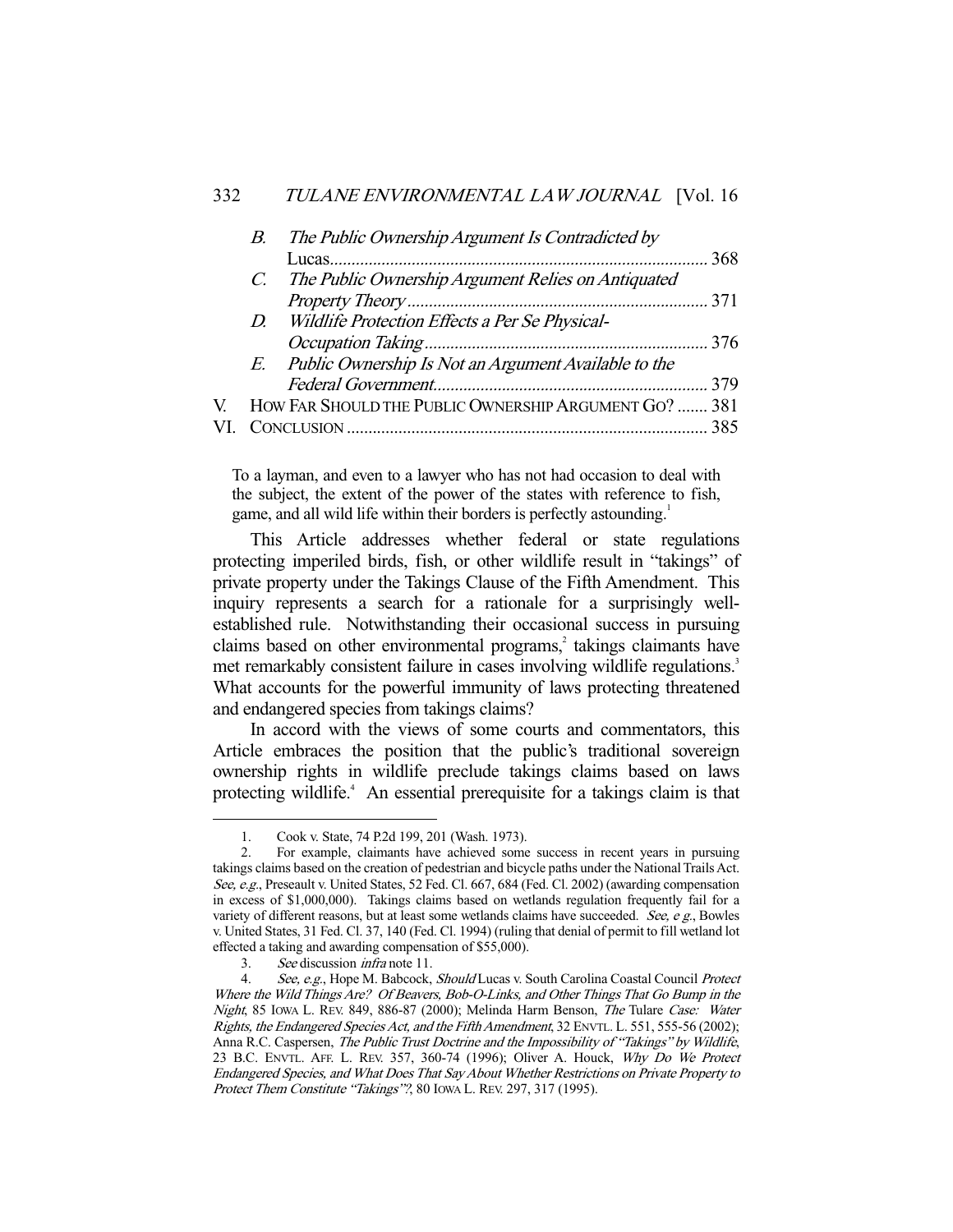the owner possess a private property right to engage in the activity being regulated.<sup>5</sup> Under the common law public ownership doctrine, the state has a paramount right to protect wildlife. This right includes protecting wildlife present on private land from harm or destruction.<sup>6</sup> As a result, no property owner can claim a right, without public authorization, to engage in an activity that would result in the death or injury of wildlife. Absent a showing that a regulation restricts some private property right, takings claims based on wildlife-protection measures fail at the threshold.

 This Article expands upon prior discussions of the public ownership doctrine by addressing some questions and concerns which have been raised, or which might be raised, about this apparently strong argument against takings liability. For example, even if the public ownership doctrine is rooted in venerable legal precedent, does it provide an appropriate framework for analyzing takings challenges to today's comprehensive wildlife laws? The threat of widespread species extinction and the kinds of extensive regulation necessary to counter this threat were presumably unknown to Justinian or Blackstone. In addition, do modern wildlife laws raise concerns about fairness which deserve careful, case-specific review under the Takings Clause? Rather than resolve takings claims by resorting to hoary property doctrine, it might be contended that wildlife regulations should be subject to searching, sometimes fatal, scrutiny under the Takings Clause.

 Another concern is the potential scope of the argument. Assuming the public ownership idea has contemporary legitimacy, should its application be resisted because the doctrine could apply so broadly? The public ownership doctrine can presumably justify government protection for wild animals from direct threats, such as the hunter with a gun, without triggering takings liability. The more significant and difficult question, however, is how far the law should go in supporting the regulation of activities which produce the same kinds of threats indirectly. Scientific research certainly has shown that habitat-destroying activities can kill individual animals and push an entire species to the brink of extinction.<sup>7</sup> Should the public ownership doctrine therefore

 <sup>5.</sup> See discussion infra notes 94-95.

 <sup>6.</sup> See discussion infra Part II.

 <sup>7.</sup> Indeed, scientists are in general agreement that habitat loss is the primary cause of species endangerment and extinction in the United States and around the world. See, e.g., COMM. ON SCI. ISSUES IN THE ENDANGERED SPECIES ACT, NAT'L RES. COUNCIL, SCIENCE AND THE ENDANGERED SPECIES ACT 35-37, 72 (1995); GLOBAL BIODIVERSITY ASSESSMENT 21 (V.H. Heywood ed., 1995); David S. Wilcove et al., Quantifying Threats to Imperiled Species in the United States, 48 BIOSCIENCE 607, 607 (1998). In Tennessee Valley Authority (TVA) v. Hill, 437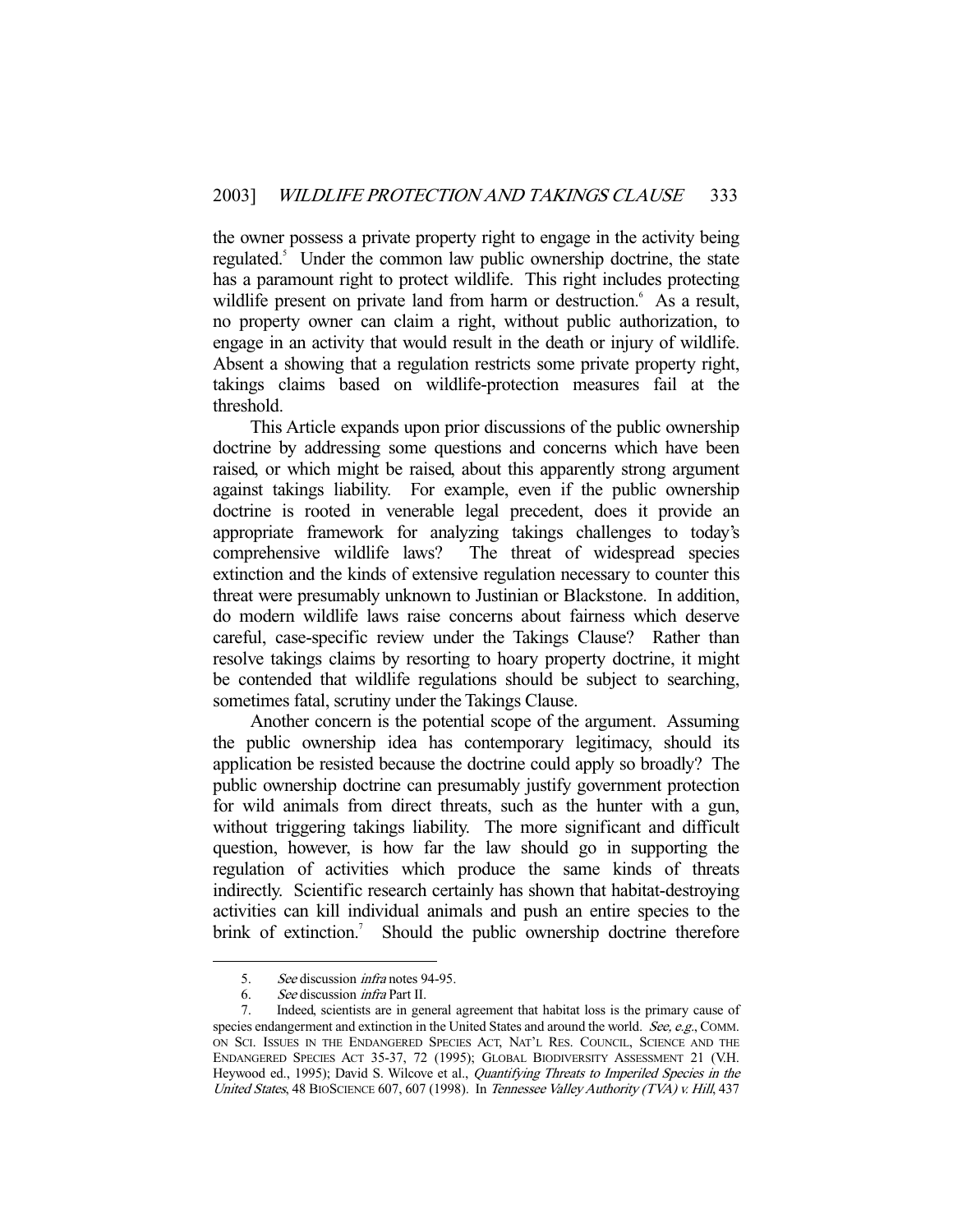support restrictions on the development of potentially large areas of habitat, the destruction of which could harm threatened and endangered species?

 Part I of this Article provides an overview of the issue, highlighting the philosophical gulf represented, on the one side, by the sharp rhetorical challenges to laws protecting threatened and endangered species and, on the other, by the overwhelming legal precedent rejecting takings claims based on such laws. Part II provides a thumbnail historical sketch of the public ownership doctrine and reviews its various, traditional applications to support constraints on uses of private property. Part III examines the public ownership doctrine as a bar to takings claims based on modern laws protecting threatened and endangered species, explains how the argument fits into contemporary takings jurisprudence, and describes and analyzes some of the recent cases which have discussed the argument. Part IV describes and attempts to respond to the actual or potential objections, concerns, and qualifications relating to the public ownership argument. Finally, Part V attempts to define an appropriate scope for the public ownership argument.<sup>8</sup>

## I. A CLASH OF DISTANT ARMIES

-

 Wildlife protection laws and takings claims present a conundrum. On the one hand, federal and state wildlife laws, the ESA in particular, are a favorite target of property rights advocates. In comparison with other land use and environmental protection rules, regulations protecting endangered species generate a disproportionately large volume of rhetorical attacks based on their supposedly oppressive impact on developers and other property owners.<sup>9</sup> The gray wolf, the spotted owl,

U.S. 153, 179 (1978), the United States Supreme Court observed that Congress considered habitat loss the greatest of the threats to species' survival supporting enactment of the Endangered Species Act (ESA).

 <sup>8.</sup> One explanation for at least lawyers' ignorance of the "perfectly astounding" public rights in wild animals is that Pierson v. Post, 2 Am. Dec. 264, 265-67 (N.Y. 1805), the most frequently studied property case in the American law school curriculum, discusses the acquisition of property interests in wild animals without explicitly describing sovereign public rights in wildlife. The reason of course is that the case deals with competing claims of private individuals to a captured fox, not with the relative rights of the public and a private landowner in a wild fox. It is interesting to speculate how political history might have differed, and how endless debates over the ESA, for example, might have been avoided, if *Pierson v. Post* had involved a different set of facts.

<sup>9.</sup> See John D. Echeverria, The Politics of Property Rights, 50 OKLA. L. REV. 351, 355 (1997) (describing various anecdotal attacks on the ESA).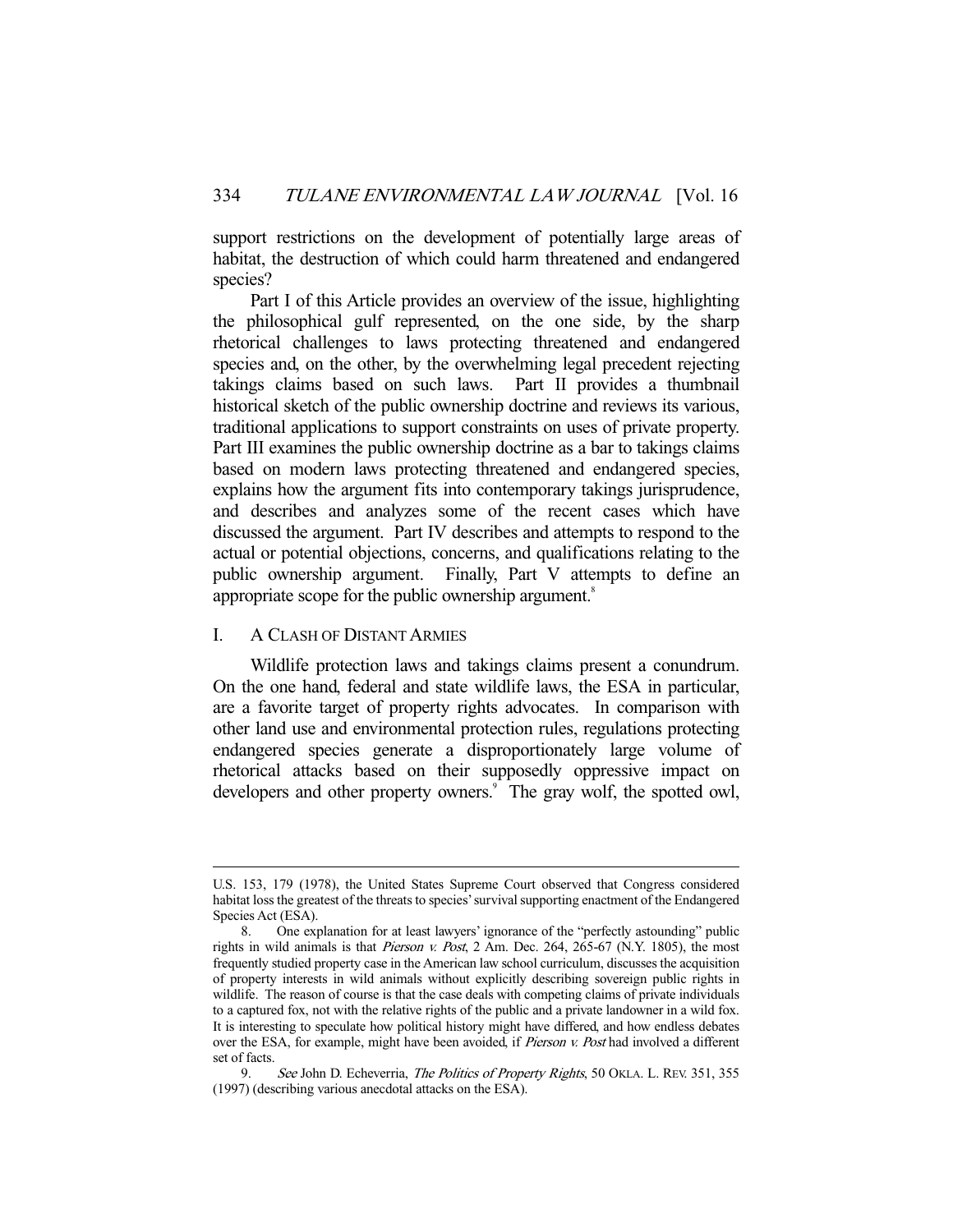and the fairy shrimp are said to exemplify how extreme the government can become in its willingness to trample on private property rights.<sup>10</sup>

 At the same time, there is an extraordinary dearth of legal precedent supporting the vocal concerns about violations of property rights asserted as a result of wildlife regulations. So far as we know, no federal or state court has issued a final, definitive decision that a federal or state law protecting threatened or endangered wildlife has effected a compensable taking.<sup>11</sup> How can a program so frequently challenged as an invasion of private property rights never result in an actual finding of a constitutional taking?

 Part of the answer to this conundrum is that some advocates of takings claims do not appreciate, or perhaps ignore, the narrowness of regulatory takings doctrine in general. Notwithstanding the current United States Supreme Court's relatively sympathetic stance on property rights issues, regulatory takings are still confined to "extreme circumstances."12 The Court has not defined with precision the threshold of economic impact necessary to establish a taking, but it has suggested that, in general, a taking can be established only if the regulation eliminates all, or substantially all, of a property's hypothetical, unregulated economic value.<sup>13</sup>

<sup>10.</sup> See Defenders of Property Rights, at www.yourpropertyrights.org (last visited May 7, 2003) (containing representative attacks by property rights advocates on species protection efforts).

 <sup>11.</sup> Claims challenging federal and state land use restrictions to protect endangered species have been consistently rejected. See, e.g., Boise Cascade Corp. v. United States, 296 F.3d 1339, 1341 (Fed. Cir. 2002) (noting ESA restrictions on commercial logging to protect the spotted owl); Seiber v. United States, 53 Fed. Cl. 570, 572 (Fed. Cl. 2002) (noting ESA restrictions on commercial logging to protect the spotted owl); Fla. Game & Fresh Water Fish Comm'n v. Flotilla, Inc., 636 So. 2d 761, 763-66 (Fla. Dist. Ct. App. 1994) (noting restriction on residential development to protect nesting bald eagles); Boise Cascade Corp. v. Or. State Bd. of Forestry, 991 P.2d 563, 564-65 (Or. Ct. App. 1999) (indicating state board of forestry restrictions on commercial logging to protect the spotted owl). Likewise, takings claims based on other types of government actions to protect threatened and endangered species have been consistently rejected. See, e.g., Christy v. Hodel, 857 F.2d 1324, 1327 (9th Cir. 1988) (imposing a fine for killing a grizzly bear menacing rancher's sheep); United States v. Kepler, 531 F.2d 796, 797 (6th Cir. 1976) (prohibiting interstate transport of parts of endangered species); United States v. Hill, 896 F. Supp. 1057, 1063 (D. Colo. 1995) (prohibiting the sale of parts of endangered species). But see infra note 120 (discussing several pending cases in which trial courts have found that ESA restrictions effected takings).

 <sup>12.</sup> United States v. Riverside Bayview Homes, Inc., 474 U.S. 121, 126 (1985).

 <sup>13.</sup> See Tahoe-Sierra Pres. Council, Inc. v. Tahoe Reg'l Planning Agency, 535 U.S. 302, 322 n.17 (2002) (stating that a regulation effects a taking when it imposes "restrictions so severe that they are tantamount to a condemnation or appropriation"); see also Walcek v. United States, 49 Fed. Cl. 248, 271 (Fed. Cl. 2001), aff'd, 303 F.3d 1349, 1354-57 (Fed. Cir. 2002) ("With one possible exception, this court has . . . relied on diminutions well in excess of 85 percent before finding a regulatory taking."); Animas Valley Sand & Gravel, Inc v. Bd. of County Comm'rs, 38 P.3d 59, 65 (Colo. 2001) (stating that to establish a taking "the level of interference must be very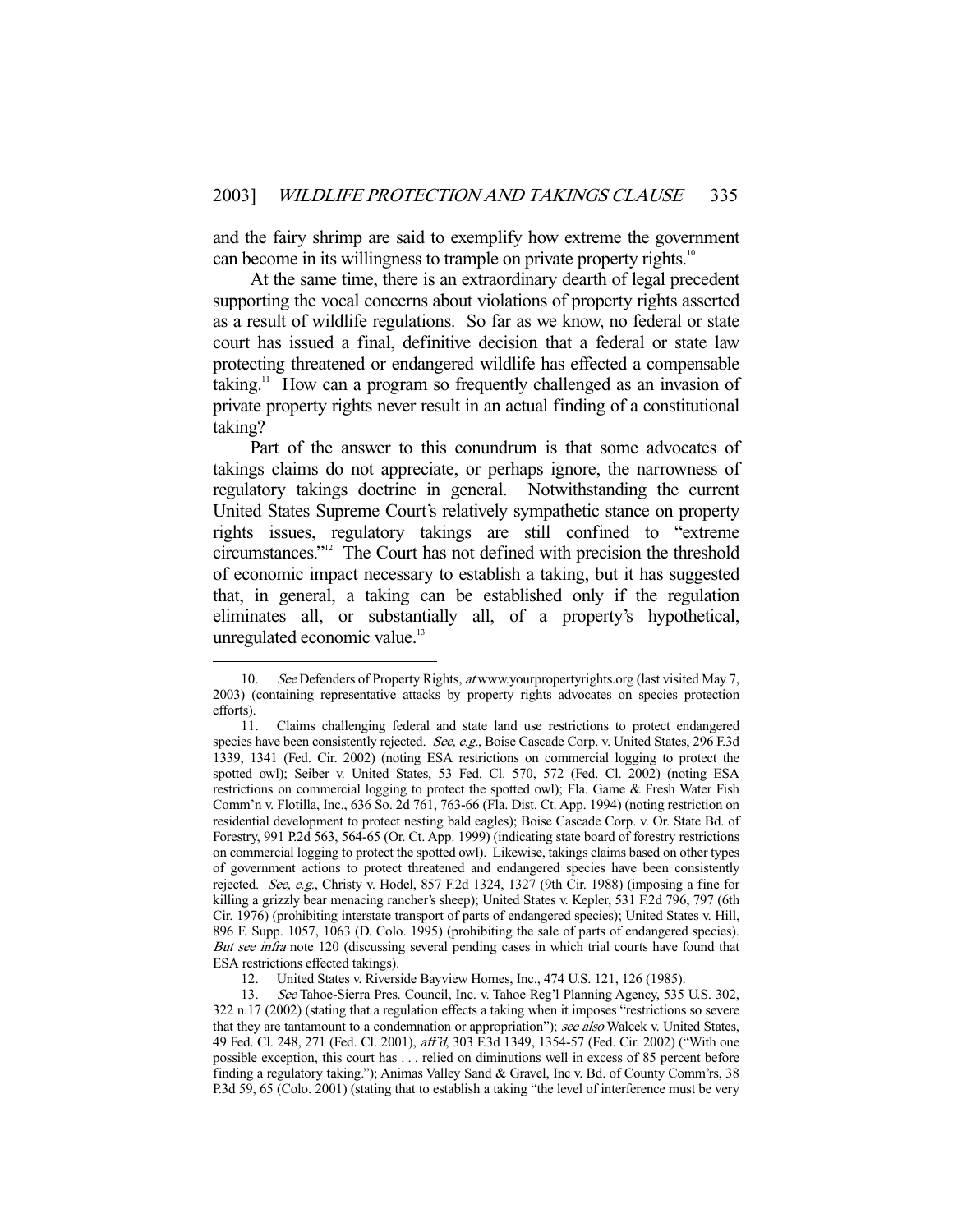The challenge of establishing a taking is made steeper still by the Supreme Court's reaffirmation of the "parcel as a whole" rule in Tahoe-Sierra Preservation Council, Inc. v. Tahoe Regional Planning Agency.<sup>14</sup> Under the parcel rule, a takings claim must be analyzed by looking, not at some subdivision of the property subject to regulation, but at the claimant's whole parcel.<sup>15</sup> The whole parcel is typically defined as including at least the claimant's entire contiguous property purchased or managed for a common purpose.<sup>16</sup> Because takings claims based on wildlife laws are often brought by owners with large land holdings, the parcel rule frequently prevents claimants from demonstrating the kind of serious economic injury necessary to support a successful takings claim.17 Furthermore, because wildlife is typically mobile, and restrictions on the use of a particular property may be lifted as wildlife moves across the landscape, many restrictions protecting wildlife are limited in duration. The temporary nature of wildlife regulations (or, stated differently, application of the parcel as a whole rule in the temporal dimension) also undermines takings claims challenging wildlife regulations. $18$ 

 Finally, takings claims based on wildlife regulations encounter frequent "ripeness" barriers. A takings claim is not ripe for consideration in court "unless the government entity charged with implementing the regulations has reached a final decision regarding the application of the

high," and the "property [must] retain<sup>[]</sup> value that is [only] slightly greater than de minimis"). Economic impact is of little importance in cases involving regulatory exactions. See Dolan v. City of Tigard, 512 U.S. 374 (1994); Nollan v. Cal. Coastal Comm'n, 483 U.S. 825 (1987). The same is true in cases in which a regulation is alleged to effect a taking on the (questionable) theory that it fails to substantially advance a legitimate government interest. See generally John D. Echeverria, *Does a Regulation that Fails to Advance a Legitimate Government Interest Result* in a Regulatory Taking? 29 ENVTL. L. 853, 860-62 (1999).

 <sup>14. 535</sup> U.S. 302 (2002).

 <sup>15.</sup> Id. at 327.

<sup>16.</sup> See, e.g., Dist. Intown Props. Ltd. P'ship v. District of Columbia, 198 F.3d 874, 877 (D.C. Cir. 1999) (rejecting taking claim based on restriction on development of portion of larger property managed as an apartment complex); cf. Naegele Outdoor Adver. v. City of Durham, 803 F. Supp. 1068, 1073-74 (M.D.N.C. 1992), aff'd, 19 F.3d 11 (4th Cir. 1994) (treating billboards located throughout a metropolitan area as a single unit for the purpose of takings analysis); Ciampitti v. United States, 22 Cl. Ct. 310, 318-20 (Cl. Ct. 1991) (treating separate building lots held and managed as part of a single development scheme as a single parcel).

<sup>17.</sup> See, e.g., Seiber v. United States, 53 Fed. Cl. 570, 579 (Fed. Cl. 2002) ("The alleged taking apparently did not affect plaintiffs' property as a whole, as they were able to log 15 acres and were planning before the permit requirement was lifted to log 25 more on another area of their property. Thus, even if plaintiffs were able to prove that the 40 acres were taken, it would not have been a compensable taking because plaintiffs' property interest as a whole was not impacted to the extent required.").

<sup>18.</sup> See Tahoe-Sierra, 535 U.S. at 327 (rejecting takings challenge to development moratorium based on parcel as a whole rule).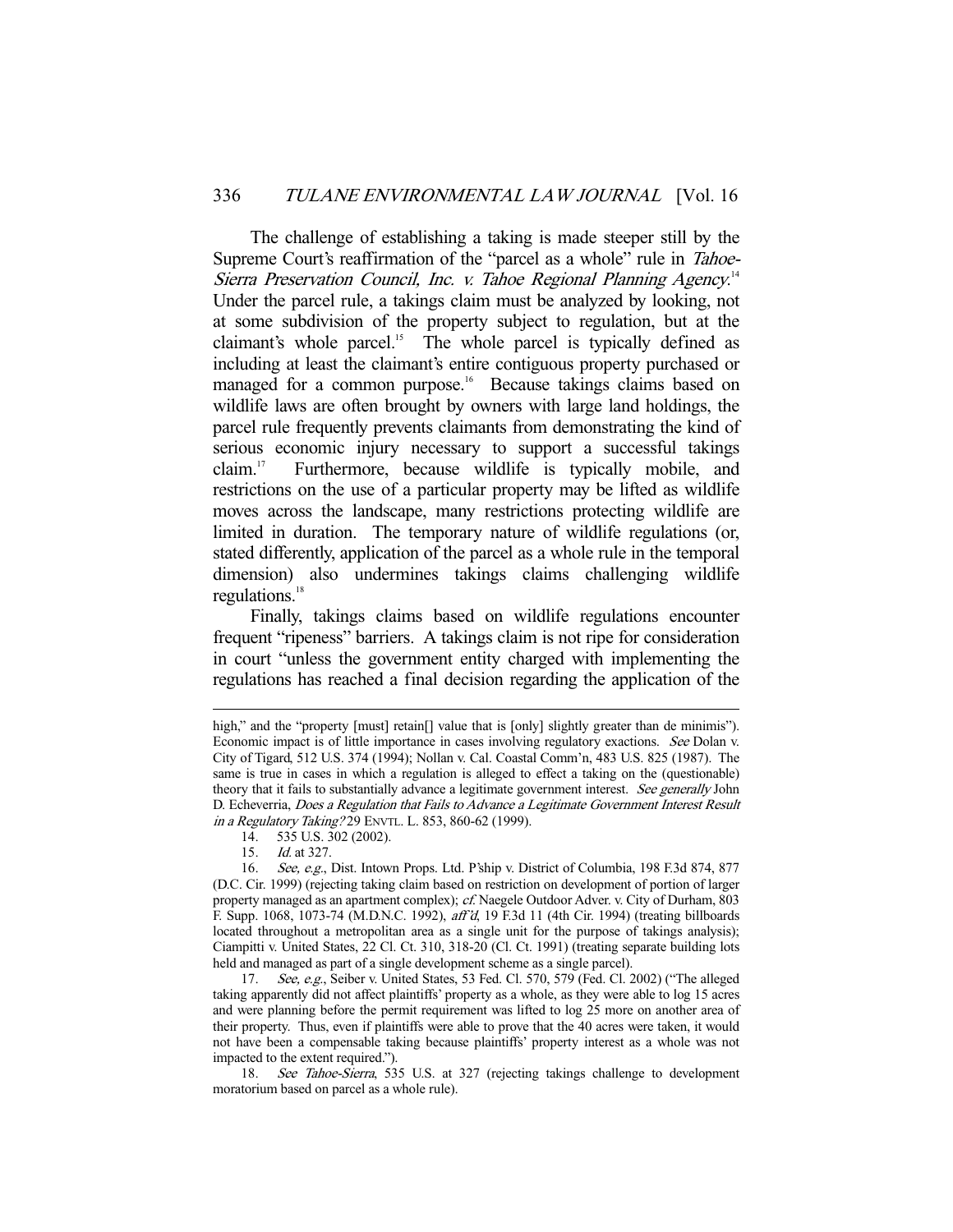regulations to the property at issue."19 To ripen a takings claim, an owner must allow government officials "the opportunity to grant any variances or waivers allowed by law."20 Federal and state endangered species laws typically include numerous opportunities to obtain variances and waivers.<sup>21</sup> This is due, in part, to recent efforts by federal and state officials to respond to criticisms that environmental laws are too "inflexible" by creating more opportunities to appeal to administrators' discretion. An ironic, though likely unintended, result of creating greater administrative flexibility has been the erection of higher ripeness hurdles for takings claimants. Another consequence of administrative flexibility is that state and federal endangered species regulations often prove less onerous in practice than commonly advertised, providing yet another potential explanation for the paucity of successful takings claims.<sup>22</sup>

 The polar positions in the debate over wildlife conservation also reflect, however, a deeper conflict. On the one hand, protections for threatened and endangered species appear appropriate for application of the principle articulated in *Armstrong v. United States* that government should not "forc[e] some people alone to bear public burdens which, in all fairness and justice, should be borne by the public as a whole."23 The benefits of wildlife protection, and of laws protecting threatened and endangered species in particular, are broadly shared. Moreover, when potential extinction is at stake, the beneficiaries of regulation include not only current members of society but future generations as well. In addition, the economic burdens associated with species conservation often fall on a limited number of landowners. The effects of wildlife laws also are unusually unpredictable; stories are legion in which

 <sup>19.</sup> Palazzolo v. Rhode Island, 533 U.S. 606, 618 (2002) (quoting Williamson County Reg'l Planning Comm'n v. Hamilton Bank of Johnson City, 473 U.S. 172, 186 (1985)).

 <sup>20.</sup> Id. at 621.

<sup>21.</sup> For example, in 1978, in response to the Supreme Court's decision in TVA v. Hill, 437 U.S. 153 (1978), Congress amended the ESA by creating an Endangered Species Committee authorized to grant exemptions from the requirements of section 7 of the act. See ESA  $\S$  7(e), 16 U.S.C. § 1536(e) (2000). In 1982, Congress authorized "takes" of endangered species otherwise prohibited by section 9 of the act if they are "incidental to, and not the purpose of, the carrying out of an otherwise lawful activity." ESA § 10(a)(1)(B), 16 U.S.C. § 1539(a)(1)(B). Similar variance processes exist under state regulations. In the case of SDS Lumber Co. v. State of Washington, Wash. Sup. Ct., No. 93-2-00003-6, the state is contending that the taking claim is not ripe because the plaintiff pursued only one of three available regulatory pathways to obtain permission to conduct commercial logging in Washington. See Brief of Appellant, SDS Lumber Co. v. Washington, No. 72266-8 (on file with Georgetown Envtl. Law & Policy Inst.).

<sup>22.</sup> See Robert Meltz, Where the Wild Things Are: The Endangered Species Act and Private Property, 24 ENVTL. L. 369, 377 (1994) ("[T]he ESA is neither absolutist in the protections afforded covered species, nor, at the other extreme, sensitive to every property impact of those protections.").

 <sup>23. 364</sup> U.S. 40, 49 (1960).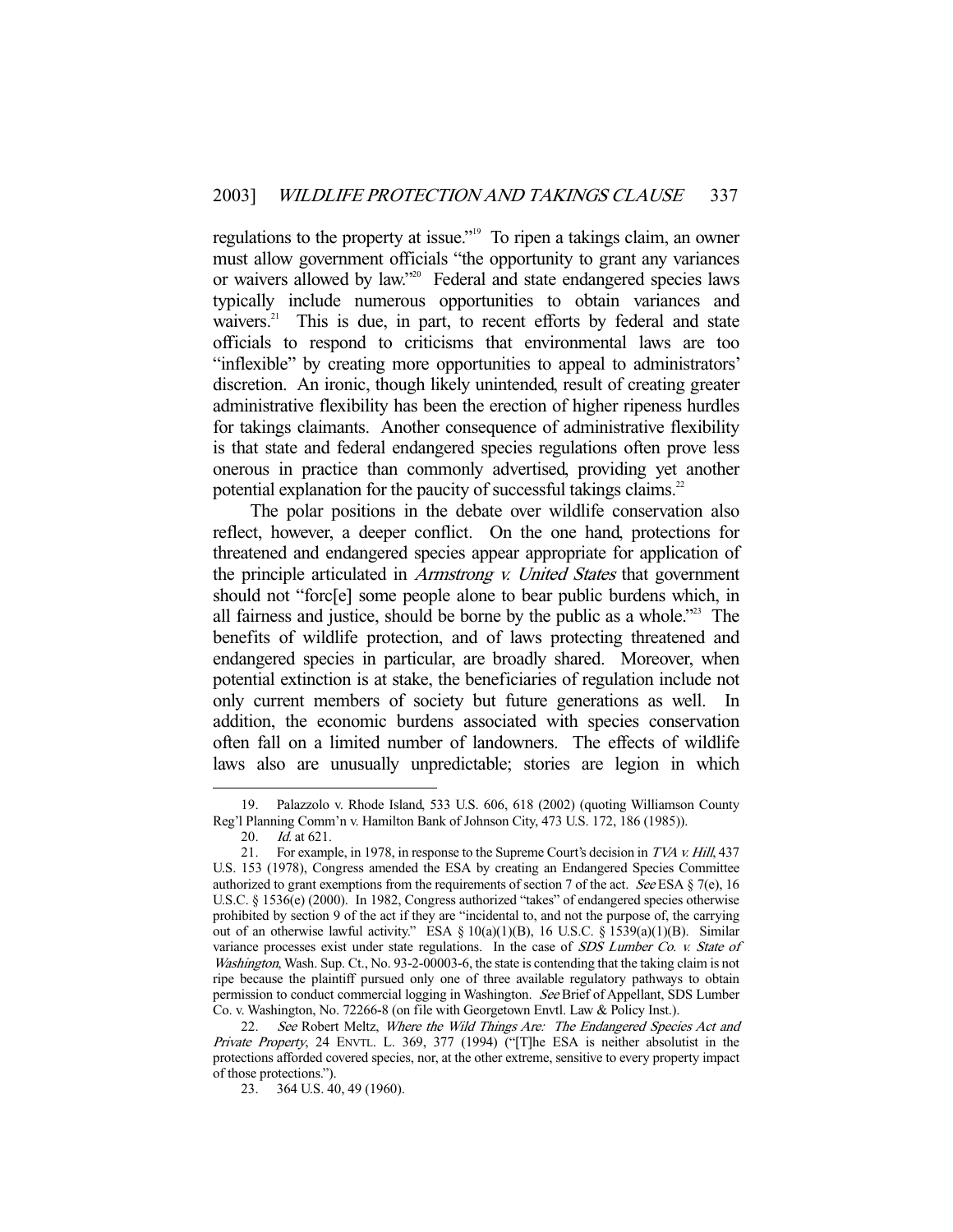landowners have been "surprised" to discover that a protected species has appeared on their land, triggering unanticipated procedural and substantive roadblocks to development.<sup>24</sup>

 On the other hand, the case law reveals that wildlife laws, rather than being especially vulnerable to takings claims, are peculiarly immune from such claims. In practice, wildlife laws appear to have a special status under the Takings Clause. While the alleged economic burdens imposed under the ESA and state analogs are hardly inconsequential, they have proven essentially noncompensable under the Takings Clause. The best explanation for this wildlife-friendly jurisprudence apparently lies in the traditional, and still vital, doctrine of public ownership of wildlife.

 While this conclusion may appear surprisingly bold, takings law recognizes a number of public ownership rules which effectively place certain regulations beyond the reach of the Takings Clause. In the landmark case of *Lucas v. South Carolina Coastal Council*, the Supreme Court recognized, for example, that the navigational servitude can serve as a so-called "background principle" of property law barring a takings claim.25 Indeed, it is apparently a legal commonplace that so long as the government is pursuing a bona fide navigational objective, the government can block the development of lands under navigable waters without incurring takings liability.<sup>26</sup> Thus, the law already excludes certain categories of economic injury from consideration under the Takings Clause.

 The question addressed in this Article is whether the public ownership of wildlife doctrine places a similar limitation on the exercise of private property interests affecting wildlife. As discussed below, the idea of public ownership of wildlife has a long legal history, and courts

 <sup>24.</sup> See Boise Cascade Corp. v. Or. State Bd. of Forestry, 991 P.2d 563, 564-63 (Or. Ct. App. 1999).

 <sup>25. 505</sup> U.S. 1003, 1028-29 (1992).

 <sup>26.</sup> See, e.g., United States v. 30.54 Acres of Land, 90 F.3d 790, 795 (3d Cir. 1996) ("The Supreme Court [in *Lucas*] explicitly recognized the navigational servitude as a pre-existing limitation on riparian landowners' estates."); Applegate v. United States, 35 Fed. Cl. 406, 414-15 (Fed. Cl. 1996) ("The holdings of the Supreme Court and the Federal Circuit establish that the Government owes no compensation for injury or destruction of a claimant's rights when they lie within the scope of the navigational servitude."); cf. United States v. Rands, 389 U.S. 121, 126 (1967) (holding that in a federal condemnation case, the United States did not owe compensation for loss of access to a river and other values attributable to the property's proximity to the river, because "these rights and values are not assertable against the superior rights of the United States, are not property within the meaning of the Fifth Amendment, and need not be paid for when appropriated by the United States"). See generally Glenn P. Sugameli, Lucas v. South Carolina Coastal Council: The Categorical and Other 'Exceptions' to Liability for Fifth Amendment Takings of Private Property Far Outweigh the "Rule", 29 ENVTL. L. 939, 958-62 (1999).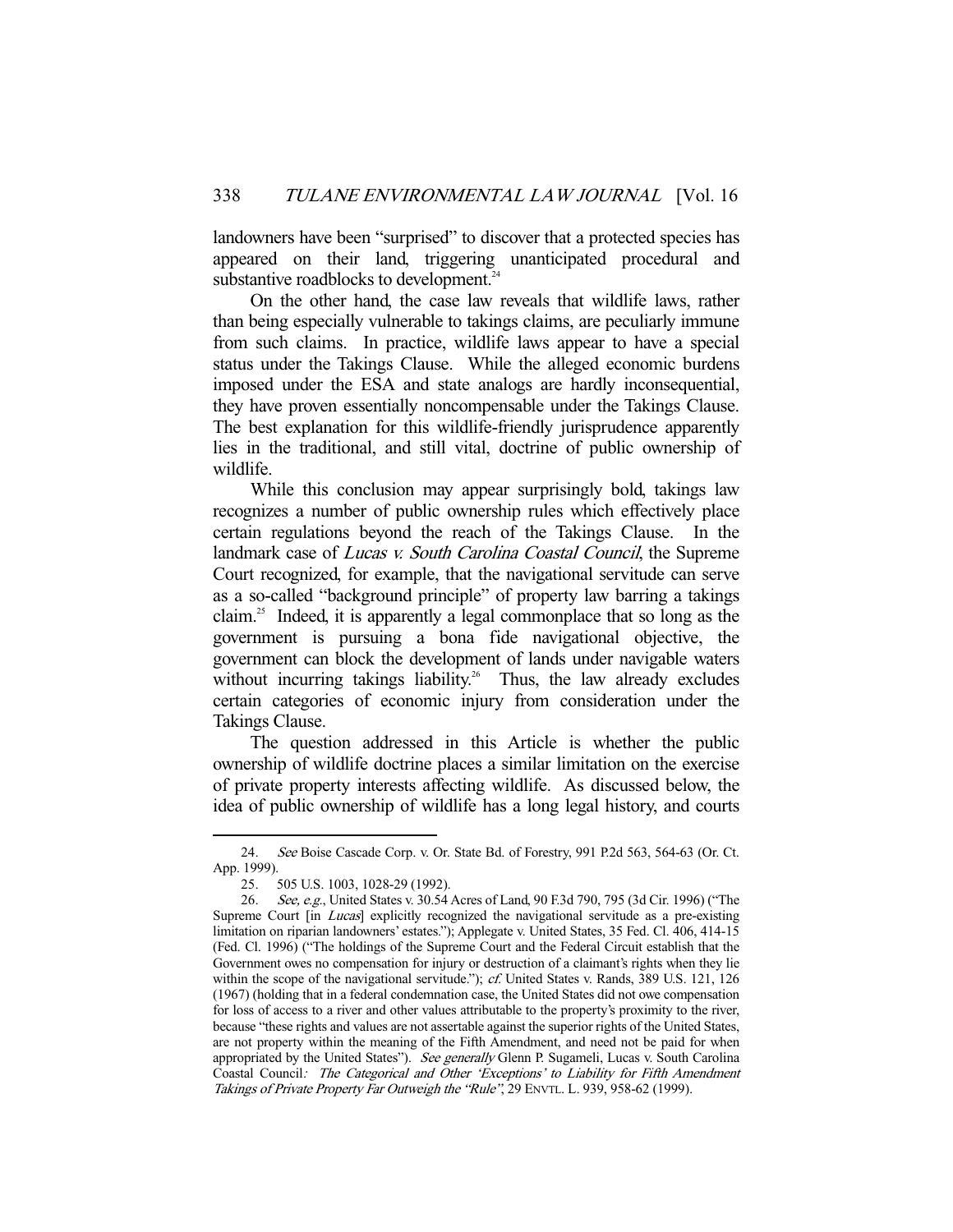have relied on this doctrine to support a variety of restrictions on private property interests. It requires little or no elaboration upon long-standing precedent to conclude that the public ownership doctrine precludes takings claims based on modern laws protecting threatened and endangered species. The more interesting and difficult question is whether the public ownership doctrine itself has continuing relevance in today's society. If it does, then this ancient rule of property should provide a powerful argument against takings claims.

#### II. THE TRADITIONAL DOCTRINE OF PUBLIC OWNERSHIP OF WILDLIFE

 For literally thousands of years, wildlife has been "regarded as occupying a nearly unique status" in the law.<sup>27</sup> A thumbnail sketch of the doctrine of public ownership of wildlife, and a discussion of some of its traditional applications, will provide useful historical context.

#### A. Venerable History

 According to received legal history, ancient Rome is the source of the doctrine of public ownership of wildlife.<sup>28</sup> Romans regarded wildlife, like the air and the oceans, as a public property resource.<sup>29</sup> Wild animals "having no owner, were considered as belonging in common to all the citizens of the State."30

 In feudal England, the idea of public ownership was embraced and transmuted into the notion of ownership by the sovereign.<sup>31</sup> "These royal rights were reflected in a web of laws that assured the sovereign's control over both the game and over the lands on which the game depended.<sup>332</sup> In the Middle Ages, and as late as the seventeenth century, the English kings established forests and parks for wildlife, and appointed gamekeepers to police them.<sup>33</sup> Under English common law, private landowners were under an obligation to support wildlife by retaining adequate forage and cover and by allowing forest officials to enter their land to remove vegetation needed for wildlife. $34$ 

 <sup>27.</sup> MICHAEL J. BEAN & MELANIE J. ROWLAND, THE EVOLUTION OF NATIONAL WILDLIFE LAW 8 (3d ed. 1997).

<sup>28.</sup> Caspersen, *supra* note 4, at 360.

 <sup>29.</sup> Id.

 <sup>30.</sup> Geer v. Connecticut, 161 U.S. 519, 522 (1896).

See Babcock, *supra* note 4, at 881 n.133.  $31.$  See<br>32. Id.

<sup>33.</sup> Chester Kirby, The English Game Law System, 38 AM. HIST. REV. 240, 242 (1932).

<sup>34.</sup> Thomas A. Lund, Early American Wildlife Law, 51 N.Y.U. L. REV. 703, 715-16

<sup>(1976).</sup>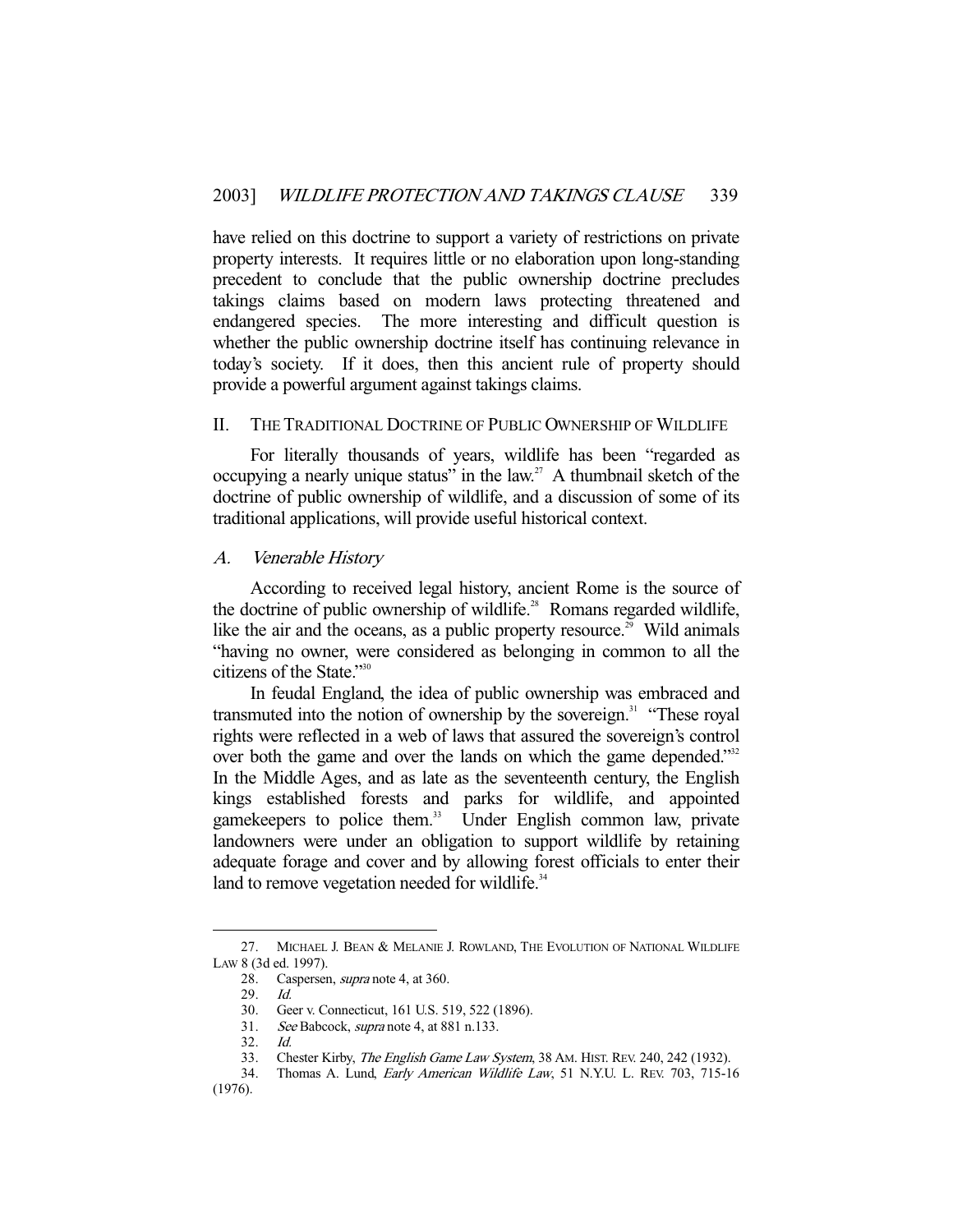With the establishment of the American colonies, the authority of the sovereign "to control the taking of animals *ferfale naturefale* ... was vested in the colonial governments."<sup>35</sup> In practice, the colonies aggressively used this authority to protect wildlife.<sup>36</sup> According to legal historian John Hart, colonial governments "promoted the conservation of fish, deer, and wild fowl by imposing constraints that applied to private property," including laws "requir[ing] farmers to grow certain crops, requir[ing] farmers not to grow certain crops (or limit[ing] the amount), [and] requir[ing] landowners to eradicate certain plants from their land."<sup>37</sup>

 Following the American Revolution, the sovereign authority over wildlife, temporarily vested in the colonies, passed to the individual states.<sup>38</sup> As explained in *Geer v. Connecticut*, the Supreme Court's most comprehensive exposition on the public ownership doctrine: "[T]he correct doctrine in this country [is] that the ownership of wild animals, so far as they are capable of ownership, is in the State, not as a proprietor but in its sovereign capacity as the representative and for the benefit of all its people in common."39 Wildlife is

not the subject of private ownership, except in so far as the people may elect to make it so; and they may, if they see fit, absolutely prohibit the taking of it, or traffic and commerce in it, if it is deemed necessary for the protection or preservation of the public good. $40$ 

As we discuss below, although the Supreme Court subsequently overruled the specific holding of *Geer*, the court's articulation in *Geer* of the public ownership doctrine still controls. Every state apparently continues to subscribe to Geer's definition of public sovereign rights in wildlife.<sup>41</sup>

 <sup>35.</sup> United States v. Bair, 488 F. Supp. 22, 23 (D.C. Neb. 1979).

 <sup>36.</sup> Geer, 161 U.S. at 527-28.

 <sup>37.</sup> John F. Hart, Colonial Land Use Law and Its Significance for Modern Takings Doctrine, 109 HARV. L. REV. 1252, 1294-95 (1996).

 <sup>38.</sup> Cook v. State, 74 P.2d 199, 201-02 (Wash. 1937) ("[T]he laws of practically all of our states are founded upon the common law of England by virtue of which all property rights in ferae naturae were in the sovereign."). The United States has not asserted an independent sovereign ownership interest in wild animals, although there is no obvious theoretical reason why it could not do so. Cf. Palila v. Haw. Dep't of Land & Natural Resources, 471 F. Supp. 985, 995 n.40 (D. Haw. 1979), aff'd, 639 F.2d 495 (9th Cir. 1981) (noting that "where endangered species are concerned, national interests come into play," and that "[t]he importance of preserving such a national resource may be of such magnitude as to rise to the level of a federal property interest").

 <sup>39. 161</sup> U.S. 519, 529 (1896) (quoting State v. Rodman, 59 N.W. 1098 (Minn. 1894)).

<sup>40.</sup> *Id.* (quoting *Ex parte* Maier, 37 P. 402, 404 (Cal. 1894)).

<sup>41.</sup> See RUTH S. MUSGRAVE & MARY ANN STEIN, STATE WILDLIFE LAWS HANDBOOK 13-20 (1993) (listing thirty-two states with statutes expressly affirming the doctrine of public ownership of wildlife).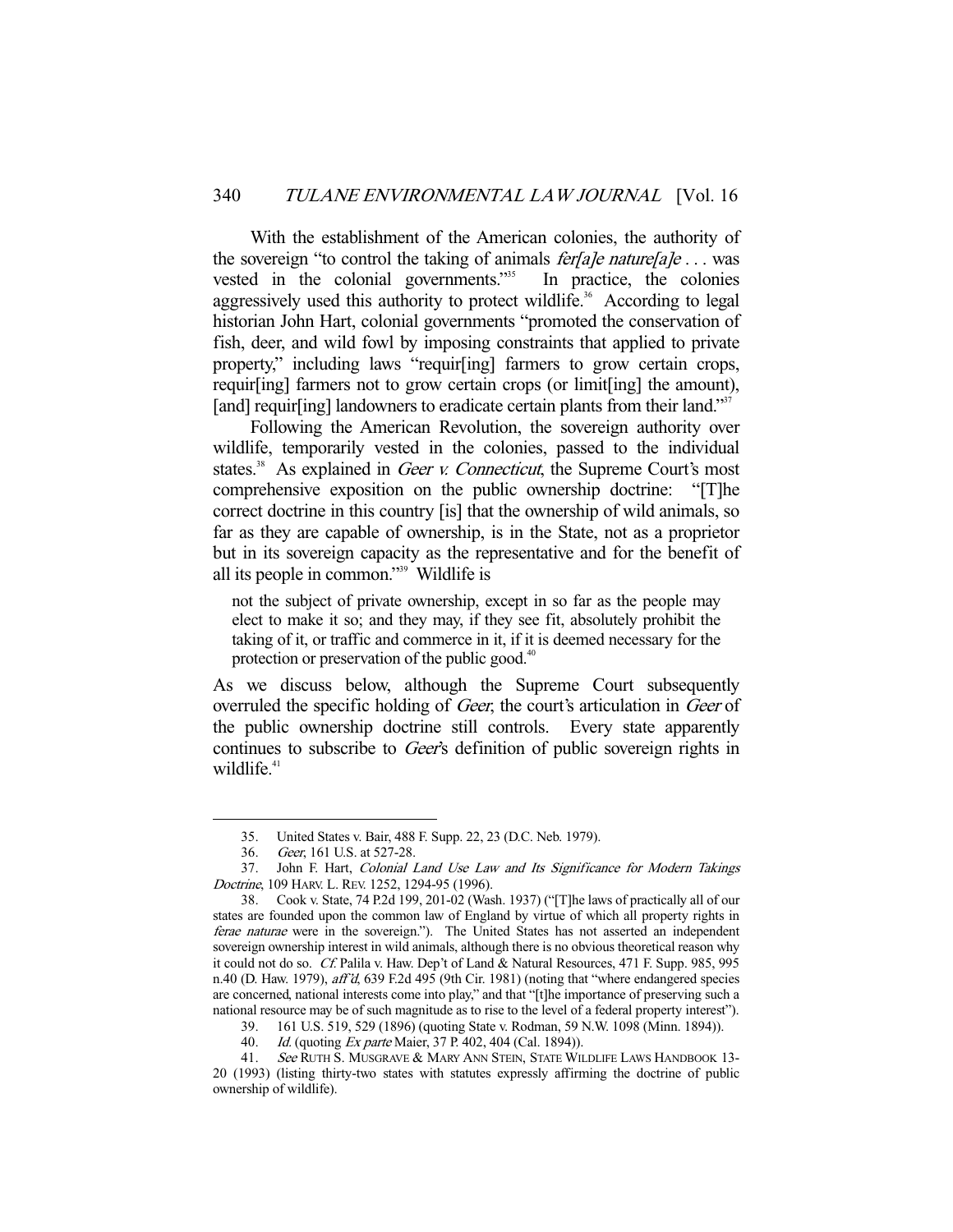#### B. Traditional Applications

 As observed at the outset, the Washington Supreme Court described the breadth of public authority to protect wildlife as "perfectly astounding."42 Examples of the use of this authority to limit private rights in land and other private property support this striking commentary.

## 1. Hunting and Fishing Regulations

 The most traditional and familiar type of regulation under the public ownership doctrine involves restrictions on hunting and fishing on private property. In *State v. Roberts*, the New Hampshire Supreme Court rejected an owner's claim that he was entitled to fish during the "closed season" on a pond entirely within the limits of his property.<sup>43</sup> Because the trout that the plaintiff caught were a

prolific source of other trout for connecting streams, their freedom of passage to and from and through the pond prevented the defendant, a riparian owner, from acquiring property in them against the right of the state to preserve them for the enjoyment of future anglers. The fact that the fish were in water surrounded by the defendant's land . . . gave him no more property in them than he would have obtained in a wild deer that came upon his land, or a wild bird that might have alighted upon it.<sup>44</sup>

Similarly, in *State v. Theriault*, the Vermont Supreme Court upheld a regulation barring a landowner from fishing in the stream running through his property, describing the restriction as a legitimate effort "to preserve and increase the common property, or, at least, to prevent its diminution or destruction."<sup>45</sup>

 Belying modern arguments that laws turning private land into "wildlife sanctuaries" self-evidently infringe on private property rights, states courts have repeatedly upheld inclusion of private lands in sanctuaries in which hunting is prohibited. In Cook v. State, the Washington Supreme Court held that designation of plaintiff's land as a wildlife sanctuary, which barred killing or trapping of animals on the land, did not violate the owner's property rights.<sup>46</sup> The state "has the absolute right to maintain its game and wild animals upon any and all private lands, and in that act there is no element of trespass or taking."<sup>47</sup> Likewise, the Colorado Supreme Court, the Maine Supreme Court, and

<sup>42.</sup> Cook, 74 P.2d at 201.<br>43. 59 N.H. 484, 484-86

<sup>59</sup> N.H. 484, 484-86 (1879).

Id. at 486.

 <sup>45. 70</sup> Vt. 617, 623-24 (1898).

 <sup>46. 74</sup> P.2d at 201.

 <sup>47.</sup> Id.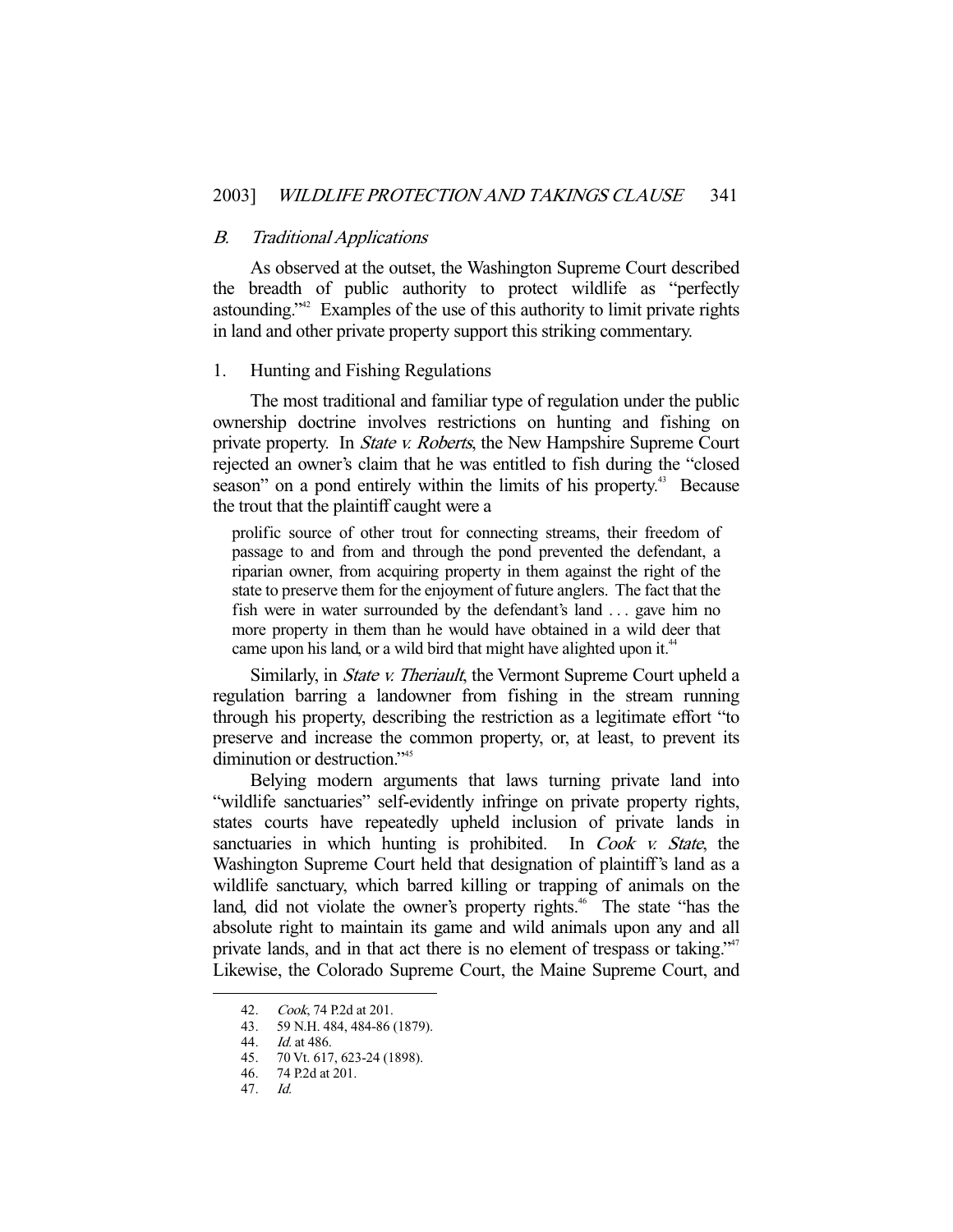the Nebraska Supreme Court have upheld inclusion of private lands in state-designated game refuges.<sup>48</sup>

 The federal courts have rejected similar property rights challenges to the designation of areas off-limits to hunting under the Migratory Bird Treaty Act. For example, in *Bishop v. United States*, the former United States Court of Claims ruled that a proclamation barring the hunting of wild geese within the plaintiff's private hunting reserve did not effect a taking.<sup>49</sup> The court rejected the claim that the plaintiff had been deprived of his property rights and stated that "[n]o citizen has a right to hunt wild game except as permitted by the State."<sup>50</sup> Significantly, one judge dissented, stating that "if the circumstances are so extraordinary, as they are alleged to be in this case, that the accomplishment of the public purpose of protecting the wild fowl results in the destruction of a private owner's use of his land, I think the public treasury must compensate the owner."51 Despite this allegedly severe economic impact, the majority rejected the claim. The United States Courts of Appeals for the Fourth and Seventh Circuits have also rejected takings claims based on hunting bans with severe economic impacts on private property owners.<sup>52</sup>

<sup>48.</sup> See Maitland v. People, 23 P.2d 116, 117 (Colo. 1933); Maine v. McKinnon, 133 A.2d 885, 887-88 (Me. 1957); Bauer v. Game, Forestation, & Parks Comm'n, 293 N.W. 282, 286 (Neb. 1940). But see Alford v. Finch, 155 So. 2d 790, 793-94 (Fla. 1963) (holding that while landowners do not have a property right in game in its wild state, a landowner does have a property "right to pursue game upon his own lands," and the state "has no constitutional authority . . . to exercise the police power to classify private property as a refuge without compensation to the owner").

 <sup>49. 126</sup> F. Supp. 449, 451 (Ct. Cl. 1954).

 <sup>50.</sup> Id. (citing, among other authorities, Geer v. Connecticut, 161 U.S. 519 (1896), and Aleut Cmty. v. United States, 117 F. Supp. 427, 431 (Cl. Ct. 1954) (rejecting a taking claim based on limitations on traditional Indian hunting rights and stating that the public authority to regulate taking of game without compensation "has never been questioned")); see also Tlingit & Haida Indians v. United States, 389 F.2d 778, 785 (Ct. Cl. 1968) ("Since the primordial decision in Geer v. Connecticut, it has been uniformly held that there is no property right in any private citizen or group to wild game or to freely-swimming migratory fish in navigable waters." (citation omitted)).

 <sup>51.</sup> Bishop, 126 F. Supp. at 453.

 <sup>52.</sup> Lansden v. Hart, 168 F.2d 409, 412 (7th Cir. 1948) (rejecting the claim that closing an area to hunting violated the constitutional rights of owners of hunting leases and operators of hunting clubs); Bailey v. Holland, 126 F.2d 317, 324 (4th Cir. 1942) (rejecting the claim that prohibition on hunting of migratory birds on plaintiff's property, which allegedly rendered the property "practically worthless," effected a compensable taking, citing Geer). The court in Lansden stated:

No property rights of plaintiffs are involved in these proceedings inasmuch as no person has any property right in live migratory birds and the withdrawal of the privilege of hunting such birds by Federal and State Governments does not deprive anyone of a property right because no such right exists.

<sup>168</sup> F.2d at 412.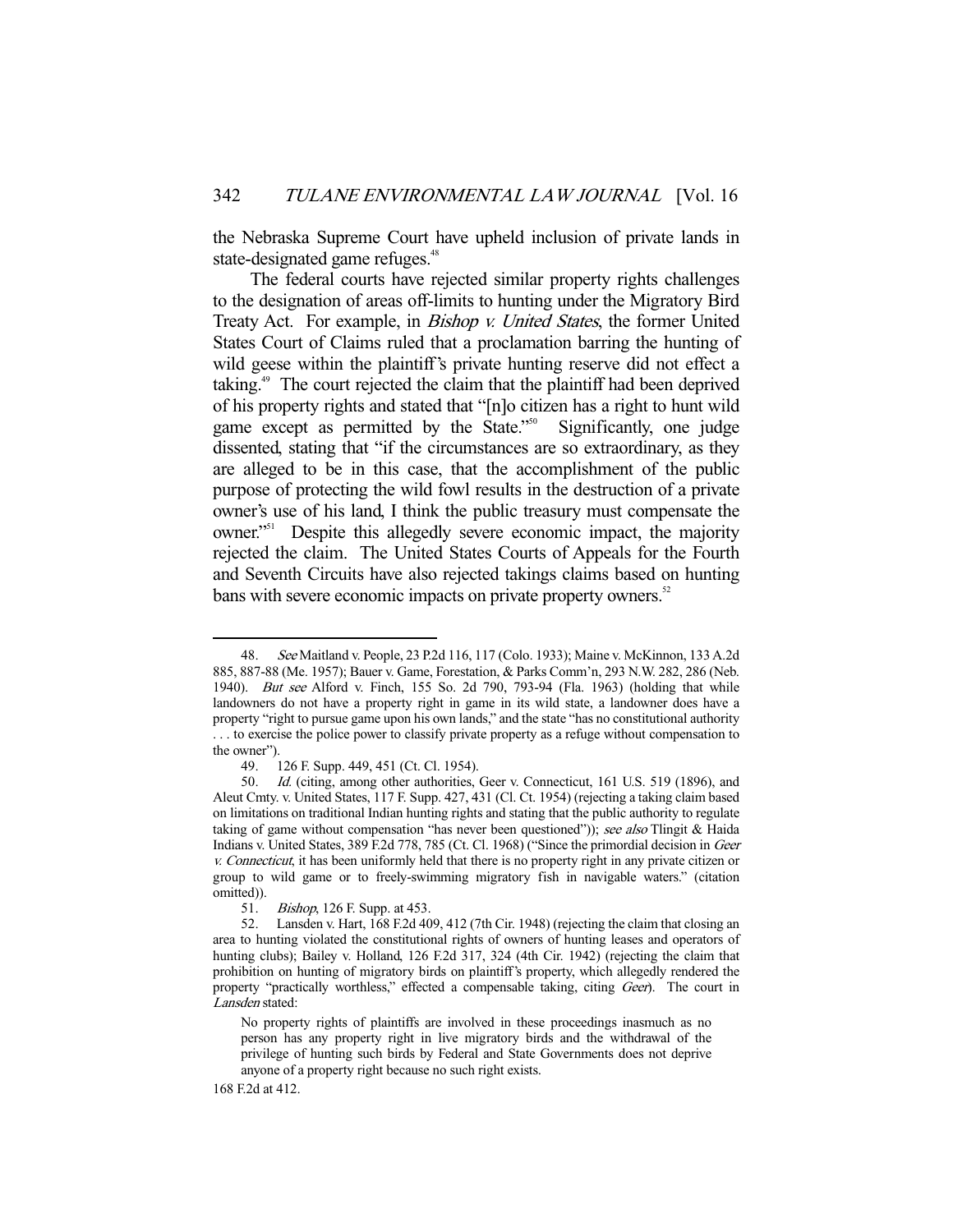As a logical extension of the public authority to regulate hunting and fishing, the courts have also upheld limitations on the possession and sale of wildlife. In *State v. Rodman*, the leading case on the subject, the Minnesota Supreme Court stated:

Such limitations deprive no person of his property, because he who takes or kills game had no previous right of property in it, and, when he acquires such right by reducing it to possession, he does so subject to such conditions and limitations as the legislature has seen fit to impose.<sup>5</sup>

For similar reasons, the Oregon Supreme Court upheld a law prohibiting the possession of a duck out of season,<sup>54</sup> and the Arkansas Supreme Court upheld a law prohibiting the selling of fish out of season, even though the fish had been raised entirely in private waters on private  $land.<sup>55</sup>$ 

2. Public Immunity from Claims for Private Property Damage

 Courts have held that the public ownership doctrine precludes holding the public liable for property damage caused by wild animals. The leading case is the Court of Appeals of New York's decision in Barrett *v. State*, in which a landowner sued the state for compensation for the value of timber destroyed by beavers released into the wild by state officials.56 The court rejected the claim, using eloquent, often-quoted words:

Wherever protection is accorded [to wildlife], harm may be done to the individual. Deer or moose may browse on his crops; mink or skunks kill his chickens; robins eat his cherries. In certain cases the Legislature may be mistaken in its belief that more good than harm is occasioned. But this is clearly a matter which is confided to its discretion. It exercises a

 <sup>53. 59</sup> N.W. 1098, 1099 (Minn. 1894).

 <sup>54.</sup> State v. Pulos, 129 P. 128, 130 (Or. 1913).

 <sup>55.</sup> Farris v. Ark. State Game & Fish Comm'n, 310 S.W.2d 231, 237 (Ark. 1958). Courts also have routinely relied on the state ownership doctrine to uphold restrictions on gear used in fishing or hunting. In Anthony v. Veatch, 220 P.2d 493, 504 (Or. 1950), the Oregon Supreme Court rejected a challenge to a prohibition on the use of "fixed" fishing gear, stating that "[t]he fish in the waters of the state, and the game in its forests, belong to the people of the state, in their sovereign capacity, who, through their representatives, the Legislature, have sole control thereof, and may permit or prohibit their taking." See also Lawton v. Steele, 152 U.S. 133, 138 (1894) (rejecting a federal due process challenge to a state ban on the use of certain fishing equipment, observing that laws "prescribing the time and manner in which fish may be caught have been repeatedly upheld by the courts"); Greer v. State, 150 S.E. 839, 840 (Ga. 1929) (affirming a misdemeanor conviction for violating state law barring use of steel traps to catch game).

 <sup>56. 116</sup> N.E. 99, 100 (N.Y. 1917).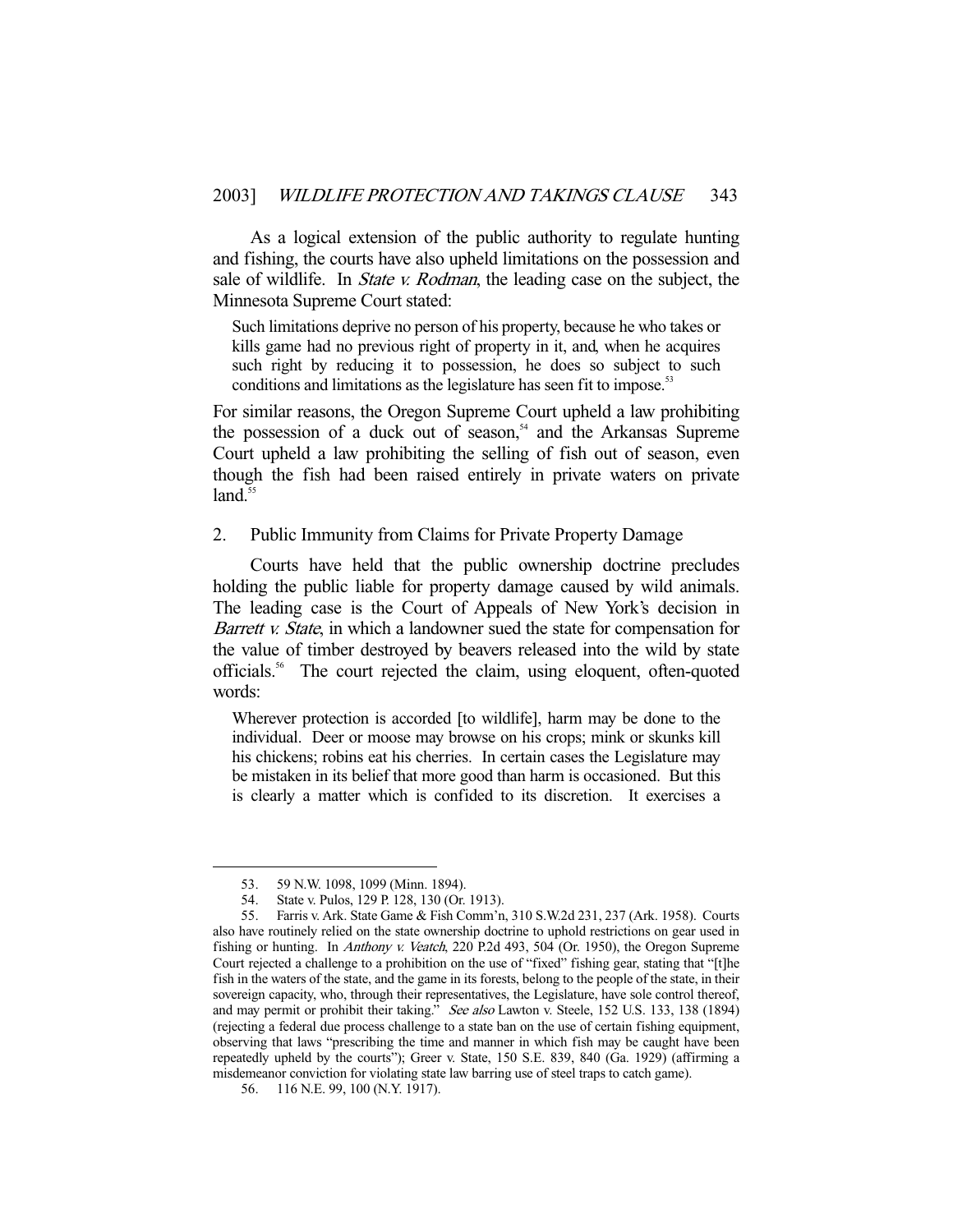governmental function for the benefit of the public at large, and no one can complain of the incidental injuries that may result.<sup>57</sup>

The court thus upheld a state statute which not only prohibited direct harm to the beavers, but prohibited landowners from destroying beaver dams or lodges.<sup>58</sup>

Numerous courts have followed *Barrett's* lead. For example, the federal Court of Claims rejected owners' claims for compensation for damage done to their crops by geese protected under the Migratory Bird Treaty Act, stating that "[t]he mere fact that plaintiffs' property was damaged as a result of the issuance of [the] proclamation [protecting the geese] is not sufficient to show a taking."<sup>59</sup> Similarly, the Colorado Supreme Court rejected the claim that destruction of crops by wild game protected under a state statute infringed on the owner's property rights, observing that "whenever legislative protection is accorded game, some harm usually is done to some person as an incident to such protection.... But such incidental injuries are not sufficient to render the protecting statute unconstitutional."<sup>60</sup> The Colorado court continued: "The power of the state to make regulations tending to conserve the game within its jurisdiction 'is based largely on the circumstances that the property right to the wild game within its borders is vested in the people of the state in their sovereign capacity.'"61

 While public immunity from liability for property damage caused by wildlife is well established, there is more ambiguity about whether a landowner can be subjected to criminal punishment for taking steps to protect his property from harm by wildlife. For example, in *State v.* Burk, the Washington Supreme Court stated that "the appellant in this case had a constitutional right to show, if he could, that it was reasonably necessary for him to kill these elk for the protection of his property."<sup>62</sup> The court acknowledged that "some things announced in the [*Barrett*] opinion might, at first glance, appear to be applicable to this case, yet we

 <sup>57.</sup> Id.

 <sup>58.</sup> See id. at 101.

 <sup>59.</sup> Bishop v. United States, 126 F. Supp. 449, 452 (1954).

 <sup>60.</sup> Maitland v. People, 23 P.2d 116, 117 (Colo. 1933).

 <sup>61.</sup> Id.; see also Leger v. La. Dep't of Wildlife & Fisheries, 306 So. 2d 391, 394 (La. Ct. App. 1975) (rejecting claim for damages to crops caused by wild deer, stating, "[w]e find nothing . . . which indicates that the state has a duty to harbor wild birds or wild quadrupeds, to control their movements or to prevent them from damaging privately owned property"); Massar v. N.Y. State Thruway Auth., 228 N.Y.S.2d 777,779 (N.Y. Ct. Cl. 1962) (rejecting a claim for damages where a motorist hit a wild deer, stating that "[t]he government has the right to protect wild animals for the benefit of the public at large, and no one has the right to complain of incidental injuries which may occur as a result").

 <sup>62. 195</sup> P. 16, 18 (Wash. 1921).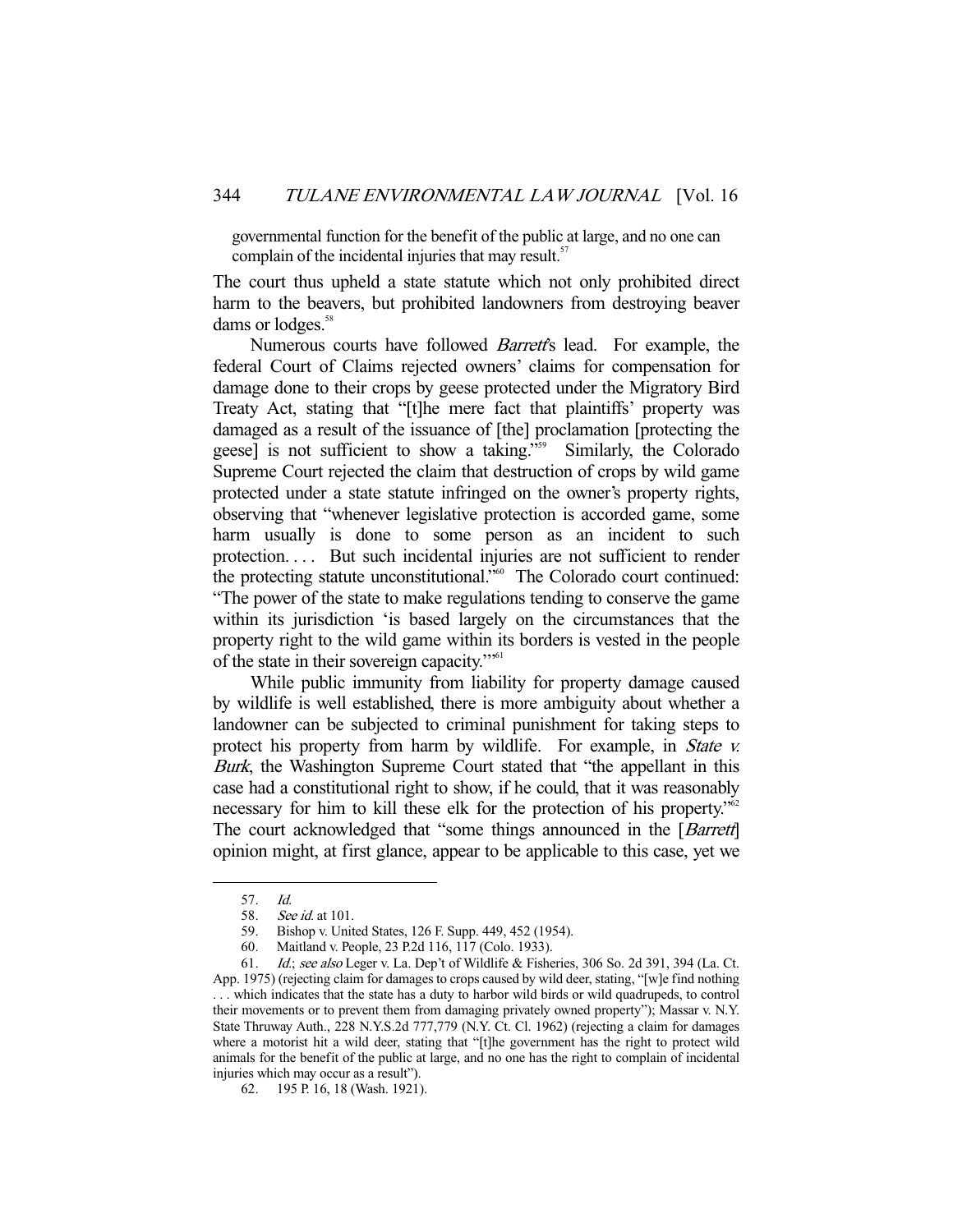must assume that the court used its language as applicable to a civil action, and not to a criminal case such as this."<sup>63</sup> In a similar case, the Kentucky Supreme Court articulated what is apparently the general rule in the criminal context: "[I]t is generally recognized that one has the constitutional right to defend his property against imminent and threatened injury by a protected animal even to the extent of killing the animal."64

 The different standards in takings and criminal cases are not easily explained in terms of property law. They probably can best be explained by the different consequences of civil liability versus criminal conviction. While denial of compensation may impose an economic burden, the penalties associated with a criminal conviction, as well as the associated reputational taint, are significantly more serious for an individual. Thus, it seems reasonable to allow a property owner to rely on a defense-ofproperty argument in a criminal case, which a landowner could not invoke in support of a takings claim. The special rule in criminal cases does not undermine the basic rule of property law that an owner has no right to object to the sometimes damaging effects of the public's wildlife.

## 3. Recovery of Damages for Injury to Public Wildlife

 Applying the flip side of the foregoing rule, courts have upheld the ability of states to sue private parties for money damages for unauthorized injury to the public's wildlife. For example, in *State v.* Gillette, the Court of Appeals of Washington affirmed, based on the public ownership doctrine, an award of damages to the State Department of Fisheries in a suit against a landowner who destroyed salmon eggs by running a tractor through a streambed.<sup>65</sup> The court stated that "the food fish of the state are the sole property of the people and that the state, acting for the people, is dealing with its own property, 'over which its

 <sup>63.</sup> Id. at 17.

 <sup>64.</sup> Commonwealth v. Masden, 175 S.W.2d 1004, 1008 (Ky. 1943); see also Aldrich v. Wright, 53 N.H. 398, 423 (1873) (rejecting landowner's criminal conviction for killing mink threatening his geese). Some courts have ruled that mere invocation of a property-protection defense is not sufficient to avoid criminal liability. In State v. Rathbone, 100 P.2d 86, 92-93 (Mont. 1940), the court ruled that a showing of substantial property damage was necessary to invoke the defense. "One who acquires property in Montana does so with notice and knowledge of the presence of wild game and presumably is cognizant of its natural habits," the court said. Therefore, "a property owner in this state must recognize the fact that there may be some injury to property or inconvenience from wild game for which there is no recourse." Id. Similarly, in Sackman v. State Fish and Game Commission, 438 P.2d 663, 667 (Mont. 1968), the court stated that "the injury to property by wild animals must be of considerable extent to warrant killing out of season or contrary to law; a mere trespass is insufficient."

 <sup>65. 621</sup> P.2d 764, 767-69 (Wash. Ct. App. 1980).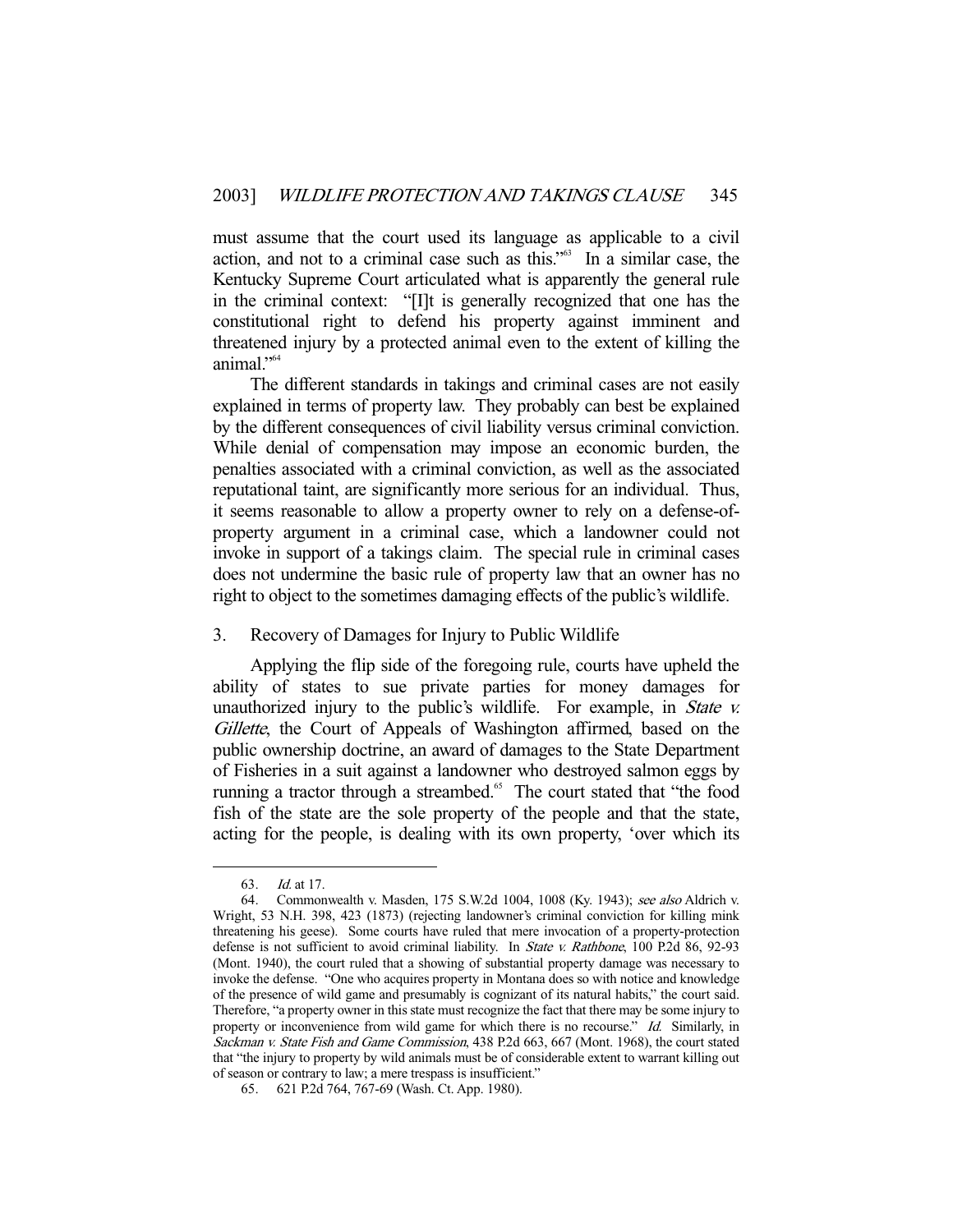control is as absolute as that of any other owner over his property."<sup>66</sup> The court held that "where the violation of a statute designed to protect the state's property causes injury to that property, the state or a responsible executive agency of the state has standing to seek compensation for the injury."<sup>67</sup>

Similarly, in *Burgess v. M/V Tamano*, the United States District Court for the Southern District of Maine ruled that the State of Maine could proceed, relying on the public ownership doctrine, with a suit for damages based on injury to marine life caused by an accidental oil spill.<sup>68</sup> The court rejected the defendant's argument that the state lacked a sufficiently independent interest in its marine life to support a *parens* patriae suit for damages.<sup>69</sup> "It is a well settled principle of the common law," the court said, quoting the Maine Supreme Court, "that the fish in the waters of the state, including the sea within its limits as well as the game in the forests belong to the people of the State in their collective sovereign capacity."<sup>70</sup>

4. Restrictions on Private Property Use

 Courts also have invoked the public ownership doctrine to uphold state authority to regulate uses of private property without compensation in order to protect or restore wildlife.

 Given the economic importance of fisheries, and the frequent conflicts between landowner interests and the needs of fisheries, many of the early cases involve fish protection. In 1884, the Illinois Supreme Court articulated the basic principle of how the public ownership doctrine applies to this context:

The nature of fish impels them periodically to pass up and down streams for breeding purposes, and in such streams no one, not even the owner of the soil over which the stream runs, owns the fish therein, or has the legal right to obstruct their passage up or down, for to do so would be to appropriate what belongs to all to his own individual use, which would be

 <sup>66.</sup> Id. at 767 (quoting State ex rel. Bacich v. Huse, 59 P.2d 1101, 1103 (Wash. 1936)).

 <sup>67.</sup> Id.

 <sup>68. 357</sup> F. Supp. 1097, 1102 (S.D. Me. 1973).

 <sup>69.</sup> Id. at 1101-02.

<sup>70.</sup> *Id.* at 1101 (quoting State v. Peabody, 69 A. 273, 274 (Me. 1907)); see also Attorney Gen. v. Hermes, 339 N.W.2d 545, 549-50 (Mich. Ct. App. 1993) (recognizing that public ownership rights in fish support damages action for conversion brought by the State Attorney General based on harvesting of fish in violation of state fishing regulations); cf. In re Steuart Transp. Co., 495 F. Supp. 38, 39-40 (E.D. Va. 1980) (rejecting the idea that the public "owns" wildlife, but recognizing the right of state (and federal) government to sue for damages to wildlife resources caused by an oil spill).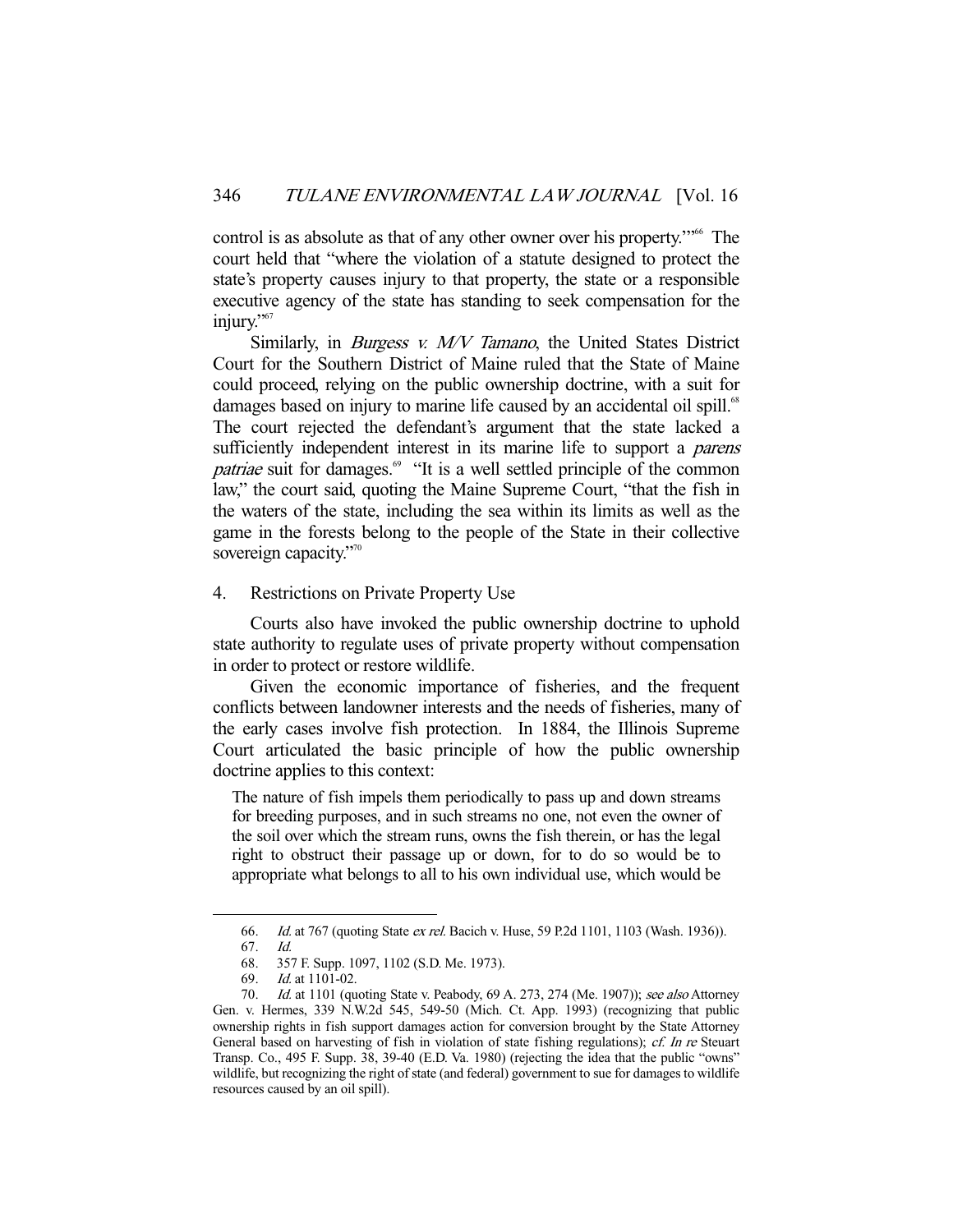contrary to common right, and all having a common and equal ownership, nothing short of legislative power can regulate and control the enjoyment of this common ownership. $\frac{7}{1}$ 

 Lower federal and state courts have applied this principle in a variety of different cases. For example, courts have upheld state power to order the destruction of private dams blocking fish migration. In Stoughton v. Baker, the Supreme Judicial Court of Massachusetts held that it was not a taking to order the destruction of a 170-year-old private dam.<sup>72</sup> The court noted that an implied limitation on a landowner's operation of a dam is that "fish should not be interrupted in their passage up the river to cast their spawn . . . [and this] limitation must extend to give a right to the government to enter and remove obstructions, which, if not removed, would defeat the limitation."73 Similarly, the Maine Supreme Court rejected a private dam owner's challenge to the right of state officials to enter his property and destroy his dam.<sup>74</sup> The court said state officials had the right to take such an action because "the common law rights of the riparian proprietor . . . yielded to the paramount claims of the public."<sup>75</sup>

 The same analysis has been invoked to support orders that fishways be installed at private dams. In *In re Delaware River at Stilesville*, the New York Supreme Court, Appellate Division, rejected a dam owner's challenge to a requirement that it construct a fish ladder on the ground that the dam had been lawfully constructed without a ladder.<sup>76</sup> The court observed that

[t]he people of the state have . . . as an easement in this stream the right to have fish inhabit its waters and freely pass to their spawning beds and multiply . . . and no riparian proprietor upon the stream has the right to obstruct the free passage of the fish up the stream to the detriment of other riparian proprietors or of the public.<sup>77</sup>

<sup>71.</sup> Parker v. Illinois, 111 Ill. 581, 588-89 (1884); see also Commonwealth v. Essex Co., 79 Mass. 239, 249 (1859) (holding "that from the earliest times the right of the public to the passage of fish in rivers, and the private rights of riparian proprietors, incident to and dependent on the public right, have been subject to the regulation of the legislature"); State v. Roberts, 59 N.H. 484, 486 (1879) (holding that, even where streams are nonnavigable and cross private land, the state has the right "to regulate the destruction or preservation of fish, their free passage, and the use of the water as a highway").

 <sup>72. 4</sup> Mass. 522, 529 (1808).

 <sup>73.</sup> Id.

<sup>74.</sup> See Cottrill v. Myrick, 12 Me. 222, 232-34 (1835).<br>75. Id. at 229.

<sup>75.</sup> *Id.* at 229<br>76. 115 N.Y.S

<sup>115</sup> N.Y.S. 745, 753-54 (N.Y. App. Div. 1909).

 <sup>77.</sup> Id. at 750.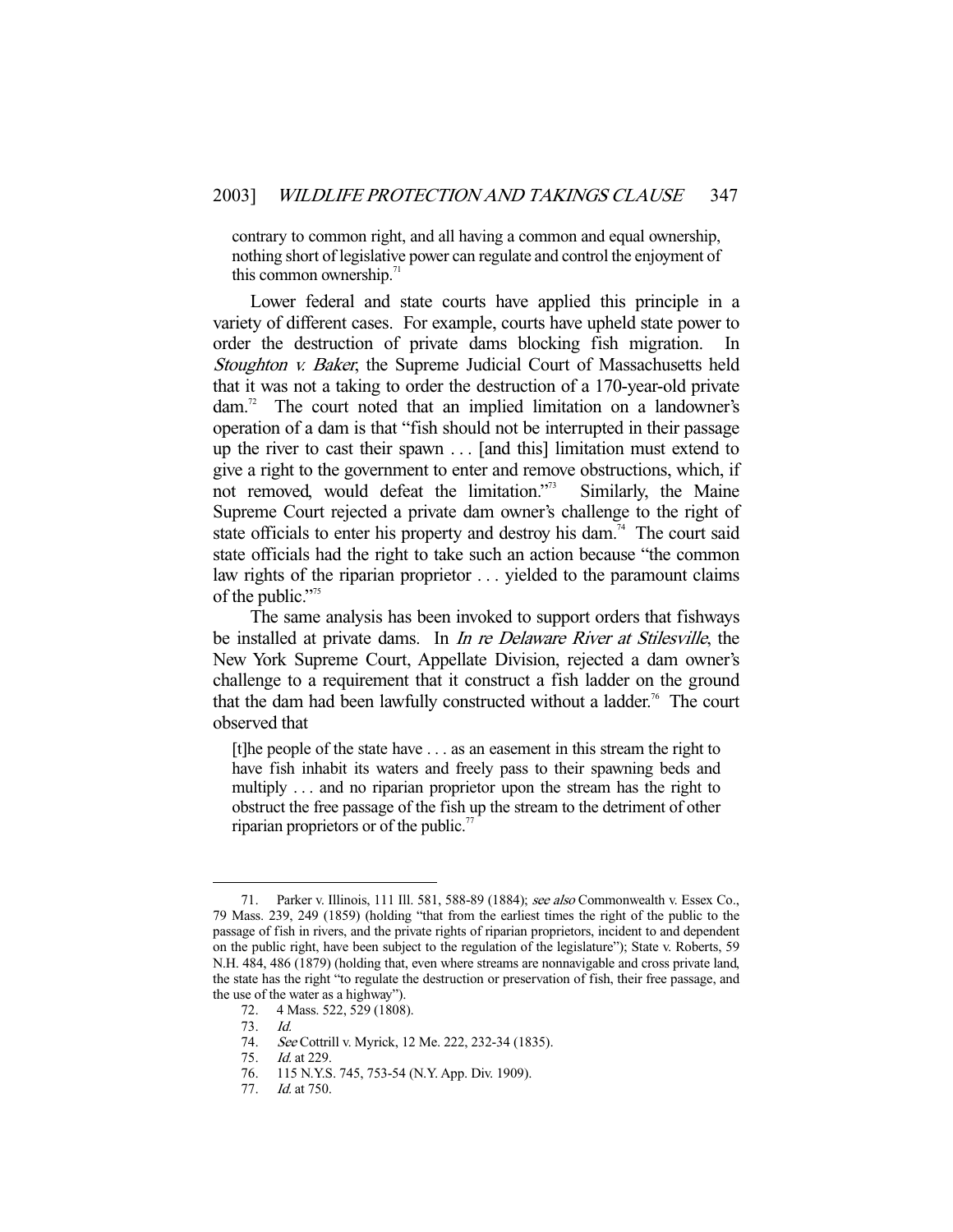The court said that requiring the owner to add a fishway was not a taking of private property because "the petitioner cannot be deprived of a right which it never possessed."<sup>8</sup> To like effect, the Iowa Supreme Court upheld a fishway requirement at a private dam against a compensation claim on the ground that "[f]ish and game are so related to the public welfare that they have, time out of mind, been the subjects of legal control, and their preservation has been very generally a matter of legislative concern."<sup>79</sup>

Similarly, in People v. Glenn-Colusa Irrigation District, the California District Court of Appeals enjoined an irrigation district from making further water diversions from the Sacramento River until it installed screens on the water diversion structure to prevent injury to fish.<sup>80</sup> The court stated, "[t]he fish within our waters constitute the most important constituent of that species of property commonly designated as wild game, the general right and ownership of which is in the people of the state." $s<sup>81</sup>$  The court continued:

The right and power to protect and preserve such property for the common use and benefit is one of the recognized prerogatives of the sovereign, coming to us from the common law, and preserved and expressly provided for by the statutes of this and every other state of the Union.<sup>82</sup>

 The courts have also repeatedly upheld restrictions on private landuse activities that pollute rivers and streams. In People v. Truckee Lumber Co., a mill owner was enjoined from dumping waste into a river "in violation of the rights of the people."<sup>83</sup> The court said that a private riparian owner "does not own the fish in the stream. His right of property attaches only to those he reduces to actual possession, and he cannot lawfully kill or obstruct the free passage of those not taken."<sup>84</sup> Similarly, in *Commonwealth v. Sisson*, the Supreme Judicial Court of Massachusetts required a mill owner to install a blower to prevent sawdust from being discharged into a stream, rejecting the owner's claim that his right to operate the mill trumped public rights in the fishery.<sup>85</sup>

<sup>78.</sup> *Id.* at 754.<br>79. State v. Be

State v. Beardsley, 79 N.W. 138, 139 (Iowa 1899).

 <sup>80. 15</sup> P.2d 549, 553 (Cal. Dist. Ct. App. 1932).

 <sup>81.</sup> Id. at 551.

<sup>82.</sup> *Id.*<br>83. 48

 <sup>83. 48</sup> P. 374, 374 (Cal. 1897).

<sup>84.</sup> *Id.* at 375.

<sup>85. 75</sup> N.E. 619, 622 (Mass. 1905); see also People v. Murrison, 124 Cal. Rptr. 2d 68, 77 (Cal. Ct. App. 2002) (holding that a requirement that rancher notify the state before diverting stream flow did not constitute an impermissible infringement on rancher's water rights, given long-standing state regulatory authority based on public ownership of fish and other wildlife).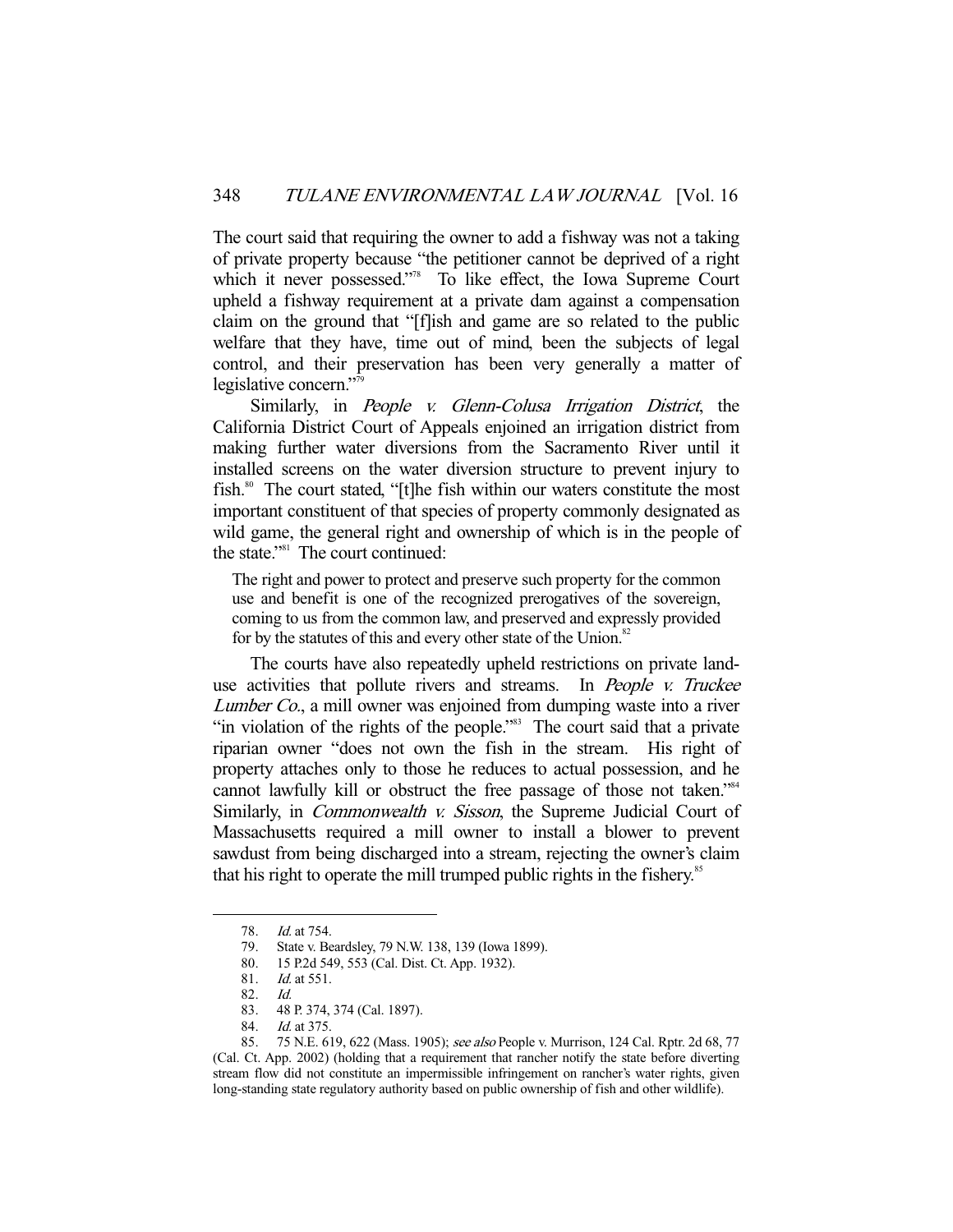#### 5. Ambiguous Rule on the Owner's "Right to Exclude"

 The effect of the public ownership doctrine is relatively uncertain in one context: whether the government can bar an owner from excluding wildlife from his property, such as by erecting a fence. In a variety of contexts the courts have rejected property-rights based objections to requirements that fences and other obstructions be removed. For example, in *United States ex rel. Bergen v. Lawrence*, the United States Court of Appeals for the Tenth Circuit upheld an order requiring a landowner to remove a fence, constructed entirely on private land, which prevented wild elk from gaining access to winter range on public land.<sup>86</sup> In addition, as discussed above, courts have repeatedly required owners to remove dams, or install fishways at dams, on streams crossing private  $land.<sup>87</sup>$ 

 On the other hand, a number of decisions, often in dictum, suggest that private owners might have the right to fence out or otherwise exclude wildlife from their property. For example, in *Barrett*, after concluding that the state was not financially liable for the beavers' destruction of trees, the New York court offered the plaintiffs some solace by construing the statute as authorizing an owner, "finding beaver[s] destroying their property," to "drive them away."<sup>88</sup> Similarly, in *Mountain States Legal* Foundation v. Hodel, the Tenth Circuit rejected a claim that the federal government was liable based on property damage caused by wild burros and horses protected under the Wild Free-Roaming Horses and Burros Act, but stated that neither federal nor state law barred "fencing out wild horses and burros."<sup>89</sup>

 One way of reconciling these apparently contradictory opinions is to focus on whether the act of excluding the wildlife is itself harmful to the individual animal or the species as a whole. In Bergen, in which the court ordered removal of a fence, the fence had prevented the elk from reaching their wintering ground, causing the elk to collect against the fence and starve to death.<sup>90</sup> In *Moerman v. State*, the California Court of Appeals recognized an owner's right to fence his property to exclude tule elk, but only so long as it could be done "without harming" the elk, implicitly suggesting that a fence causing harm to wildlife would not be

 <sup>86. 848</sup> F.2d 1502, 1505 (10th Cir. 1988).

<sup>87.</sup> See discussion supra notes 73-82.

 <sup>88.</sup> Barrett v. State, 116 N.E. 99, 101 (N.Y. 1917).

 <sup>89. 799</sup> F.2d 1423, 1428 n.8 (10th Cir. 1986).

<sup>90.</sup> See United States ex rel. Berger, 848 F.2d at 1504.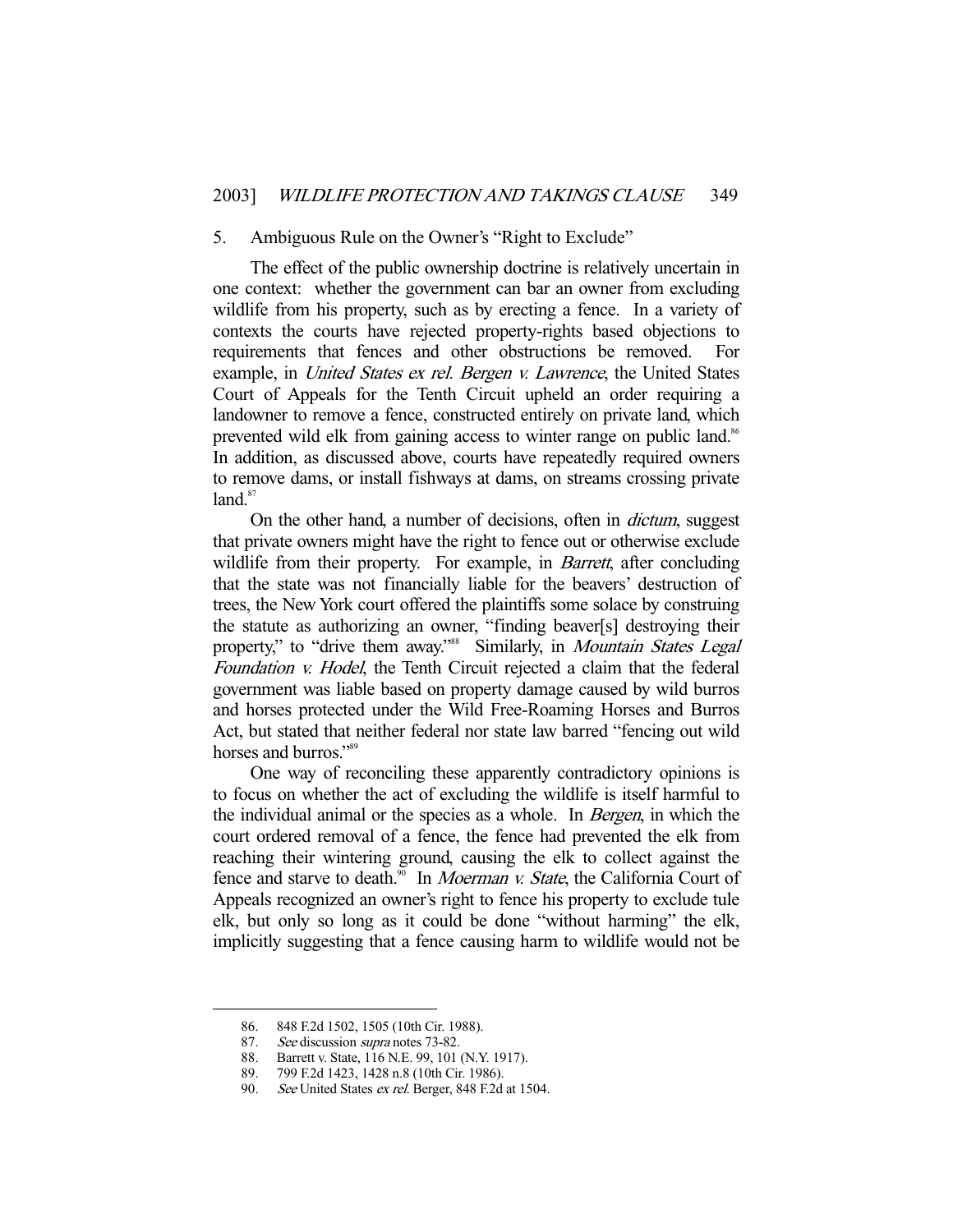allowed.91 Likewise, the cases involving dams or fishways all involved an obstruction which was plainly harmful to fisheries.

 In many cases, however, fencing property will not have any significant effect on wildlife. The beavers in the *Barrett* case, for example, were presumably relatively plentiful as well as adaptable and, therefore, could thrive even if they were excluded from the property.<sup>92</sup> If fencing or other methods of exclusion impose no serious harm to individual animals or the species as a whole, the wildlife-protection rationale for the mandate disappears. In that circumstance, state property law may permit exclusion of wild animals, and a taking claim might lie if the owner were compelled to remove fences and the prerequisites for a taking suit were otherwise satisfied.

## III. THE PUBLIC OWNERSHIP ARGUMENT IN TAKING CASES

 The foregoing litany hardly exhausts the list of applications of the "astounding" public rights in wild animals.<sup>93</sup> But it is sufficient to define the extensive legal backdrop against which takings challenges to contemporary endangered species regulations have to be analyzed. The next question is whether the doctrine of public ownership of wildlife can, in accordance with the Supreme Court's modern takings jurisprudence, bar takings claims based on laws protecting imperiled wildlife. Straightforward application of governing Supreme Court precedent appears to make the argument quite powerful.

## A. The Antecedent Property Inquiry

 Takings jurisprudence requires a two-part inquiry into, first, whether the claimant possesses "property" and, second, whether government has "taken" the property for public use. If a claimant cannot

 <sup>91. 21</sup> Cal. Rptr. 2d 329, 334 (Cal. Dist. Ct. App. 1993).

<sup>92.</sup> See Barrett, 116 N.E. at 118.

 <sup>93.</sup> For example, the doctrine of public ownership of wildlife also has been invoked to justify warrantless searches and seizures in conjunction with the enforcement of wildlife laws. See, e.g., Betchart v. Dep't of Fish & Game, 205 Cal. Rptr. 135, 135 (Cal. Dist. Ct. App. 1984) ("The state has the duty to preserve and protect wildlife. California State Department of Fish and Game ... agents may without warrants reasonably enter and patrol private open lands where game is present and hunting occurs to enforce the Fish and Game laws."); State v. McHugh, 630 So. 2d 1259, 1265 (La. 1994) (holding that a search was justified in part by the fact that "[u]nder the property laws of the state, wildlife is owned by the state and not subject to private appropriation except when done under regulations that protect the general interest"); State v. Tourtillott, 618 P.2d 423, 430 (Or. 1980) ("[T]he governmental interest in the enforcement of laws for the preservation of wildlife in this state is sufficiently substantial to justify the minimal intrusion upon the Fourth Amendment rights of those stopped for brief questioning and visual inspection of their vehicles.").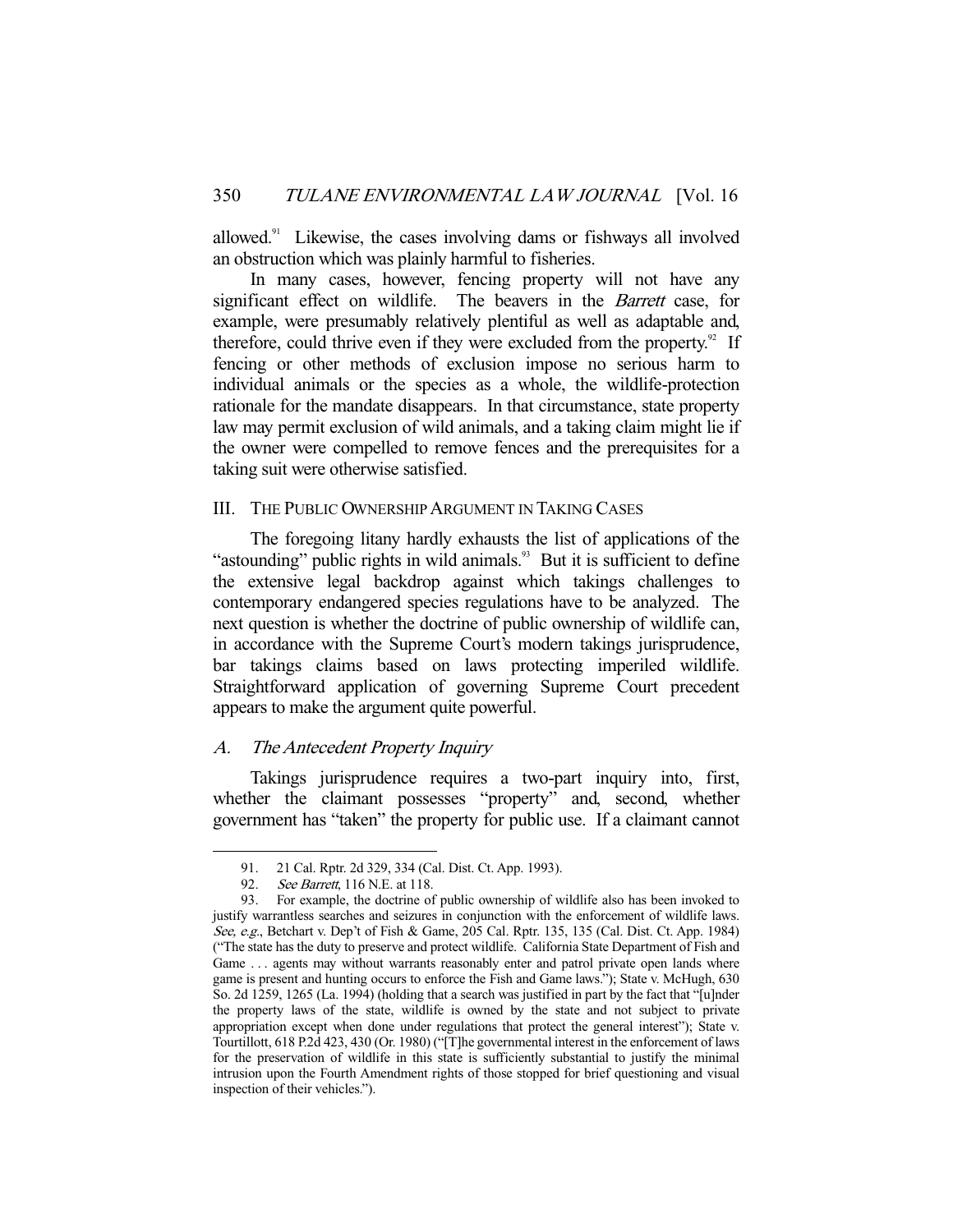point to a protected property interest, the claim fails at the threshold.<sup>94</sup> On the other hand, a determination that a claimant possesses a property interest is the prelude to an evaluation of whether the property has been taken.<sup>95</sup>

 The threshold property question is frequently resolved by examining whether the proposed activity is barred under background principles of state "property" or "nuisance" law. In *Lucas v. South* Carolina Coastal Council, the Supreme Court established the "categorical" rule that a regulation which denies an owner "all economically viable use" of private property will be deemed a taking.<sup>96</sup> At the same time, the Court said that even an alleged categorical taking, and, by logical implication, any type of alleged regulatory taking, $\frac{97}{1}$  will fail if "the logically antecedent inquiry into the nature of the owner's estate shows that the proscribed use interests were not part of his title to begin with."98 No regulation will result in a taking if the limitation "inhere[s] in the title itself, in the restrictions that background principles of the State's law of property and nuisance already place upon land ownership."<sup>99</sup>

Following *Lucas*, federal and state courts have repeatedly invoked either state property or nuisance principles to bar takings claims. For example, a regulatory order to clean up an abandoned uranium mill tailings disposal site and a prohibition on surface coal mining have been upheld against takings claims on the ground that the proposed activities were nuisances.<sup>100</sup> Prohibitions on development that would impair the

<sup>94.</sup> See M & J Coal Co. v. United States, 47 F.3d 1148, 1155 (Fed. Cir. 1995) (rejecting taking claim based on restriction on mining on the ground that the claimant "never acquired the right to mine in such a way as to endanger the public health and safety").

 <sup>95.</sup> See, e.g., Phillips v. Wash. Legal Found., 524 U.S. 156, 172 (1998) (holding that interest income generated by funds held in lawyer trust accounts is private property of client for purposes of Takings Clause and remanding the case for determination of whether interest had been taken).

 <sup>96. 505</sup> U.S. 1003, 1016-20 (1992).

<sup>97.</sup> While the *Lucas* court articulated the background nuisance and property defenses in a case involving a "total taking," the defense logically applies in any regulatory takings case, as lower federal and state courts have consistently recognized. See, e.g., Creppel v. United States, 41 F.3d 627, 631 (Fed. Cir. 1994) ("The first [Penn Central] criterion-the character of the governmental action-examines the challenged restraint under the lens of state nuisance law. If the regulation prevents . . . a nuisance, then no taking occurred."); Machipongo Land & Coal Co. v. Commonwealth, 799 A.2d 751, 771 (Pa.), cert. denied, 123 S. Ct. 486 (2002) ("Subject to the issue of nuisance . . . the [lower] Court should conduct . . . the traditional [Penn Central] takings analysis.").

<sup>98.</sup> Lucas, 505 U.S. at 1027.

 <sup>99.</sup> Id. at 1029.

 <sup>100.</sup> See Rith Energy, Inc. v. United States, 44 Fed. Cl. 366, 366-67 (Fed. Cl. 1999), aff'd on other grounds, 247 F.3d 1355 (Fed. Cir. 2001), cert. denied, 172 S. Ct. 2660 (2002); Dep't of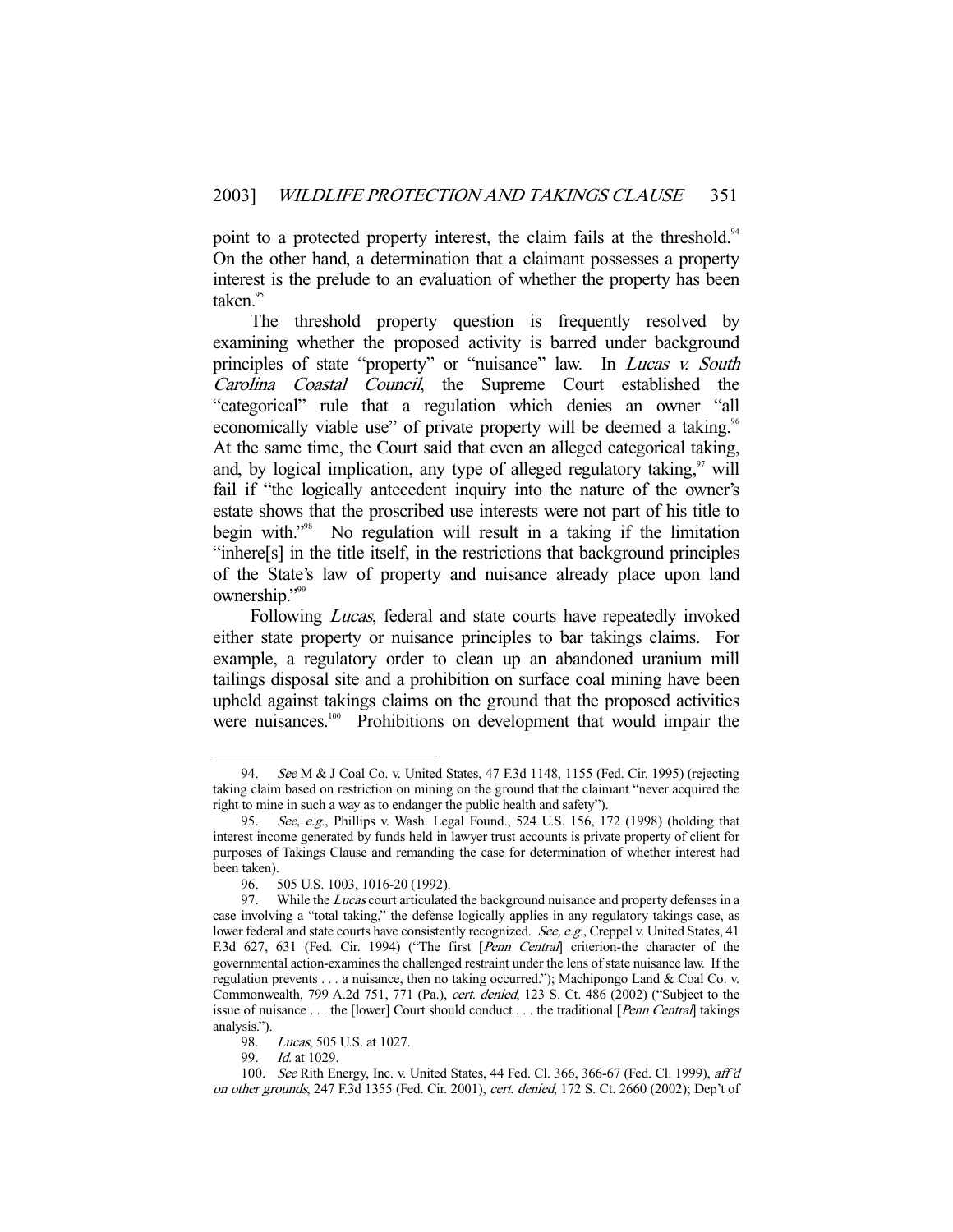public's customary right to use the ocean beach, destroy tidelands subject to the public trust doctrine, and interfere with native Hawaiian gathering rights have been upheld against takings claims on the ground that the restrictions paralleled background principles of "property" law.<sup>101</sup>

 The antecedent property inquiry and, more specifically, the background "property" and "nuisance" concepts, provide a straightforward framework for applying the public ownership doctrine in a takings case. First, the public ownership doctrine plainly represents a rule of "property" law. As discussed in Part II, the courts recognized, pre-Lucas, and in a variety of factual settings, that public rights in wildlife represent an inherent limitation on private property rights. To be sure, as we discuss below, there are legitimate questions about how broadly the public ownership doctrine can and should be applied, particularly in the case of habitat protection measures. But to establish the threshold point that public ownership of wildlife establishes a "preexisting" limitation on private title within the meaning of *Lucas*, it is sufficient to refer back to the older cases recognizing that public ownership of wildlife limits the hunter's right to shoot game on her land, the farmer's right to obtain compensation for property damage caused by wildlife, or the landowner's right to maintain a dam blocking migratory fish.

 Laws protecting imperiled wildlife also can be defended against takings claims on the ground that they parallel background principles of "nuisance" law. The *Restatement (Second) of Torts* defines a public nuisance to include, among other things, "an unreasonable interference with a right common to the general public." $102$  The public's ownership rights in wildlife are obviously rights common to all members of the public. Therefore, an action causing the death or injury of a wild animal can be characterized, without fear of plausible contradiction, as an "unreasonable interference" of public rights.<sup>103</sup>

Health v. The Mill, 887 P.2d 993, 1008 (Colo. 1994); see also Machipongo Land & Coal, 799 A.2d at 770-75.

 <sup>101.</sup> See Esplanade Props. LLC. v. City of Seattle, 307 F.3d 978, 985-87 (9th Cir. 2002); Pub. Access Shoreline Haw. v. Haw. County Planning Comm'n, 903 P.2d 1246, 1273 (Haw. 1995); Stevens v. City of Canon Beach, 854 P.2d 449, 460 (Or. 1993).

 <sup>102.</sup> RESTATEMENT (SECOND) OF TORTS § 851B (1979).

<sup>103.</sup> See, e.g., Parker v. People, 111 Ill. 581, 588 (1884) ("[N]o one . . . owns the fish . . . or has the legal right to obstruct their passage up or down, for to do so would be to appropriate what belongs to all to his own individual use."); cf. Burgess v. M/V Tamano, 370 F. Supp. 247, 250 (S.D. Me. 1973) (characterizing a nuisance suit based on injuries to natural resources caused by an oil spill as an action "based upon the alleged tortious invasion of public rights which are held by the State of Maine in trust for the common benefit of all the people").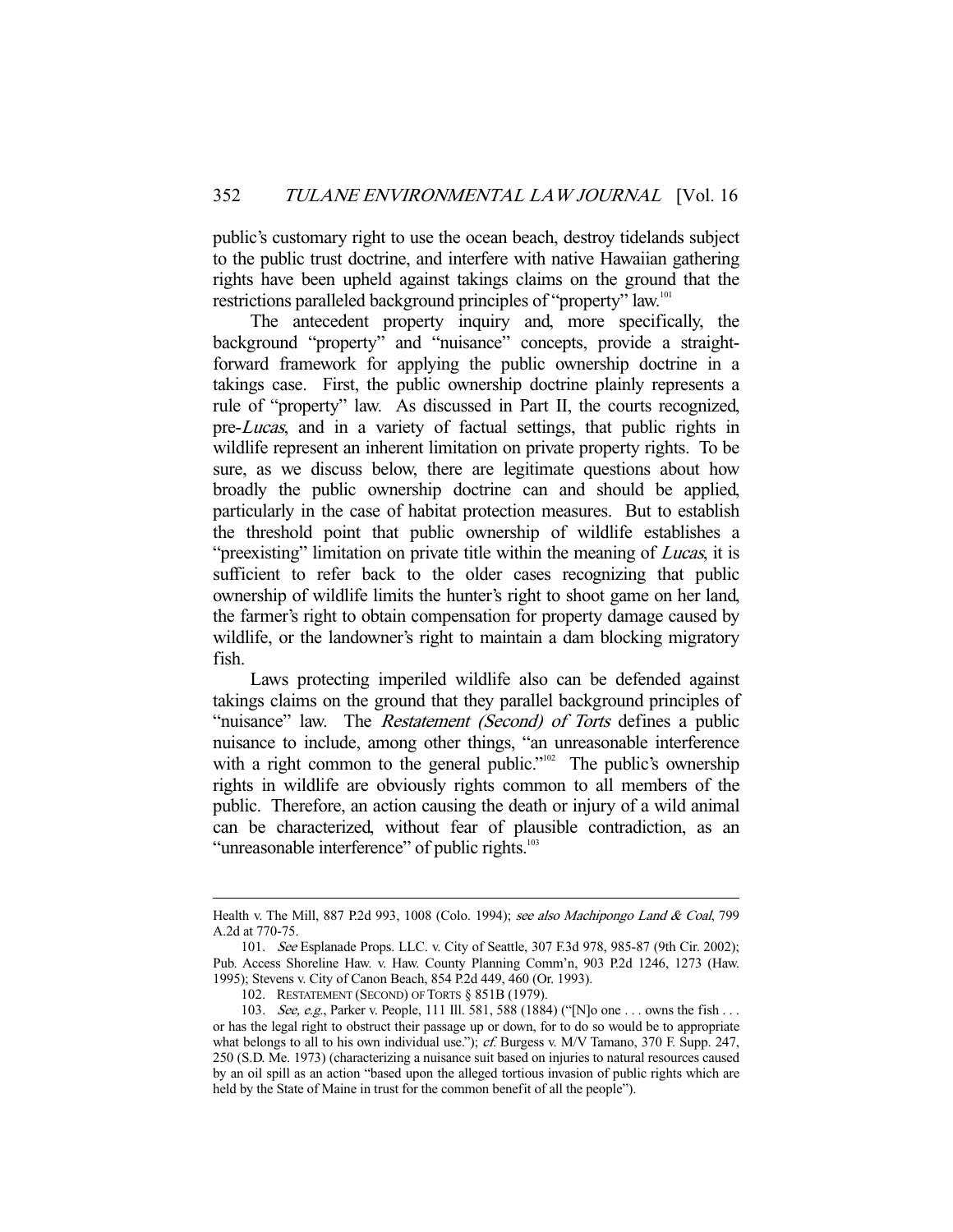The decision of the Pennsylvania Supreme Court in *Machipongo* Land  $\&$  Coal Co. v. Commonwealth, though not involving wildlife regulation, demonstrates how the public ownership doctrine can be applied under background principles of nuisance  $law<sup>104</sup>$ . A property owner challenged a restriction on coal mining designed to protect streams from acid mine discharges as a taking.<sup>105</sup> The state asserted a nuisance argument and, reversing the trial court, the Pennsylvania Supreme Court ruled that the state should have been permitted to stand on this defense.<sup>106</sup> The court relied on a Pennsylvania common law rule, analogous to the doctrine of public ownership of wildlife, that "the public has a right not to suffer acid mine discharge into its public waters."<sup>107</sup> Invoking the Restatement (Second) of Torts, the court said, "if the Commonwealth is able to show that Property Owners' proposed use of the stream would unreasonably interfere with the public right to unpolluted water, the use, as a nuisance, may be prohibited without compensation."<sup>108</sup> The reasoning of the court in *Machipongo* supports the conclusion that an activity which invades public rights in wildlife should be regarded as a "nuisance" under Lucas.<sup>109</sup>

 One procedural question is which party should bear the burden of proof on the question of whether the public ownership doctrine, and, more generally, any background principle, bars a takings claim. The existence of "property" is logically one of the essential elements of a prima facie takings case and, therefore, the burden of proof should fall on

-

 109. Even if public ownership of wildlife does not automatically bar a takings claim, the doctrine may be relevant in determining the reasonableness of a claimant's "investment-backed expectations." The reasonableness of an owner's investment-backed expectations is a wellrecognized factor in takings analysis. See Penn Cent. Transp. Co. v. City of New York, 438 U.S. 104, 124 (1978). This factor is relevant not only under the Penn Central analysis, but very arguably in a case analyzed under Lucas's "categorical" rule as well. See Lucas v. S.C. Coastal Council, 505 U.S. 1003, 1034 (Kennedy, J., concurring); Good v. United States, 189 F.3d 1355, 1360-63 (Fed. Cir. 1999) (holding reasonableness of an owner's investment expectations is a relevant factor in deciding whether a claimant can recover under *Lucas*). The fact that a planned land-use activity would impinge on long-recognized sovereign public rights in wildlife, if it does not completely bar a taking claim, should be considered in defining the reasonableness of a claimant's investment expectations. Cf. R.W. Docks & Slips v. State, 628 N.W.2d 781, 790-91 (Wisc. 2001) (finding that where a proposed filling would infringe on public rights in tidelands, claimant lacked reasonable investment-backed expectations sufficient to support a taking claim).

 <sup>104. 799</sup> A.2d at 770-75.

 <sup>105.</sup> See id. at 757.

 <sup>106.</sup> See id. at 756.

 <sup>107.</sup> Id. at 773.

<sup>108.</sup> *Id.* at 774; see also People v. Truckee Lumber Co., 48 P. 374, 374 (Cal. 1897) ("The complaint shows that, by the repeated and continuing acts of defendant, this public property right [in fish] is being, and will continue to be, greatly interfered with and impaired; and that such acts constitute a nuisance, both under our statute and at common law, is not open to serious question.").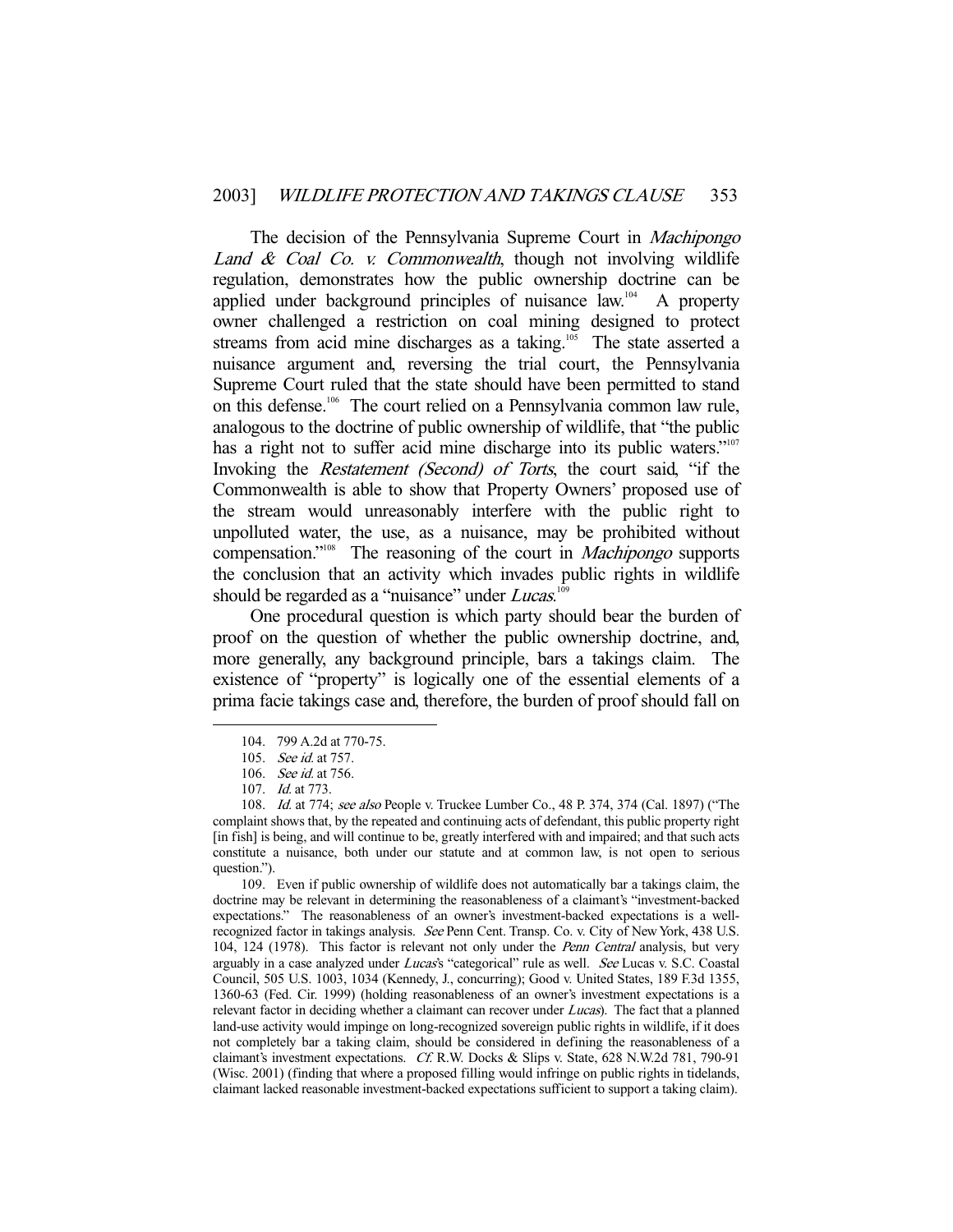the claimant. On the other hand, the Supreme Court in Lucas indicated, somewhat cryptically, that it is the government's responsibility to "identify background principles of nuisance and property law that prohibit the uses [the claimant] . . . intends in the circumstances in which the property is presently found."<sup>110</sup> The burden of proof issue is likely to have greatest significance, not for determining whether wild animals are present on the property, but for determining whether the owner's proposed activity will harm the public's wildlife.<sup>111</sup> One reasonable solution would be to assign the burden of raising the public ownership issue to the government, based on the theory that the issue will be relevant in rare cases, and to assign the ultimate burden of proof on the factual issue of whether the activity will cause harm to the claimant, in keeping with the ordinary assignment of the burden of proof in civil litigation.

#### B. Public Ownership vs. Public Trust

 The discussion to this point has characterized the public ownership doctrine as supporting public sovereign rights in wildlife. This conception of the doctrine is sufficient to support, for example, the general rule that the public is not liable for property damage caused by wild animals or the public's right to recover damages for injuries to wildlife caused by private parties. In addition, and most significantly for the purpose of this analysis, this version of the public ownership doctrine qualifies as a background principle of state law which should generally bar takings claims based on wildlife regulations.

 However, it is also possible to define the public ownership doctrine more expansively and to conclude that it imposes an affirmative legal obligation on public officials, enforceable by the public in court, to protect wildlife. In Geer v. Connecticut, the Supreme Court described public rights in wildlife as a public trust:

[T]he power or control lodged in the State, resulting from this common ownership, is to be exercised . . . as a trust for the benefit of the people, and not as a prerogative for the advantage of the government, as distinct from the people, or for the benefit of private individuals as distinguished from the public good. $112$ 

<sup>110.</sup> See Lucas, 505 U.S. at 1031.

 <sup>111.</sup> See infra Part V.

 <sup>112. 161</sup> U.S. 519, 529 (1896).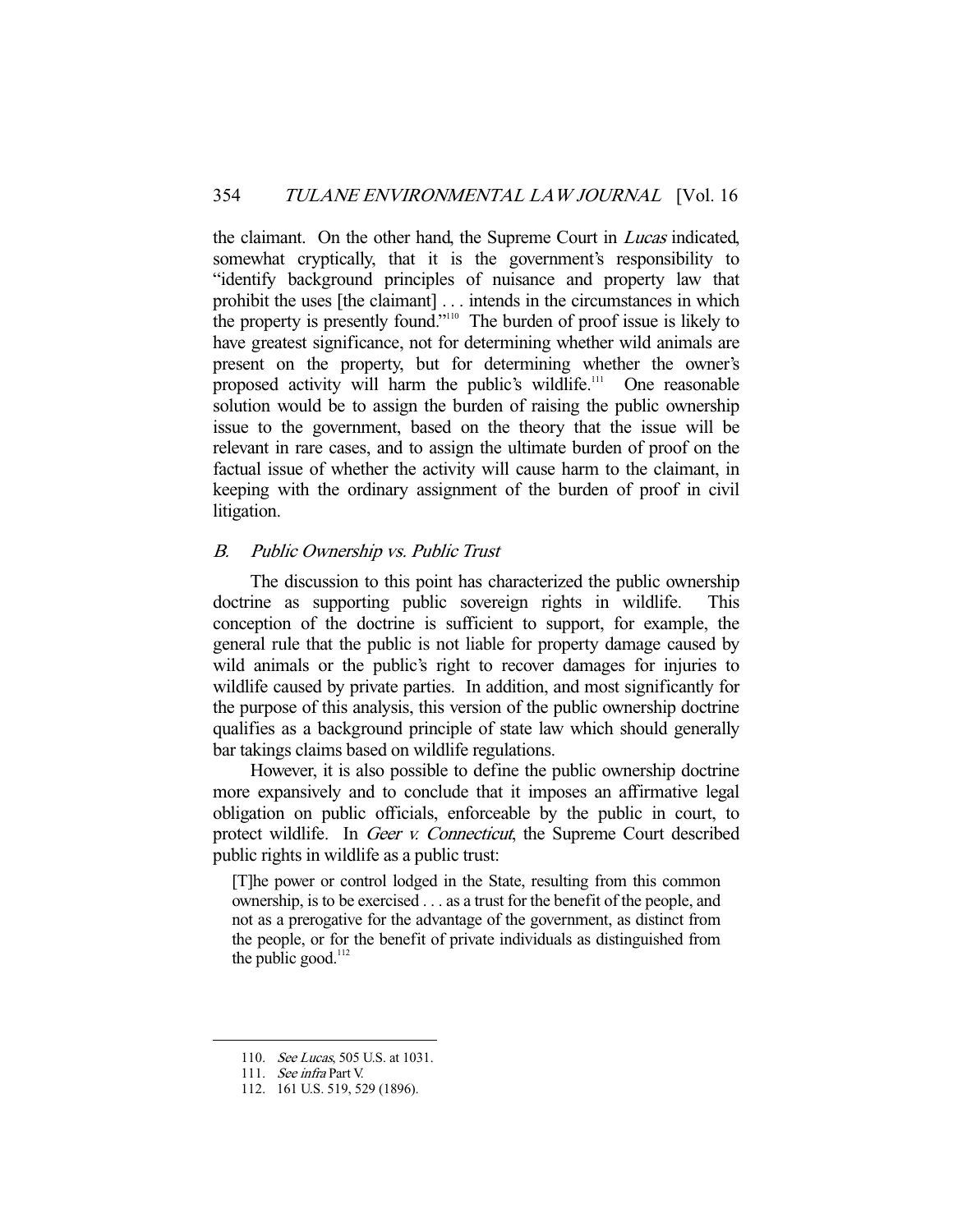Lower federal and state court decisions contain similarly powerful rhetoric.113 In keeping with the leading public trust decisions involving water resources<sup>114</sup> or tidelands,<sup>115</sup> this language could be interpreted to mean that the doctrine of public ownership of wildlife supports imposing affirmative obligations on government officials to protect wildlife.<sup>116</sup>

 But it is at least questionable whether the public rights in wildlife amount to a "public trust." The modern case law does not appear to support the conclusion that public ownership of wildlife imposes affirmative obligations on the government.<sup>117</sup> It is unnecessary to decide, however, whether wildlife is a public trust resource to justify the conclusion that the public ownership doctrine bars takings claims. Regardless of whether public ownership is regarded as an application of the public trust doctrine or not, the size of the government's shield against takings claims remains the same.

 Adopting the narrower definition of public ownership avoids the significant controversy surrounding use of the public trust doctrine as a legal tool for natural resource protection. Advocates of the public trust doctrine describe it as a valuable device to help resolve the failings of the democratic process in addressing environmental problems.<sup>118</sup> On the other hand, the public trust doctrine has been described as creating an open-ended charter for judicial intervention in environmental issues properly left, for the most part, to elected representatives and their

 <sup>113.</sup> See, e.g., Mountain States Legal Found. v. Hodel, 799 F.2d 1423, 1426 (10th Cir. 1986) ("It is well settled that wild animals are not the private property of those whose land they occupy, but are instead a sort of common property whose control and regulation are to be exercised 'as a trust for the benefit of the people.'" (quoting Geer, 161 U.S. at 528-29)); Arnold v. Mundy, 6 N.J.L. 1, 7 (1821) (referring to "a public common piscary" vested in the sovereign "not for his own use, but for the use of the citizens").

 <sup>114.</sup> See, e.g., Nat'l Audubon Soc'y v. Superior Court of Alpine County, 658 P.2d 709, 718-29 (Cal. 1983) (applying public trust doctrine to block excessive diversions from tributaries of Mono Lake).

 <sup>115.</sup> See, e.g., Ill. Cent. R.R. v. Illinois, 146 U.S. 387, 435 (1892) (applying public trust doctrine to invalidate grant of tidelands to private party).

 <sup>116.</sup> See, e.g., In re Steuart Transp. Co., 495 F. Supp. 38, 40 (E.D. Va. 1980) ("[U]nder the public trust doctrine, the State of Virginia and the United States have the right and the duty to protect and preserve the public's interest in natural wildlife resources.").

 <sup>117.</sup> We are not aware of any decision interpreting the doctrine of public ownership of wildlife as imposing an affirmative obligation on state wildlife managers similar to the obligations imposed on state officials in National Audubon Society v. Superior Court of Alpine County, 658 P.2d 709, 718-29 (Cal. 1983), or Illinois Central Railroad v. Illinois, 146 U.S. 387, 435 (1892). Cf. Cal. Trout, Inc v. State Water Res. Control Bd., 255 Cal. Rptr. 184, 212 (Cal. Dist. Ct. App. 1989) ("[I]t does not follow from the application of the term 'public trust' to the state's interest in fisheries of non-navigable streams that all of the consequences of the public trust doctrine as applicable to navigable waters also apply to non-navigable streams.").

<sup>118.</sup> See Joseph Sax, The Public Trust Doctrine in Natural Resource Law: Effective Judicial Intervention, 68 MICH. L. REV. 471, 475-83 (1970).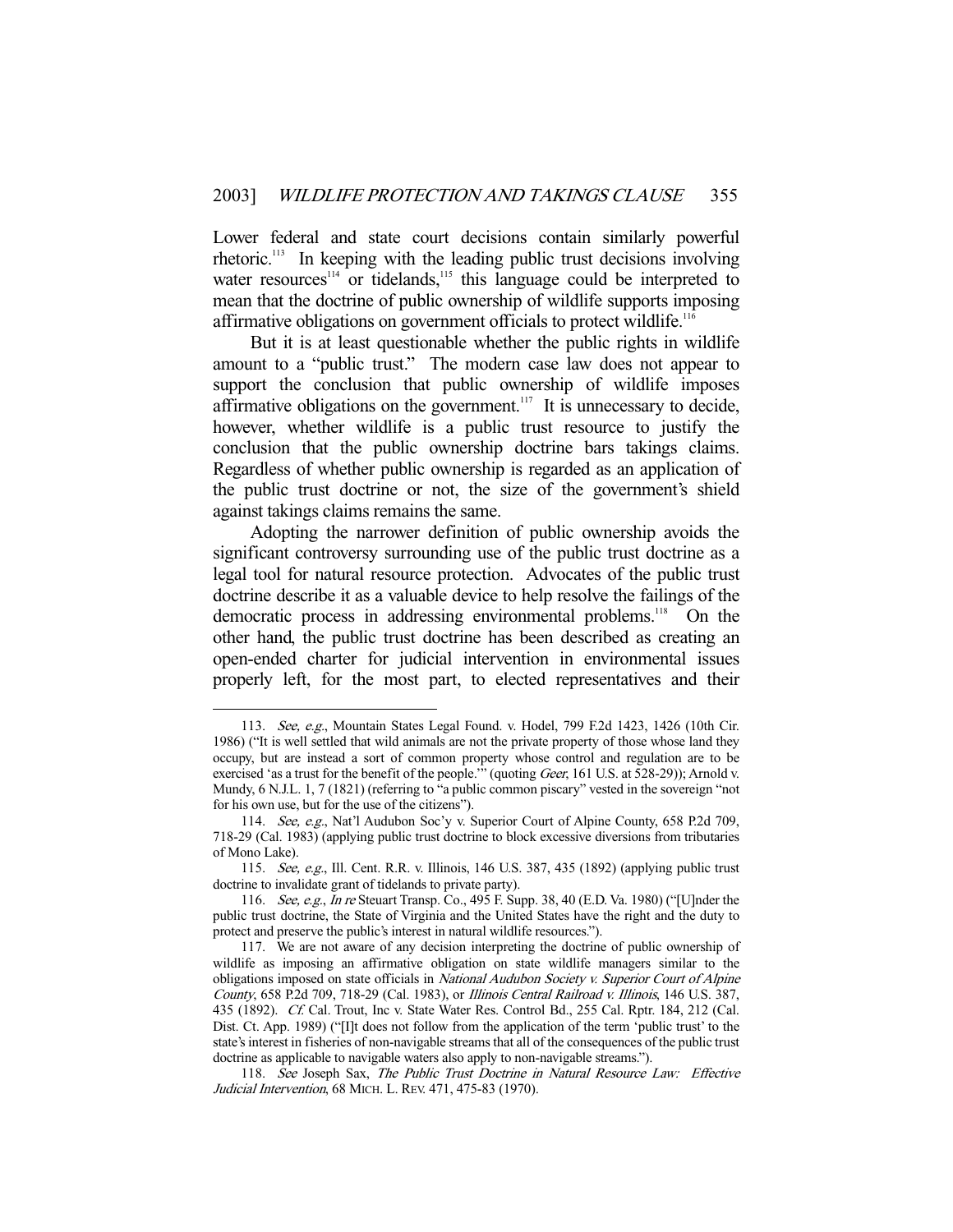administrative appointees.<sup>119</sup> Whatever the merits of this debate, they are irrelevant to the conclusion that the concept of public ownership of wildlife serves as a strong argument against takings claims.

 At the same time, acknowledging that the public ownership argument against takings claims does not require designation of wildlife as a public trust resource does not undermine or contradict a potential future argument that states hold wildlife in a public trust. It may be that the public ownership doctrine is not only a shield for governments sued under the Takings Clause but also a sword that citizens can use against governments. But that is an argument for another day in another context.

## C. Examples of the Use of the Public Ownership Argument

-

 As discussed, takings claims based on laws protecting endangered species have failed with a striking consistency.<sup>120</sup> Many of these cases

<sup>119.</sup> See Richard J. Lazarus, Changing Conceptions of Property and Sovereignty in Natural Resources: Questioning the Public Trust Doctrine, 71 IOWA L. REV. 631, 684-88 (1986).

<sup>120.</sup> See supra note 11 (collecting cases). There are two pending cases in which trial courts have concluded that ESA restrictions effected a taking, but appellate review is pending or likely. In SDS Lumber Co. v. State of Washington, Wash. Sup. Ct., No. 93-2-00003-6, a jury on May 10, 2000, found a taking and awarded \$2,250,000 to the plaintiff logging firm based on timber harvesting restrictions imposed by the Washington Department of Natural Resources to protect a pair of nesting spotted owls. After the State appealed the verdict, the Washington Court of Appeals transferred the case to the Washington Supreme Court. The plaintiff and the State subsequently entered into a settlement of the case, contingent upon a legislative appropriation of the funds necessary to finance the settlement. Given the fiscal crisis in Washington, the prospects for approval of the settlement were still uncertain as of the date of publication of this Article. In Tulare Lake Basin Water Storage District v. United States, 49 Fed. Cl. 313, 317 (Fed. Cl. 2001), the United States Court of Federal Claims held that a curtailment of water deliveries to irrigators to protect endangered fish in the Sacramento River effected a taking. As of the date of publication of this Article, the trial court was still considering the amount of compensation due, and the U.S. Department of Justice had not decided whether to appeal.

Another arguable exception to the pattern of government wins in takings challenges to endangered species regulations is City of Monterey v. Del Monte Dunes at Monterey Ltd., 526 U.S. 687, 722-23 (1999), in which the Supreme Court upheld a finding of a taking based on municipal land-use regulation ostensibly designed, at least in part, to protect habitat for the endangered Smith's blue butterfly. For several reasons, this decision cannot be read to provide clear direction on the issues addressed in this Article. First, the butterfly played only a minor role in the municipality's decision making, as well as in the Court's review of the municipal action, in part because a live butterfly had never been found on the property and it was possible that the proposed development would actually enhance the value of the habitat on the property. See id. at 704-06. Second, insofar as the Court addressed the merits of the taking claim, the Court focused on whether the municipality's repeated imposition of increasingly more stringent land-use requirements was so arbitrary and unreasonable that it justified the conclusion that the municipality's regulatory actions were "not reasonably related to a legitimate public interest[]." Id. at 704. That claim arguably raised an issue that should have been addressed under the Due Process Clause, not the Takings Clause. However, in view of the city's waiver of any objections to the jury instructions, the Supreme Court did not address this issue. Thus, Del Monte Dunes provides no meaningful guidance on whether an economically burdensome regulation can be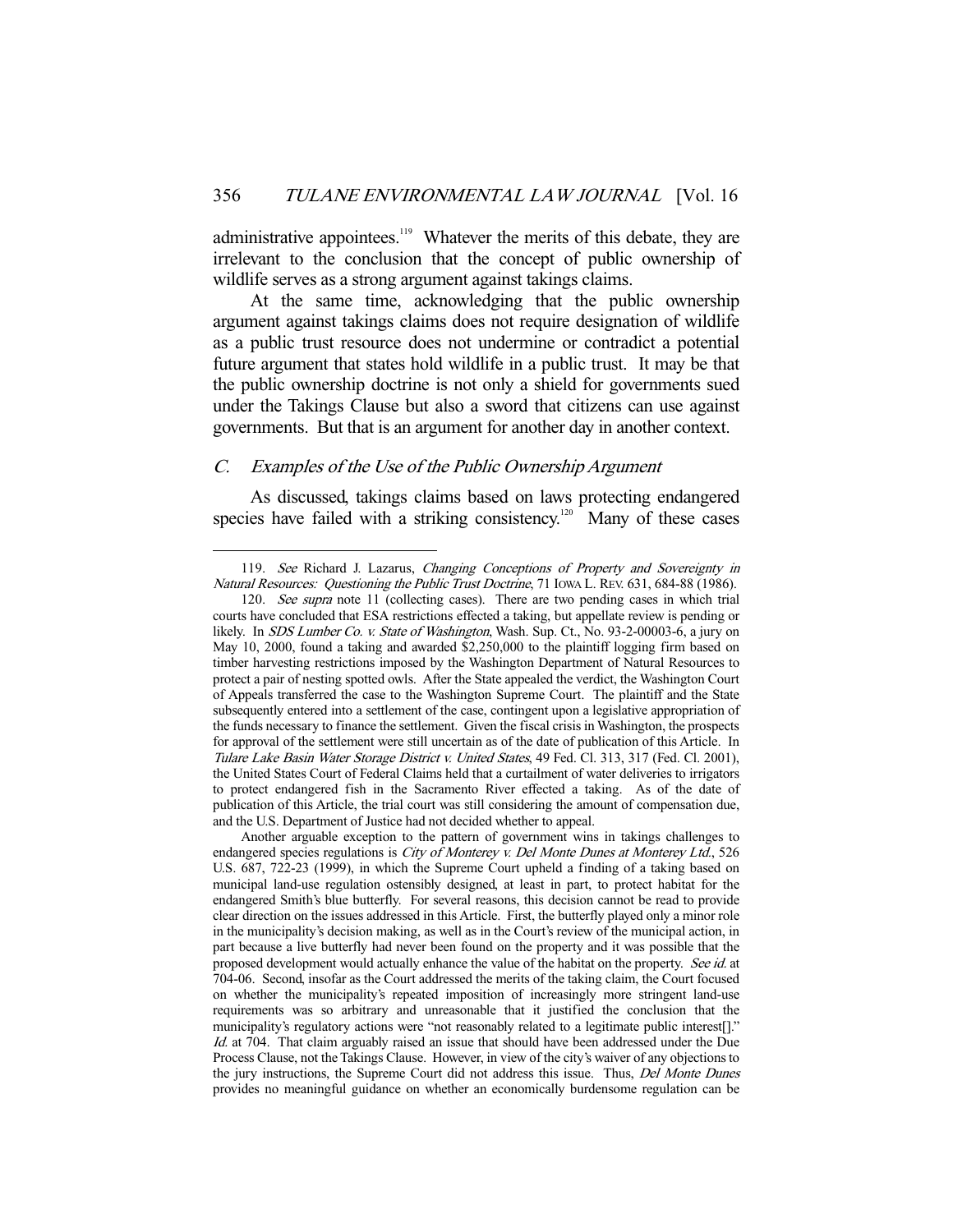have gone off on preliminary procedural issues or other points of takings law without even addressing the public ownership issue.<sup>121</sup> Nonetheless, the concept of public wildlife has received strong, though not unanimous, endorsement from the courts that have addressed the issue so far.

#### 1. Sour Mountain

 The New York Supreme Court, Appellate Division, the state's intermediate court of appeals, relied in part on the idea of public ownership of wildlife to reject a takings claim in a 2000 decision, State v. Sour Mountain Realty, Inc.<sup>122</sup> The case involved a colorful dispute between a property owner wishing to use his property for mining purposes and the New York Department of Environmental Conservation (DEC), which is responsible for implementing the state's Endangered Species Act. $123$  After the plaintiff began the process of applying for a mining permit, a den of timber rattlesnakes, a threatened species under New York law, was discovered on an adjacent property a few hundred feet from the boundary of plaintiff's land.<sup>124</sup> Following their natural course, some of the snakes would have used portions of plaintiff's property as forage habitat.<sup>125</sup> The landowner reacted to the discovery by constructing a "snake proof" fence to keep the snakes off his land.<sup>126</sup> The DEC responded by seeking an injunction requiring removal of the fence.127 The owner opposed the injunction, arguing, among other things, that it would result in a taking under the Fifth Amendment.<sup>128</sup>

 The court affirmed the grant of an injunction and rejected the takings claim.129 It stated that the plaintiff had not demonstrated the kind of serious economic impact necessary to support a finding of a taking, and also rejected the argument that, by requiring the owner to accept the presence of unwanted snakes, the state had effected a physical

defended against a takings challenge on the ground that the government is acting to preserve public wildlife from a threat of injury.

 <sup>121.</sup> See, e.g., Boise Cascade Corp. v. United States, 296 F.3d 1339, 1357 (Fed. Cir. 2002) (finding ripeness and lack of physical occupation); Fla. Game & Fresh Water Fish Comm'n v. Flotilla, Inc., 636 So. 2d 761, 764 (Fla. Dist. Ct. App. 1994) (finding no physical occupation and no regulatory taking).

 <sup>122. 714</sup> N.Y.S.2d 78, 84 (N.Y. App. Div. 2000).

 <sup>123.</sup> See id. at 80.

 <sup>124.</sup> See id.

 <sup>125.</sup> See id. at 81.

 <sup>126.</sup> See id. at 80.

 <sup>127.</sup> See id.

 <sup>128.</sup> See id. at 82.

<sup>129.</sup> See id. at 94.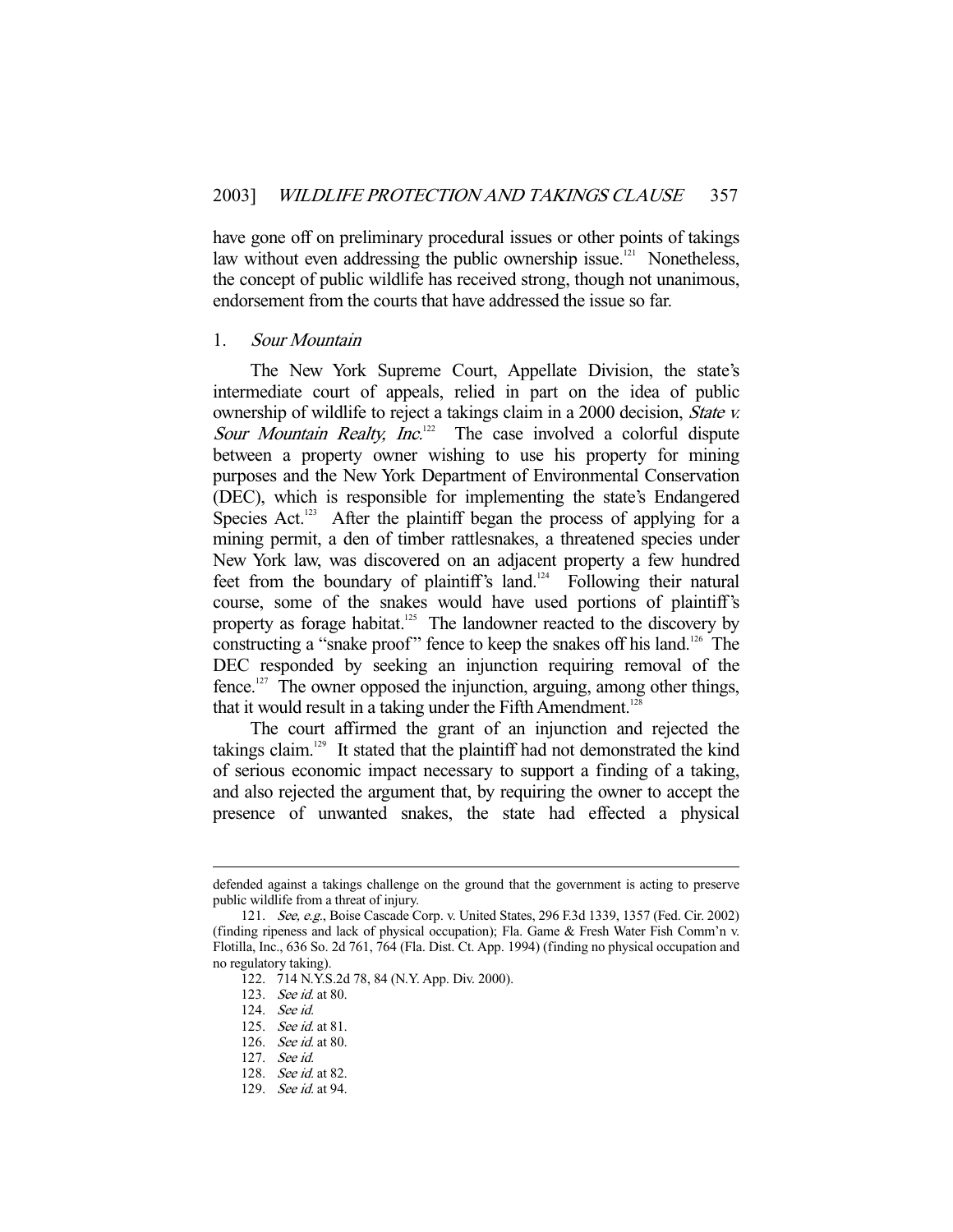occupation of its property.130 Beyond that, however, the court declared that

the State, through the exercise of its police power, is safeguarding the welfare of an indigenous species that has been found to be threatened with extinction. The State's interest in protecting its wild animals is a venerable principle that can properly serve as a legitimate basis for the exercise of its police power.<sup>131</sup>

In support of this proposition, the court cited, among other things, the New York statute codifying the rule that the state owns all the wildlife in the state.<sup>132</sup> The court also relied on an early twentieth century decision which rejected an owner's objection to a requirement of a fishway at a private dam on the ground that "the petitioner cannot be deprived of a right [to obstruct wild fish] which it never possessed."<sup>133</sup>

 The New York court's reliance on the public ownership doctrine is consistent with both traditional applications of the common law doctrine and modern takings jurisprudence. While the regulation, in a literal sense, caused the owner to accept the physical presence of snakes on its private property, the court had no difficulty concluding, in accordance with the older precedents dealing with fences and other efforts to exclude wildlife, that the threatened harm to the species by barring its access to essential forage habitat precluded takings liability.<sup>134</sup>

## 2. Sierra Club

The California District Court of Appeals in Sierra Club v. Department of Forestry  $\&$  Fire Protection, also concluded that the public ownership argument supported rejection of a takings claim based on an endangered species regulation.<sup>135</sup> The case involved applications by the Pacific Lumber Company to harvest old growth timber on two parcels of its property on which several endangered species, including the marbled murrelet and the spotted owl, had been detected.<sup>136</sup> The timber company appealed rulings invalidating its timber harvest plans for lack of necessary wildlife mitigation measures, contending that rejection of its plans was an unconstitutional taking.137 The court of appeals rejected the

 <sup>130.</sup> See id.

 <sup>131.</sup> Id.

<sup>132.</sup> Id.; see also N.Y. ENVTL. CONSERV. LAW § 11-0105 (McKinney 1997).

<sup>133.</sup> In re Del. River at Stilesville, 115 N.Y.S. 745, 754 (N.Y. App. Div. 1909).

 <sup>134.</sup> See Sour Mountain, 714 N.Y.S. 2d at 83.

 <sup>135. 26</sup> Cal. Rptr. 2d 338, 345 (Cal. Dist. Ct. App. 1993) (review denied and ordered not published).

 <sup>136.</sup> Id.

 <sup>137.</sup> Id.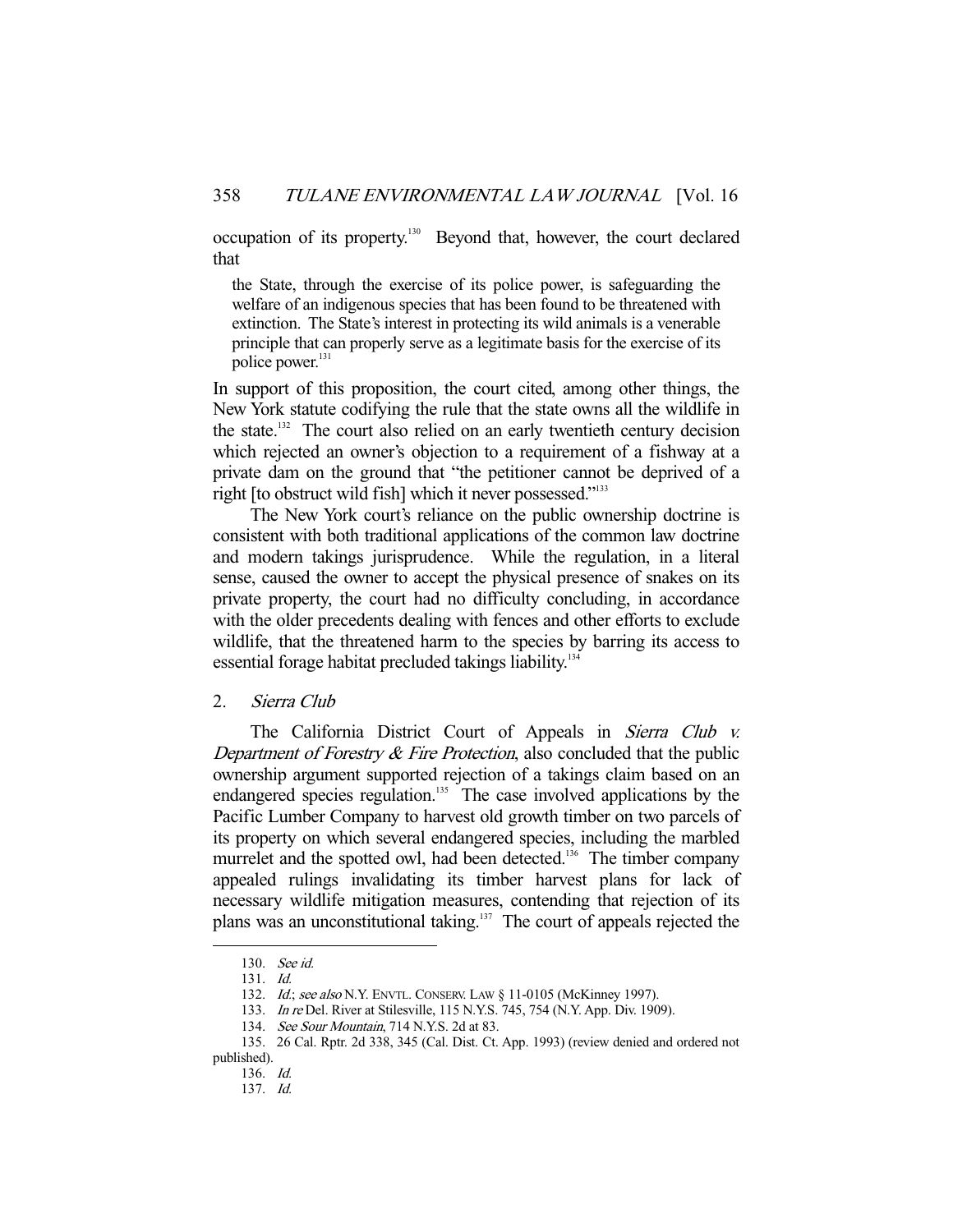takings claim on ripeness grounds, but commented on the merits of the claim as well.<sup>138</sup> Surveying the extensive precedents on public ownership of wildlife, the court observed that federal and state courts "have generally rejected the claim that a state or federal statute enacted in the interest of protecting wildlife is unconstitutional because it curtails the uses to which real property may be put."<sup>139</sup> The court continued that a landowner whose "valuable stands of old-growth forest are infested with protected species is subject to state regulations designed for the legitimate purpose of such protection."<sup>140</sup> The precedents clearly indicate that "the federal and state governments may regulate and protect rare species on private lands without, ipso facto, triggering a constitutional taking of private property."<sup>141</sup>

The court recognized that the then recently decided *Lucas* decision generally mandated compensation for regulations that eliminate all economic use of private property.<sup>142</sup> However, it observed that the Supreme Court had made its "total taking" inquiry subject to an exception for limitations consistent with "preexisting regulation by the state's laws of property or nuisance," and that "wildlife regulation of some sort has been historically a part of the preexisting law of property."<sup>143</sup>

 For the reasons discussed, the California court's conclusion that the public ownership doctrine represents a background principle precluding takings liability appears to be an entirely reasonable, indeed logically unavoidable, application of Lucas.

## 3. Christy

In *Christy v. Hodel*, the United States Court of Appeals for the Ninth Circuit ruled that a rancher had no right to kill an animal protected under the ESA in order to protect his property.<sup>144</sup> The case involved a challenge to a civil fine imposed on a rancher for shooting a grizzly bear, a listed threatened species, which was menacing his sheep.<sup>145</sup> The rancher, operating adjacent to Glacier National Park, had already lost twenty sheep to marauding bears.<sup>146</sup> The court rejected the argument that

 <sup>138.</sup> Id.

 <sup>139.</sup> Id.

 <sup>140.</sup> Id.

 <sup>141.</sup> Id.

 <sup>142.</sup> Id. at 346.

<sup>143.</sup> *Id.* at 347.

 <sup>144. 857</sup> F.2d 1324, 1331 (9th Cir. 1988).

 <sup>145.</sup> See id. at 1326.

 <sup>146.</sup> See id.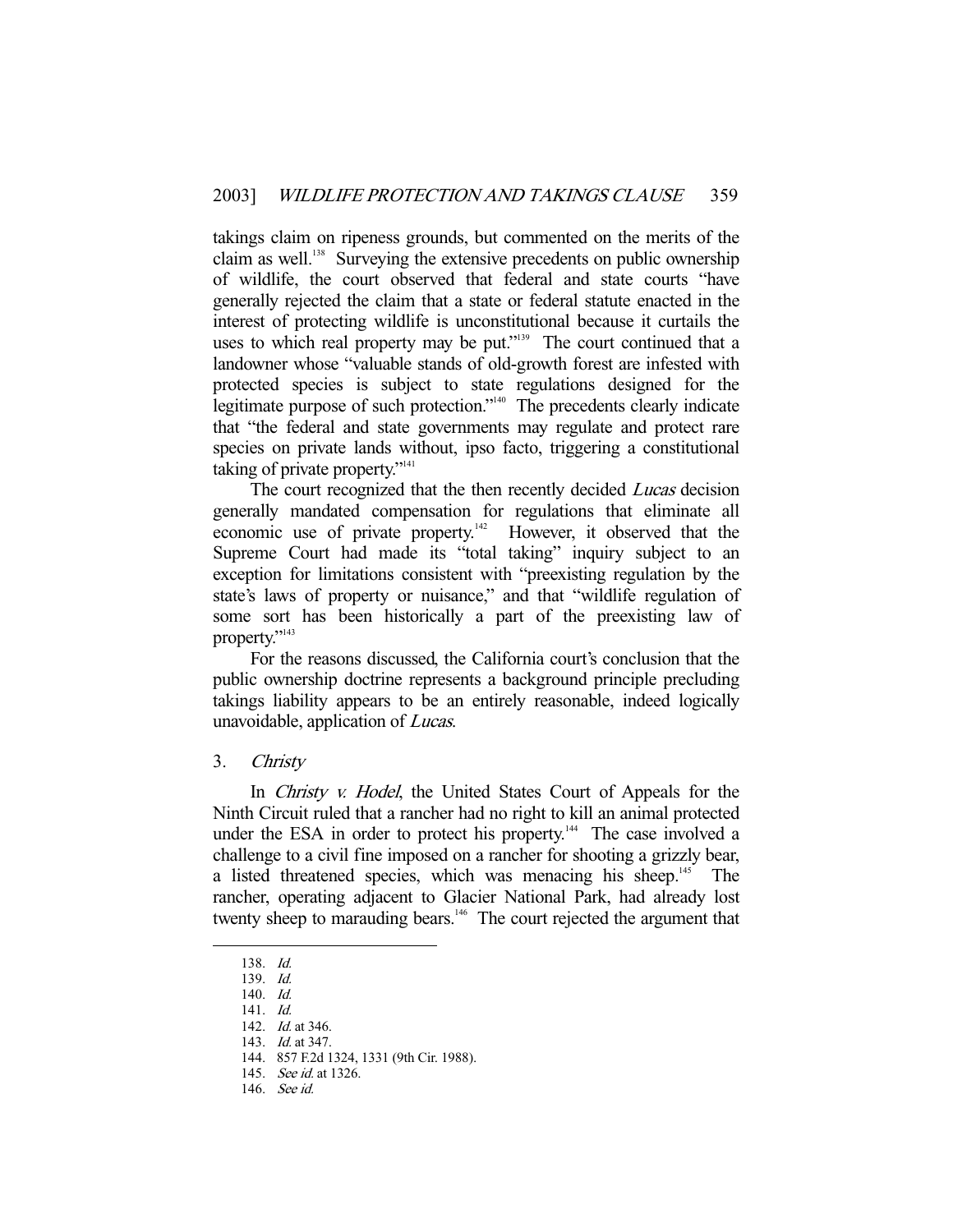imposition of the fine deprived the rancher of his property rights.<sup>147</sup> After surveying the extensive law on the subject, the court stated that "[n]umerous cases have considered, and rejected, the argument that destruction of private property by protected wildlife constitutes a governmental taking."148 The court continued, "[t]he losses sustained by the plaintiffs are the incidental, and by no means inevitable, result of reasonable regulation in the public interest."<sup>149</sup>

The Supreme Court denied the rancher's petition for *certiorari*.<sup>150</sup> However, in a dissent, the late Justice Byron White indicated that he would have preferred that the Court take the case and reverse.<sup>151</sup> He argued that "it is axiomatic that the Fifth Amendment's just compensation provision is 'designed to bar Government from forcing some people alone to bear public burdens which, in all fairness and justice, should be borne by the public as a whole."<sup>152</sup> The views of Justice White, who took a generally pro-property owner, but somewhat ad hoc approach to takings issues, $153$  have not been taken up by subsequent courts.

The result and analysis in *Christy* are consistent with the older, voluminous case law concluding that restrictions on an owner's ability to defend his property from physical harm caused by wild animals do not constitute takings.

#### 4. Tulare Lake

 The United States Court of Federal Claims ruling on liability in Tulare Lake Basin Water Storage District v. United States offers somewhat contradictory signals on the viability of the public ownership argument.154 The case involved takings claims by California agricultural water users based on reductions in water deliveries mandated by the ESA

-

 154. 49 Fed. Cl. 313, 321-24 (Fed. Cl. 2001). The court issued its ruling on liability issues on April 30, 2001. As of the date of publication of this Article, the case was still pending before the United States Court of Federal Claims on the quantification of just compensation.

 <sup>147.</sup> See id. at 1335.

<sup>148.</sup> *Id.* at 1334.

<sup>149.</sup> *Id.* at 1335.

 <sup>150.</sup> See Christy v. Lujan, 490 U.S. 1114 (1989).

 <sup>151.</sup> Id. at 1114-16.

 <sup>152.</sup> Id.

 <sup>153.</sup> See Richard Lazarus, Restoring What's Environmental About Environmental Law in the Supreme Court, 47 UCLA L. REV. 703, 709-11 (2000) (arguing, based on an analysis of his votes in prominent takings cases, that Justice White lacked any "overarching theory of the relationship of private property to environmental protection in the Fifth Amendment regulatory takings context").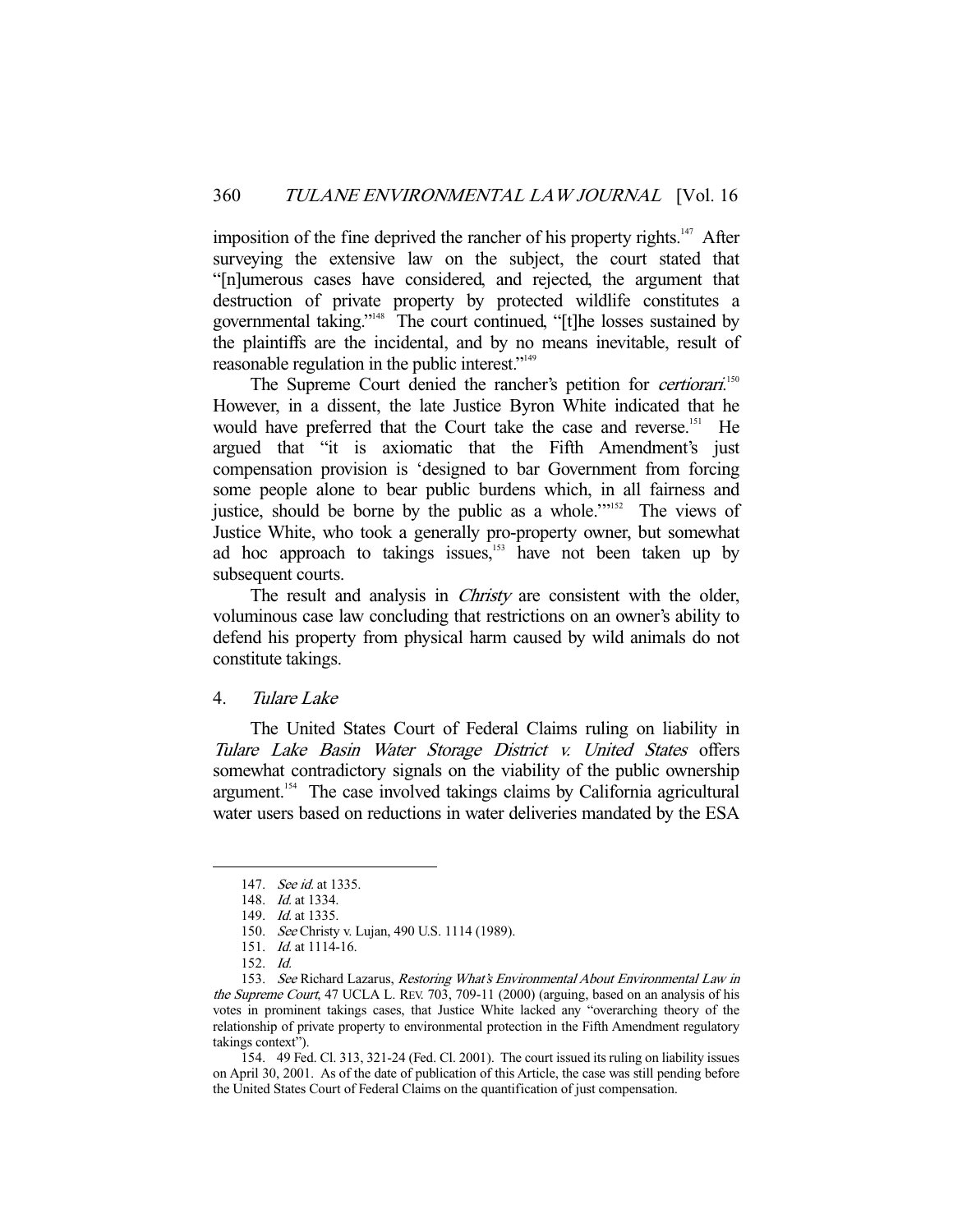in order to protect fisheries.<sup>155</sup> In terms of takings law generally, the most significant and most controversial aspect of the case is the court's ruling that the restrictions on water deliveries effected a per se physicaloccupation taking.<sup>156</sup> Analogizing the restrictions on claimants' water use to the airplane overflights held to be a taking in United States v. *Causby*,<sup>157</sup> the court ruled that "[t]o the extent ... that the federal government, by preventing plaintiffs from using the water to which they would otherwise have been entitled, have rendered the usufructory right to the water valueless, they [sic] have thus effected a physical taking."<sup>158</sup> The court's expansive physical occupation theory is novel and appears to contradict both the Supreme Court's narrow description of the physical occupation theory in *Tahoe-Sierra*<sup>159</sup> and United States Court of Appeals for the Federal Circuit precedent on the issue.<sup>160</sup>

 The important aspect of the court's decision for present purposes, however, is the court's rejection of the government's "background" principles" argument.<sup>161</sup> This ruling was in response to the U.S. contention that the claim was barred by California law recognizing that destruction of public fisheries constitutes a nuisance, as well as by the "reasonable use" and public trust doctrines applicable to California water rights.162 On the one hand, the court accepted the idea that background principles of state water law can bar a takings claim, even one based on a per se theory of liability.163 The court said that, "[t]here is, in the end, no dispute that ... plaintiffs'... rights, are subject to the doctrines of reasonable use and public trust and to the tenets of state nuisance law."164 On the other hand, the court rejected the background principles argument as applied in this case.<sup>165</sup> The court concluded that the state water board decision allocating certain amounts of water for use by plaintiffs in effect

 <sup>155.</sup> See id. at 314.

 <sup>156.</sup> See id. at 318-20.

 <sup>157. 328</sup> U.S. 256, 264-65 (1946).

<sup>158.</sup> Tulare Lake, 49 Fed. Cl. at 319.

 <sup>159.</sup> See Tahoe-Sierra Pres. Council v. Tahoe Reg'l Planning Agency, 535 U.S. 302, 324 (2002) ("Th[e] longstanding distinction between acquisitions of property for the public use, on the one hand, and regulations prohibiting private uses, on the other, makes it inappropriate to treat cases involving physical takings as controlling precedents for the evaluation of a claim that there has been a 'regulatory taking,' and vice versa.").

 <sup>160.</sup> See Boise Cascade Corp. v. United States, 296 F.3d 1339, 1352-57 (Fed. Cir. 2002), cert. denied, 123 S. Ct. 1484 (2003) (rejecting a challenge to wildlife regulation based on physical occupation theory).

<sup>161.</sup> See Tulare Lake, 49 Fed. Cl. at 323.

 <sup>162.</sup> Id. at 322-23.

 <sup>163.</sup> See id.

 <sup>164.</sup> Id. at 324.

 <sup>165.</sup> See id.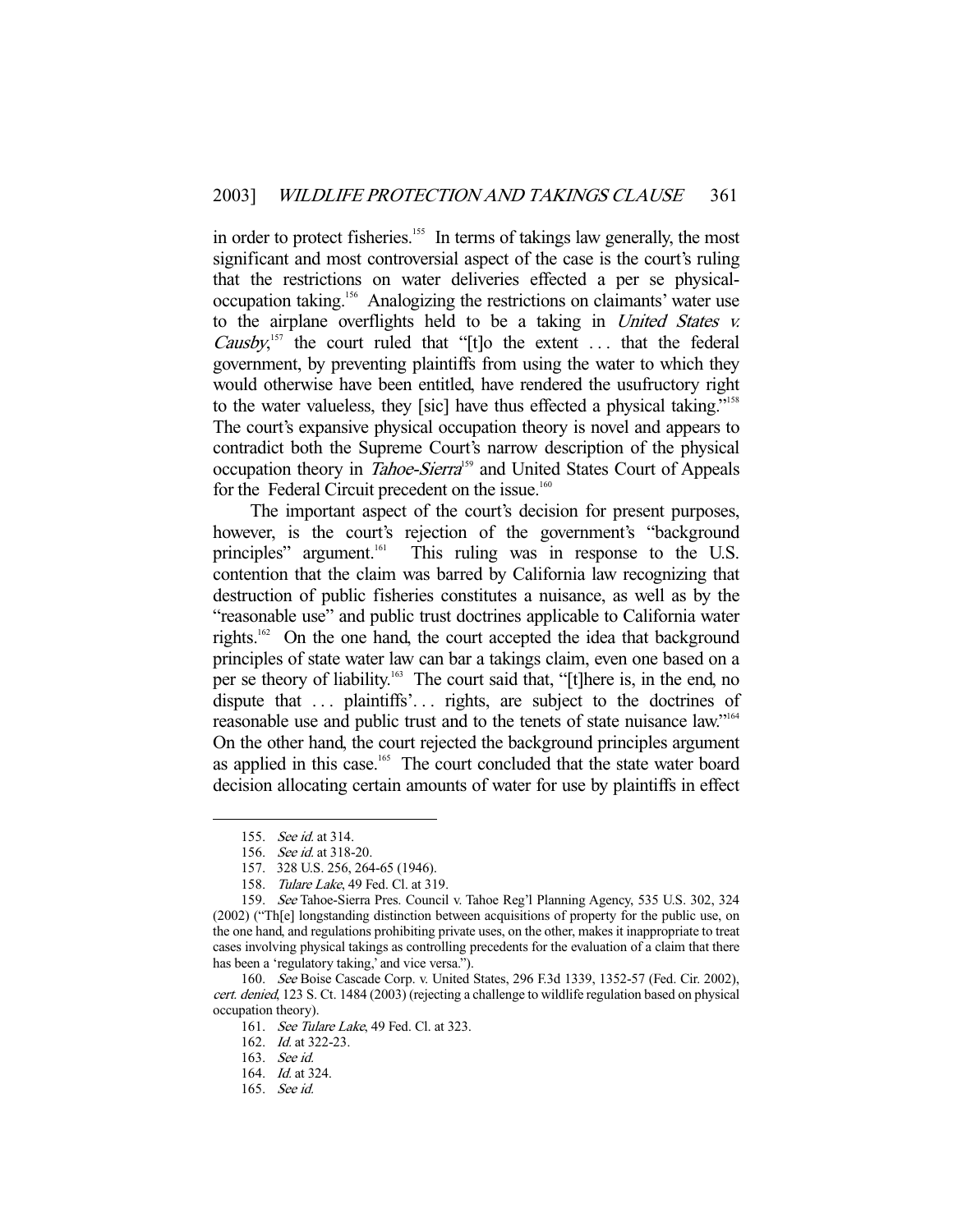created vested rights in the water.<sup>166</sup> While the court recognized that this allocation could be modified, based on background principles of California law, either by the board or the state courts, no such modification had been made as of the date of the alleged taking.<sup>167</sup> The court believed that a federal court, unlike a state court, lacks the power to interpret and apply background principles of California law in a way that would modify the rights conferred on the claimants by the board's allocation.<sup>168</sup> Thus, according to the United States Court of Federal Claims, even though a state court apparently could have rejected the claimants' takings claim based on background principles of California law, it was powerless to do so.<sup>169</sup>

 The court's treatment of the background principles issue is problematic for several reasons. First, the court arguably misinterpreted California water law by concluding that the board's water allocation created vested property rights unless and until the allocation was modified by state court order or a subsequent decision of the board.<sup>170</sup> Second, and of more direct interest for the purpose of this Article, the court's novel theory that federal courts have less power than state courts to interpret and apply background principles appears to lack support in precedent or logic. The latter issue is discussed in greater detail in Part IV.

Whether the *Tulare Lake* case was correctly decided or not, the United States Court of Federal Claims' ruling is ultimately fairly narrow. The court's theory about a federal court's truncated authority to apply background principles of state law apparently applies only to takings claims filed in federal court against the United States based on federal regulation. In addition, the court recognized that when the meaning of state background principles is incontestable,<sup>171</sup> or when federal and state regulators are imposing the same level of restrictions, a federal court would have the power to interpret and apply state background principles on the same basis as the state courts.<sup>172</sup>

 <sup>166.</sup> See id. at 318.

 <sup>167.</sup> See id. at 324.

 <sup>168.</sup> See id.

 <sup>169.</sup> See id.

<sup>170.</sup> See Benson, supra note 4, at 567-77 (discussing how the decision in Tulare Lake contradicts long-standing principles of California water law); Brian Gray, Takings and Water Rights, 49 ROCKY MTN. MIN. L. INST. 23-1 (2002) (same).

<sup>171.</sup> See Tulare Lake, 49 Fed. Cl. at 322-23.

 <sup>172.</sup> In October 2001, irrigators in the Klamath River Basin filed a taking claim which, like the Tulare Lake litigation, is based on reductions in irrigation water deliveries mandated by the ESA. See Complaint for Just Compensation and Damages, Klamath Irr. Dist. v. United States, No. 01-591L (Fed. Cl. filed Oct. 11, 2001). The Klamath case is likely to raise many of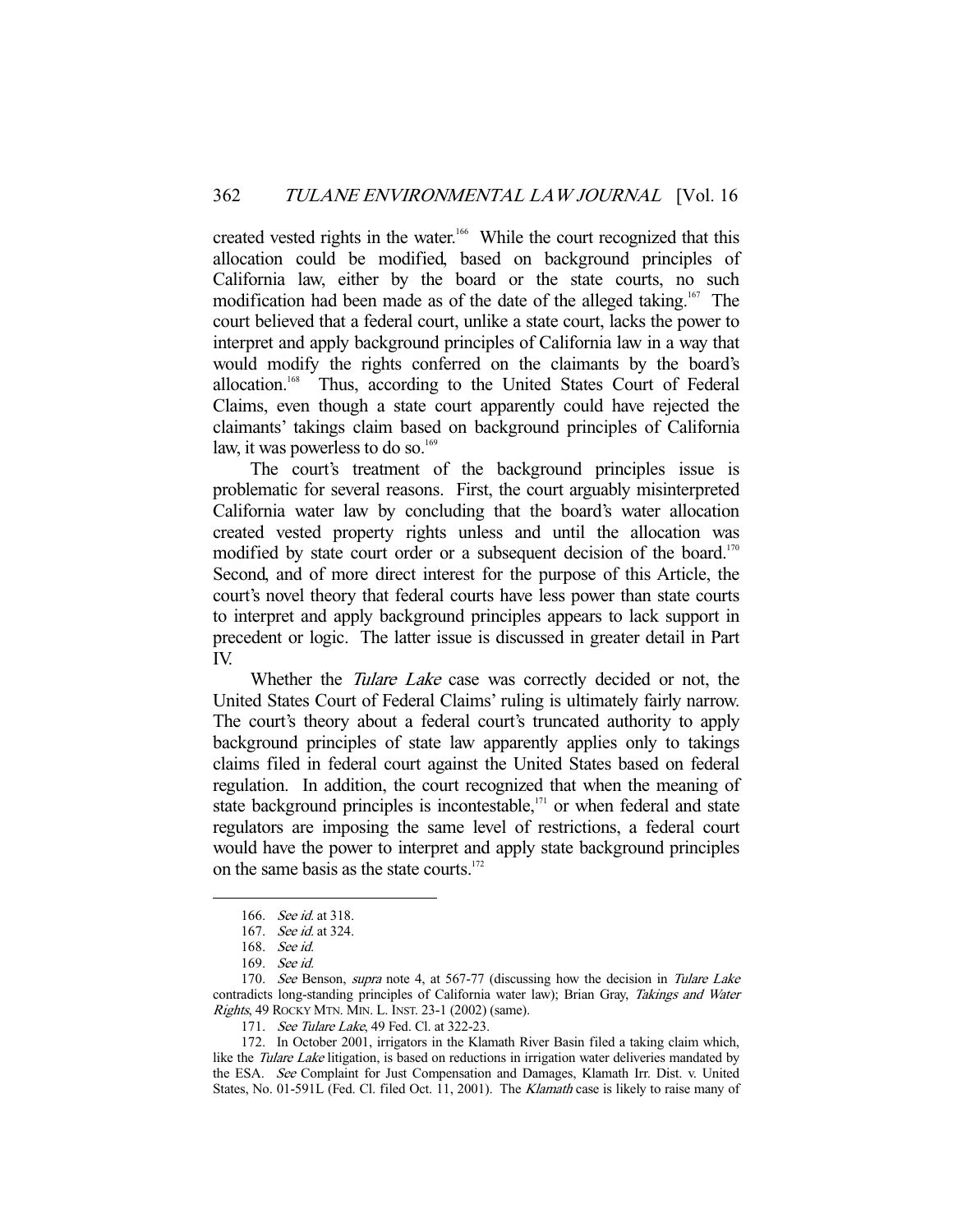#### 5. Boise Cascade

 Finally, a dose of cold water has been thrown on the public ownership defense, at least insofar as it rests on background principles of "nuisance" law, by the decision of the Court of Appeals of Oregon in Boise Cascade Corp. v. State.<sup>173</sup> The case involved a challenge to a state Board of Forestry order restricting a timber company from logging most of a sixty-four-acre parcel (subdivided from the owner's original 1800 acre ownership) in order to protect nesting spotted owls on the property.174 While the court overruled a takings judgment for the company, the court upheld the trial court's decision to strike the state's nuisance defense.<sup>175</sup> The court rejected the proposition that "any act" taken by the state to protect *ferae naturae* on private property is the equivalent to an abatement of a public nuisance or, alternatively, any act by a private party to destroy *ferae naturae* on private property constitutes a public nuisance."<sup>176</sup>

 The Oregon court's disposition of the nuisance issue can charitably be described as questionable.<sup>177</sup> The court first cited a dearth of authority "for the [state's] position that knocking down a bird's nest on one's property has ever been considered a public nuisance."<sup>178</sup> This statement ignores the substantial case law in Oregon (and elsewhere) supporting the state's broad authority to protect wildlife from harm without incurring takings liability.<sup>179</sup> The court also distinguished an Oregon Supreme Court decision involving an effort to protect a public fishery on the

the same issues being litigation in *Tulare Lake*. However, the United States is also in a stronger position in the Klamath case because the contracts for the Klamath Project expressly absolve the United States of financial liability in the event of a shortfall in deliveries. See Gray, supra note 170, at 23-39 to 23-44 (describing the Klamath Project contracts in detail).

 <sup>173. 991</sup> P.2d 563, 574 (Or. Ct. App. 1999).

<sup>174.</sup> See id. at 565.

 <sup>175.</sup> See id. at 570.

 <sup>176.</sup> Id. at 571.

<sup>177.</sup> It also was arguably *dictum*, given that the court rejected the regulatory claim on ripeness grounds and therefore had no need to address any aspect of the merits of the takings claim. Id. at 570.

 <sup>178.</sup> Id.

 <sup>179.</sup> See Fields v. Wilson, 207 P.2d 153, 156-57 (Or. 1949) (rejecting a challenge to a statecontrolled monopoly on beaver trapping, stating that "[t]he right to kill game is a boon or privilege granted, either expressly or impliedly, by the sovereign authority, and it is not a right inhering in any individual. Consequently, nothing is taken from the individual, and his constitutional rights are not infringed when he is denied the privilege or when limitations are placed on the killing . . . of the game."); State v. Pulos, 129 P. 128, 130 (Or. 1913) (indicating the taking of wildlife is "not a right, but is a privilege, which may be restricted, prohibited or conditioned, as the lawmaking power sees fit").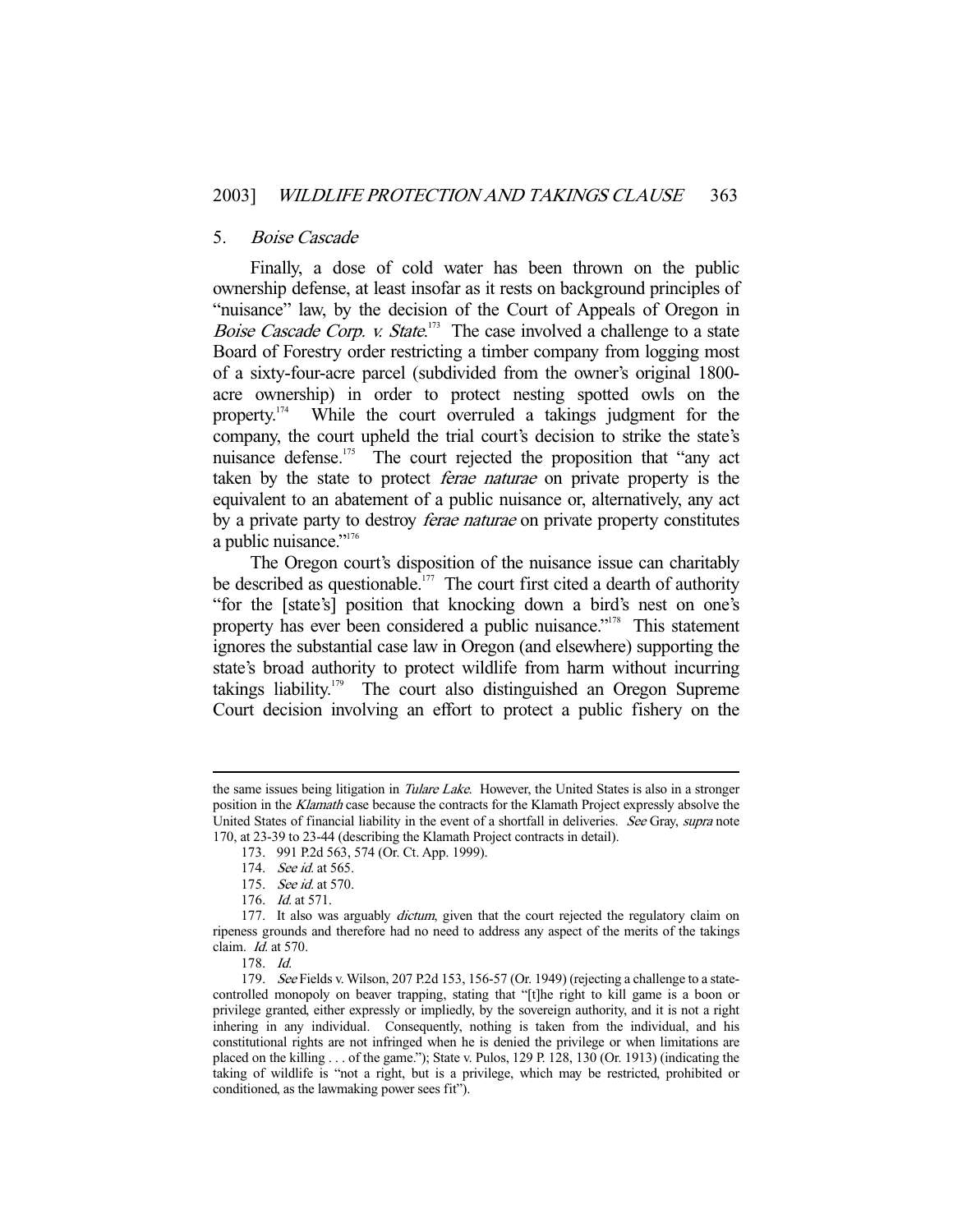ground that the fishery was being threatened with "pollution."<sup>180</sup> But if the public's wildlife is actually being killed or injured, the invasion of the public's rights is no less objectionable because the damage is being inflicted by a chain saw rather than by pollution. Many of the older wildlife cases discussed above restricted owners' use of guns, operation of dams, or erection of fences, in order to protect the public's wildlife, even though these activities were obviously not inherently wrongful or harmful.

 On the other hand, there is a good deal of Oregon law to support the nuisance argument which the court of appeals overlooked. First, while Oregon has a general "right to farm" law which bars nuisance suits based on forestry activities on certain private lands,<sup>181</sup> the immunity only applies if the logging is conducted in accordance "with applicable law."182 The plaintiff in *Boise Cascade* sought to log in violation of the Board of Forestry's regulations and, therefore, was not proceeding in accordance with applicable law. Thus, general Oregon law does not appear to preclude a finding of a nuisance in the circumstances presented in Boise Cascade. In addition, in Mark v. State Department of Fish and Wildlife, the Oregon court of appeals embraced the Restatement's definition of a public nuisance as "the invasion of a right that is common to all members of the public."183 Oregon, like all states, recognizes common public rights in wildlife, and destruction of a spotted owl nest certainly "invades" common public rights in these birds. In short, the Oregon court of appeals' analysis in *Boise Cascade* is not likely to be the last word, even in Oregon, on whether a takings claim can be barred under background "nuisance" principles.

 Finally, the Oregon court simply ignored whether the restriction could be separately justified as a background principle of "property" law rather than based on nuisance principles. This omission or oversight is significant because background principles of property law appear to provide the most natural vehicle for bringing the doctrine of public ownership of wildlife to bear on a regulatory takings claim.

#### IV. ADDRESSING THE CRITICS OF THE PUBLIC OWNERSHIP ARGUMENT

 Despite the relatively strong support for the public ownership argument, there are a number of important questions and concerns which

 <sup>180.</sup> See Colum. River Fishermen's Protective Union v. City of St. Helens, 87 P.2d 195, 198 (Or. 1939).

 <sup>181.</sup> OR. REV. STAT. § 30.936 (1999).

 <sup>182.</sup> Id. § 30.930.

 <sup>183. 974</sup> P.2d 716, 719 (Or. Ct. App. 1999).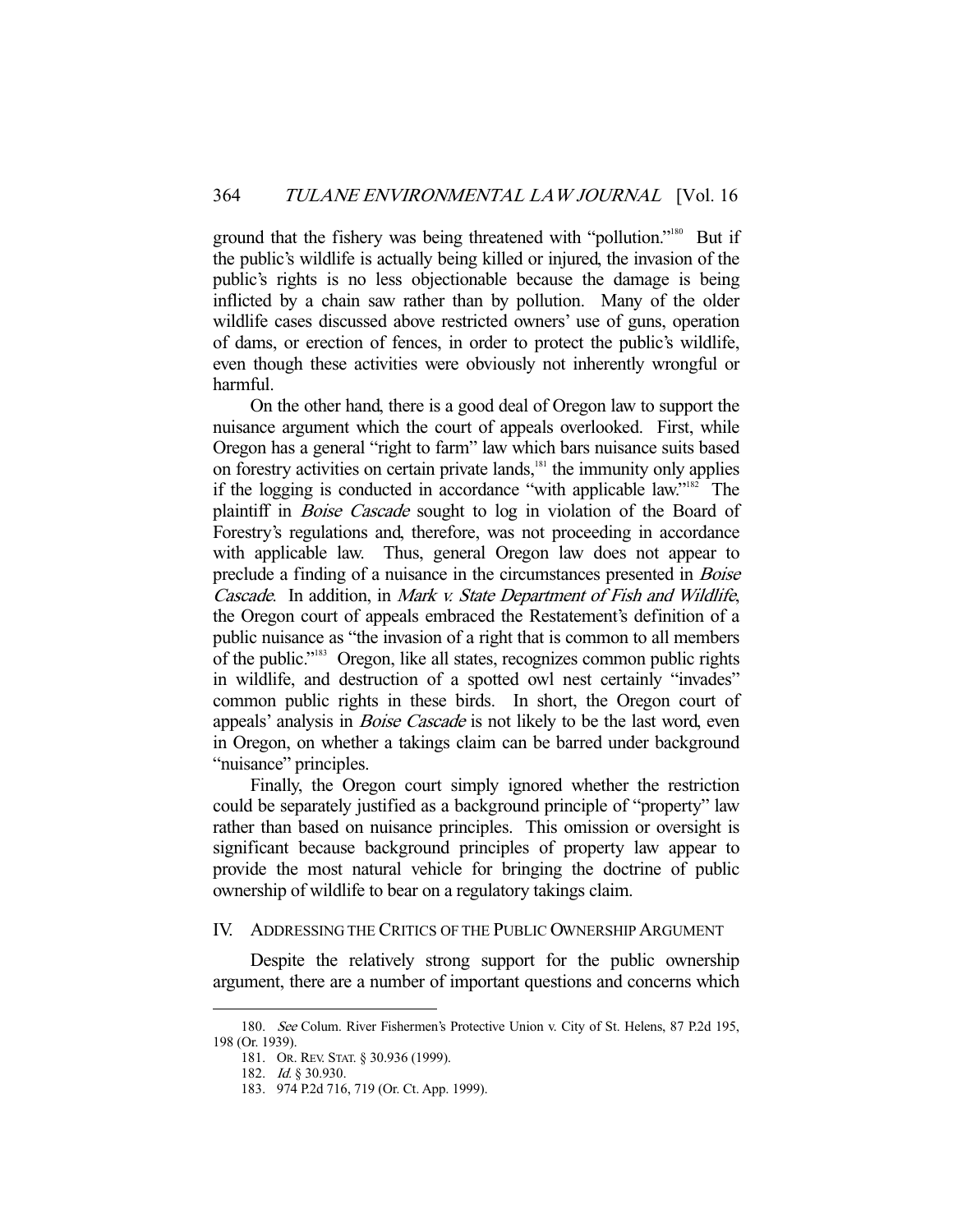have been or which might be raised in opposition to the argument. This Part articulates and seeks to answer these questions and concerns.

### A. Public Ownership of Wildlife Is a Legal "Fiction"

 The first, potentially devastating criticism of the public ownership argument is that the United States Supreme Court has repudiated the entire public ownership doctrine, dismissing it as a "fiction."<sup>184</sup> Several Supreme Court decisions contain sweeping language which seemingly supports this position. But, as we explain below, the holdings in these cases turn out to be quite narrow. Moreover, whatever it may have intended, the Supreme Court lacks the power to alter the substance of state property law concerning wildlife.

 As discussed above, the Court gave its stamp of approval to the state ownership doctrine in its 1896 decision in Geer v. Connecticut.<sup>185</sup> In that case, the plaintiff challenged a Connecticut statute which barred the possession of game birds for the purpose of interstate shipping as inconsistent with the commerce clause. The Court rejected the claim, relying on the states' "duty," grounded in the public ownership doctrine, "to preserve for its people a valuable food supply."186

Over the following 100 years, the ruling in *Geer* was gradually eroded by Supreme Court decisions upholding the expanding economic regulatory authority of the federal government. The validity of Geer's wildlife-based theory of state autonomy was challenged in two lines of cases, one testing Congress's power to enact legislation preempting state law and another testing the limits of state authority under the Commerce Clause and the Privileges and Immunities Clause.

The erosion of *Geer* began with *Missouri v. Holland*, in which the Court upheld the constitutionality of the Migratory Bird Treaty Act and rejected the claim that the Act invaded the states' "exclusive authority" to manage wildlife under the state ownership doctrine.<sup>187</sup> "No doubt it is true," the Court said, "that as between a State and its inhabitants the State

 <sup>184.</sup> Some commentators have read the Supreme Court as effectively abolishing the public ownership doctrine. See, e g., JAMES A. TOBER, WHO OWNS THE WILDLIFE  $164-65$  (1981) ("[T]he scope of the [public ownership] doctrine has been increasingly narrowed in the twentieth century as it has become clear that the effective management of wildlife populations [by the federal government] cannot be maintained if extensive rights of ownership lie with the state."); Nicholas Olds & Harold Glassen, Do States Still Own Their Game and Fish?, 29 MICH. ST. B.J. 16, 23 (1951); see also Mountain States Legal Found. v. Hodel, 799 F.2d 1423, 1426-27 (10th Cir. 1986) (concluding, apparently, that the Supreme Court has completely abrogated the public ownership doctrine).

 <sup>185. 161</sup> U.S. 519, 534-35 (1896).

<sup>186.</sup> *Id.* at 535.

 <sup>187. 252</sup> U.S. 416, 434-35 (1920).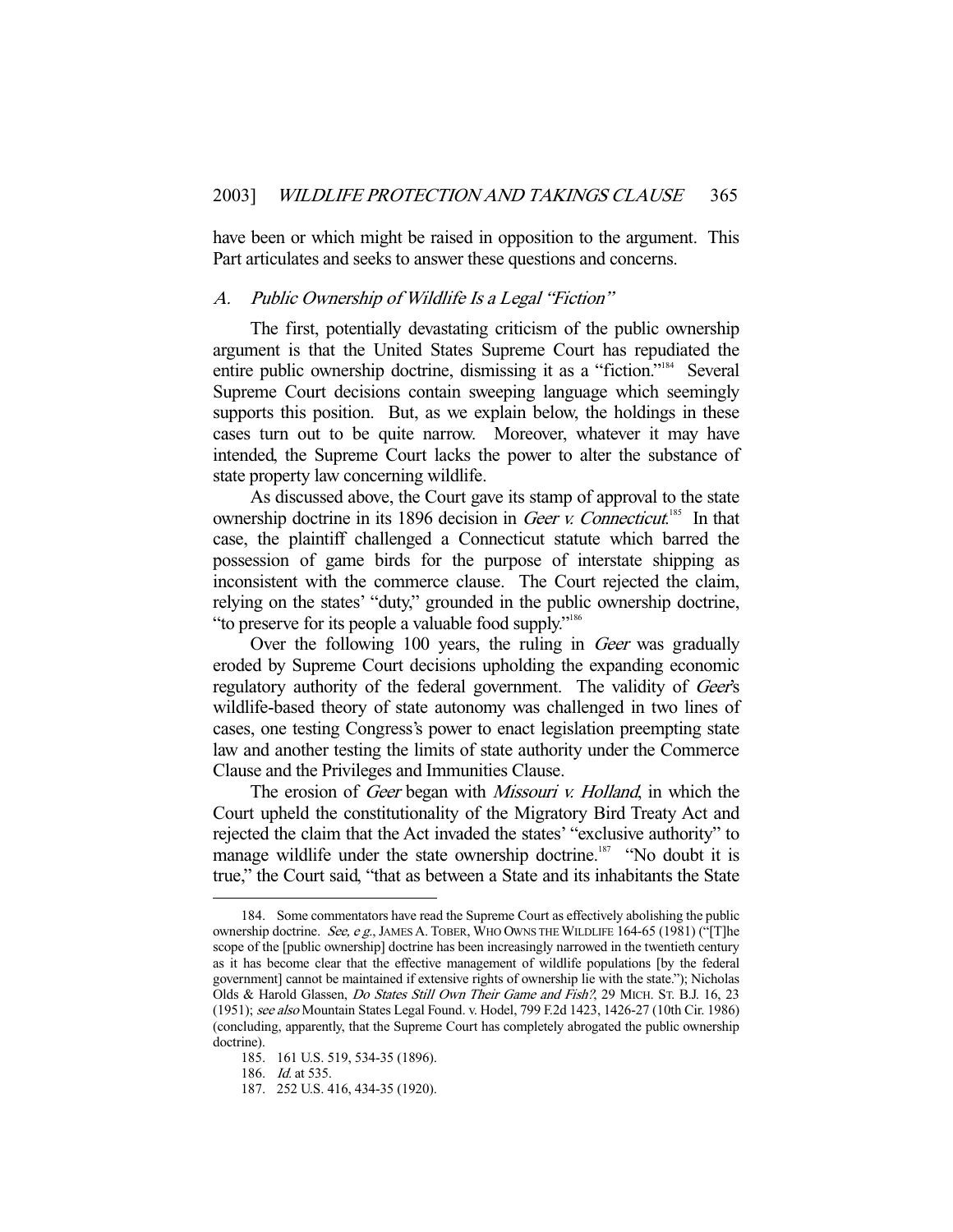may regulate the killing and sale of such birds, but it does not follow that its authority is exclusive of paramount powers. To put the claim of the State upon title is to lean upon a slender reed."<sup>188</sup>

The process of erosion continued with *Toomer v. Witsell*, in which the Court struck down a South Carolina statute imposing exorbitant fees on nonresident commercial shrimp harvesters as inconsistent with the Privileges and Immunities Clause.<sup>189</sup> In response to the argument that economic protectionism was justified by the state's right to manage stateowned wildlife, the Court stated: "[t]he whole ownership theory . . . is now generally regarded as but a fiction expressive in legal shorthand of the importance to its people that a State have power to preserve and regulate the exploitation of an important resource."<sup>190</sup> Finally, in 1979 in Hughes v. Oklahoma, involving a statute essentially identical to the statute at issue in Geer, the Supreme Court expressly overruled Geer.<sup>191</sup> While recognizing "the legitimate state concerns for conservation and protection of wild animals," the Court dismissed the public ownership doctrine as a "19th-century fiction."<sup>192</sup>

 Notwithstanding this disparaging language, it is apparent, upon analysis, that *Hughes* and the other decisions leading up to it are explained by, and logically confined to, cases in which state wildlife legislation conflicts with a federal statute or the economic integration commands of the United States Constitution. The Court's actual holding in Hughes was simply that the public ownership doctrine cannot, under the federal Supremacy Clause, stand in the way of federal regulation of the national economy.<sup>193</sup> Justices Field and Harlan dissented in Geer, not because they questioned the validity of the public ownership doctrine, but because they believed it could not block the exercise of conflicting federal power.<sup>194</sup> "They would have affirmed the State's power to provide for the protection of wild game, but only 'so far as such protection . . . does not contravene the power of Congress in the regulation of interstate commerce."<sup>195</sup> In *Hughes*, the Court effectively embraced the position of the dissenters in Geer.<sup>196</sup> The Court said, "We now conclude that

<sup>188.</sup> *Id.* at 434.

 <sup>189. 334</sup> U.S. 385, 402 (1948).

 <sup>190.</sup> Id.

 <sup>191. 441</sup> U.S. 322, 355 (1979).

<sup>192.</sup> *Id.* at 336.

 <sup>193.</sup> See id. at 326.

 <sup>194.</sup> Geer v. Connecticut, 161 U.S. 519, 541 (1896) (Field, J., dissenting).

<sup>195.</sup> Hughes, 441 U.S. at 328-29 (quoting Geer, 161 U.S. at 541 (Field, J., dissenting)); accord Geer, 161 U.S. at 543 (Harlan, J., dissenting).

<sup>196.</sup> See Hughes, 441 U.S. at 329.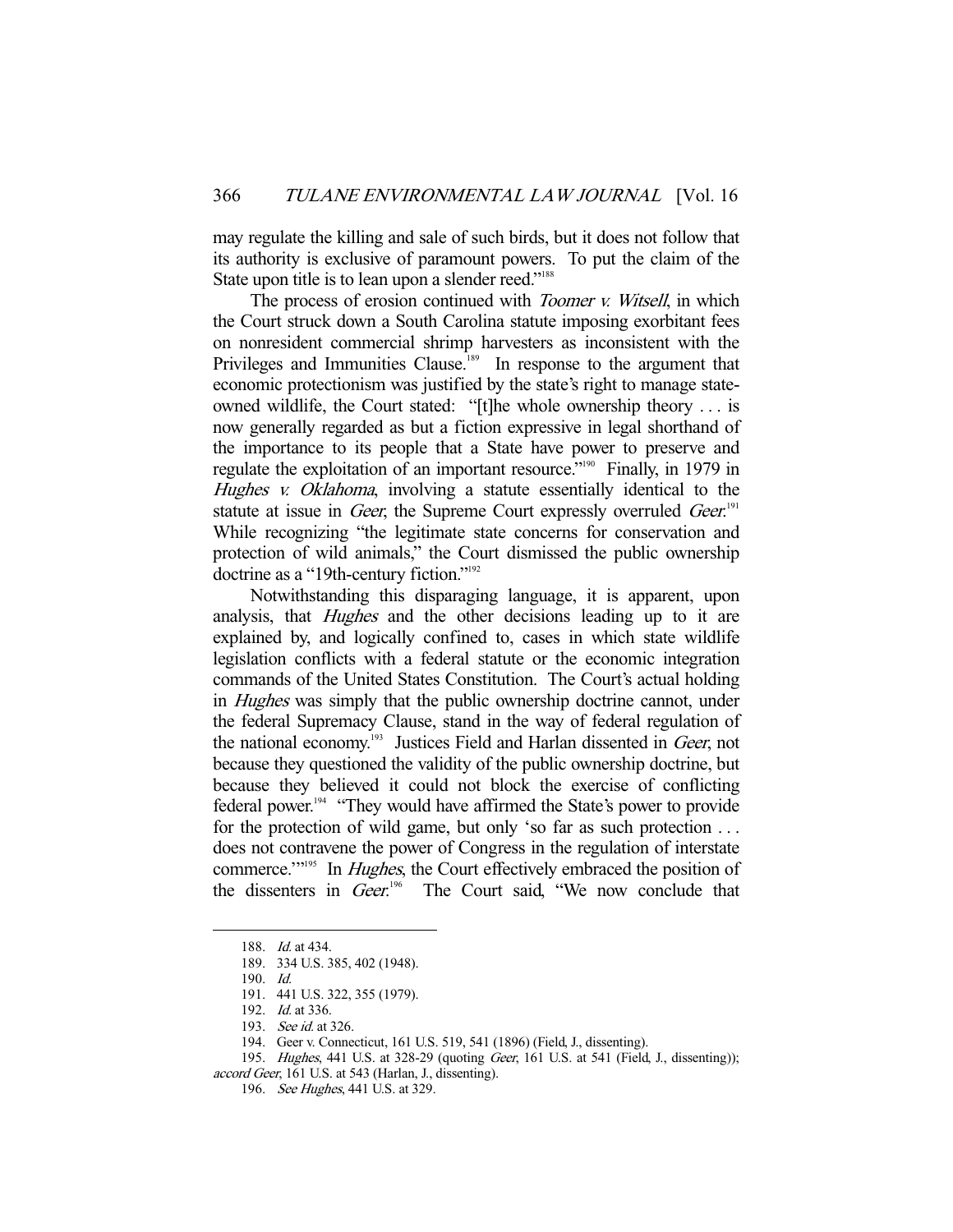challenges under the Commerce Clause to state regulations of wild animals should be considered according to the same general rule applied to state regulations of other natural resources."<sup>197</sup> This clearly indicates that the public ownership doctrine was being overridden only in the event of a conflict with federal law.<sup>198</sup> Emphasizing the narrowness of its decision, the Court stated that "the general rule we adopt in this case makes ample allowance for preserving, *in ways not inconsistent with the* Commerce Clause, the legitimate state concerns for conservation and protection of wild animals."<sup>199</sup> Thus, the Court disavowed any intention, or even authority, absent a conflict with federal law, to meddle with the substance of the state ownership doctrine.

 State courts, to the extent they have entertained the suggestion that Hughes can be read as invalidating the state ownership doctrine, have rejected the idea. For example, in *State v. Fertterer*, the Montana Supreme Court affirmed the convictions of several individuals for killing game without a license, rejecting the argument that *Hughes* "effectively preclude[d]" the state from relying on its ownership of wild game to regulate hunting.<sup>200</sup> The court said, "Hughes [was] not controlling" because there was no claim of discrimination against nonresidents based on the federal "interstate commerce, equal protection, or privileges and immunities" clauses.<sup>201</sup> Similarly, the Alaska Supreme Court, in Shepherd *v. State*, ruled that the state ownership doctrine retains full vitality absent a "conflict with paramount federal interests."<sup>202</sup> Scholars who have closely examined the issue agree: As stated by Professor Oliver Houck, the Supreme Court "did not, and could not, overrule principles dating back to Roman law that wild animals are the common property of the citizens of a state."<sup>203</sup>

 The conclusion that the public ownership doctrine has continuing vitality under state law logically leads to the conclusion that the doctrine is alive and well for the purpose of takings analysis. The Takings Clause in the Fifth Amendment is, of course, paramount over state law for some purposes in the same fashion that other federal constitutional provisions are paramount over state law. But for the specific purpose of defining "property" within the meaning of the Takings Clause, the issue to which the "public ownership" doctrine is relevant, the substantive rule is

 <sup>197.</sup> Id. at 335.

 <sup>198.</sup> Id.

<sup>199.</sup> *Id.* at 335-36 (emphasis added).

 <sup>200. 841</sup> P.2d 467, 470 (Mont. 1992).

 <sup>201.</sup> Id.

 <sup>202. 897</sup> P.2d 33, 40 (Alaska 1995).

<sup>203.</sup> See Houck, *supra* note 4, at 311 n.77.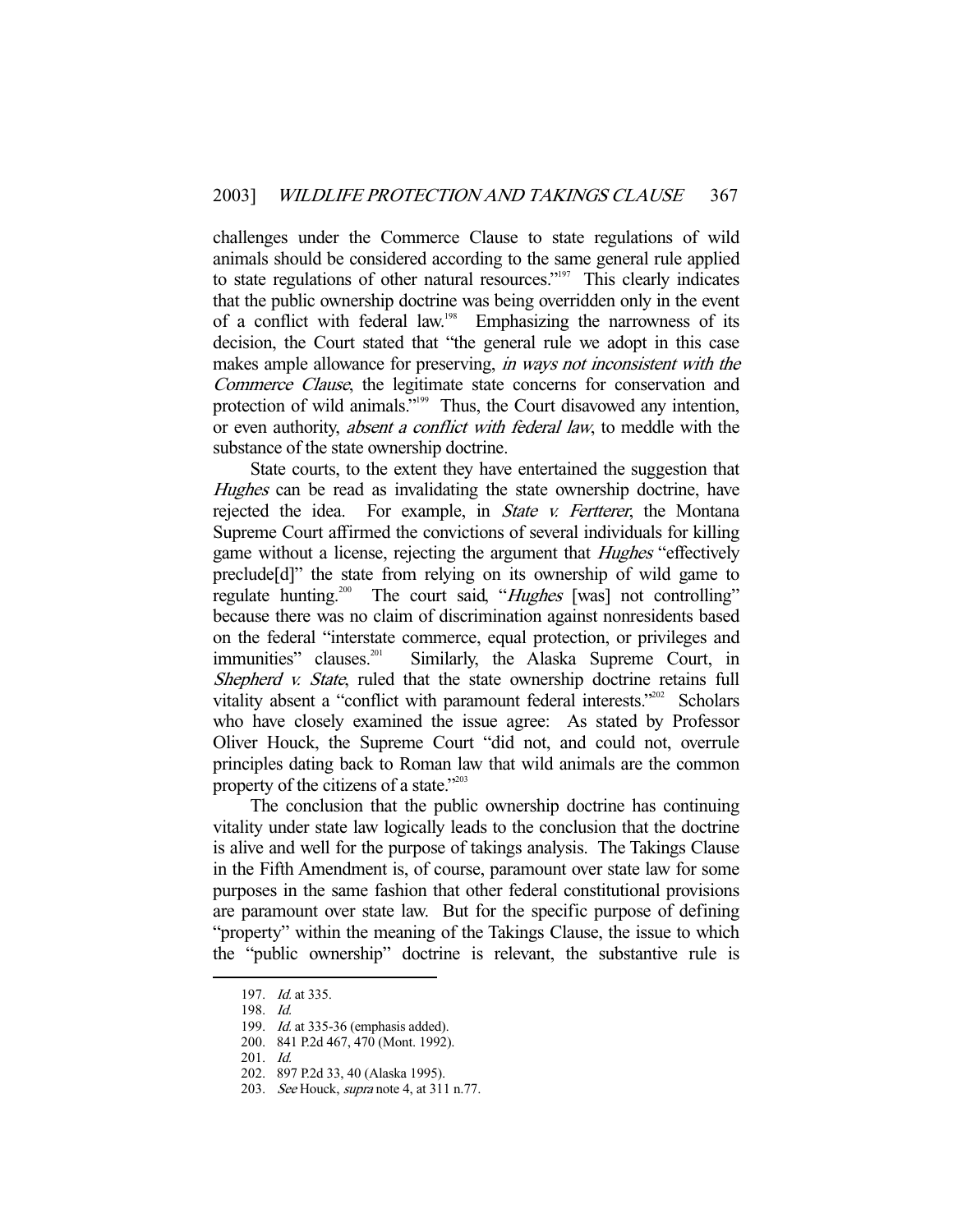actually supplied by state law. As the Supreme Court explained in Phillips v. Washington Legal Foundation, "the Constitution protects rather than creates property interests."204 The threshold property issue is determined, not by reference to the Fifth Amendment itself, but by reference to some independent source such as state law.<sup>205</sup> Because state law typically defines the "property" for the purpose of takings analysis, no claimant challenging a wildlife regulation under the Takings Clause can prevail if, to begin with, state law bars an owner from claiming a property right to harm wildlife.

### B. The Public Ownership Argument Is Contradicted by Lucas

 A second potential objection to the public ownership doctrine is that it is incompatible with a major thrust of modern takings jurisprudence, most forcefully expressed in Lucas v. South Carolina Coastal Council, to condemn the "idling" of real property for conservation purposes.<sup>206</sup> The Court in Lucas overturned the South Carolina Supreme Court's rejection of a takings claim based on a state law barring development of two coastal building lots.<sup>207</sup> The Court declared, as a general rule, that regulation will result in a taking if it denies the owner "economically viable" use of his property.<sup>208</sup> Subsequent Supreme Court decisions have apparently reaffirmed *Lucas*, though they have emphasized the narrowness of its categorical rule, stating that it applies only to "the permanent 'obliteration of the value' of a fee simple estate."209

 No less an advocate of public rights in nature than Professor Joseph Sax has described Lucas as aiming squarely at measures protecting habitat for wildlife. Sax pointed to the statement by Justice Scalia, the author of the Lucas opinion, that regulations which deny an owner all economically valuable use of his property "carry with them a heightened

 <sup>204. 524</sup> U.S. 156, 163 (1998).

 <sup>205.</sup> See Lucas v. S.C. Coastal Council, 505 U.S. 1003, 1030 (1992) (referring to "our traditional resort to 'existing rules or understandings that stem from an independent source such as state law' to define the range of interests that qualify for protection as 'property' under the Fifth and Fourteenth Amendments").

<sup>206.</sup> See id.; see also Sierra Club v. Dep't of Forestry & Fire Prot., 26 Cal. Rptr. 2d 338, 345 (Cal. Dist. Ct. App. 1993) (review denied and ordered not published) (noting the "interesting dichotomy" between the extensive precedents "which have endorsed a state's attempt to protect wildlife on private land" and "more recent intimations from federal precedents involving the takings clause of the Fifth Amendment to the U.S. Constitution," including, in particular, the Lucas decision).

 <sup>207.</sup> Lucas, 505 U.S. at 1032.

 <sup>208.</sup> Id. at 1027.

 <sup>209.</sup> Tahoe-Sierra Pres. Council, Inc. v. Tahoe Reg'l Planning Agency, 535 U.S. 302, 330 (2002).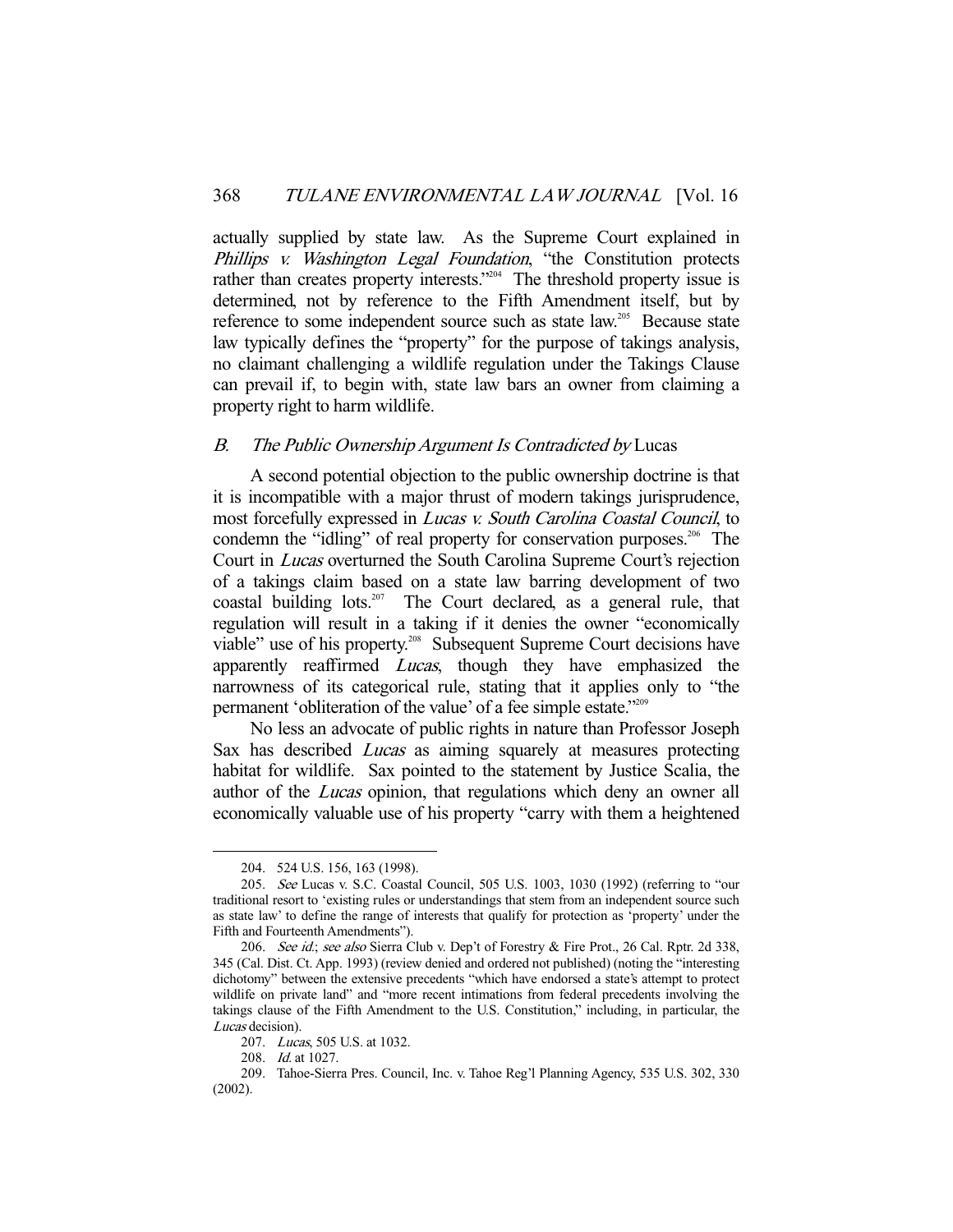risk that private property is being pressed into some form of public service under the guise of mitigating serious public harm.<sup>"210</sup> Quoting Justice Brennan, Justice Scalia also said that, "'[f]rom the government's point of view, the benefits flowing to the public from preservation of open space through regulation may be equally great as from creating a wildlife refuge through formal condemnation."<sup>211</sup> According to Sax, Justice Scalia has "a clear message which he sought to convey: States may not regulate land use solely by requiring landowners to maintain their property in its natural state as part of a functioning ecosystem, even though those natural functions may be important to the ecosystem."212 He continued, "The target of Lucas is broader than its immediate concern of coastal dune maintenance; ... *Lucas* ... anticipates cases that will be brought under section nine of the Endangered Species Act, under which private landowners may be required to leave their land undisturbed as habitat."<sup>213</sup>

That this reading of *Lucas* accurately reflects the inclinations of Justice Scalia, at least, is supported by his dissenting opinion in Babbitt v. Sweet Home Chapter of Communities for a Great Oregon, dealing with the authority of the Fish and Wildlife Service to restrict commercial timber operations on private lands.<sup>214</sup> Without expressly raising a Fifth Amendment takings issue, Justice Scalia challenged the majority's broad interpretation of the ESA as "impos[ing] unfairness to the point of financial ruin—not just upon the rich, but upon the simplest farmer who finds his land conscripted to national zoological use."<sup>215</sup> The clear implication was that, assuming the Court's interpretation of the ESA in that case was warranted, landowners should be permitted to sue for a taking.

The short answer to this interpretation of *Lucas*, as Professor Sax himself recognized, is that even though the Court set out a relatively absolutist theory of takings liability, the Court simultaneously defined regulatory "safe harbors" grounded in state property and nuisance law.<sup>216</sup>

 <sup>210.</sup> Lucas, 505 U.S. at 1018.

 <sup>211.</sup> Id.

<sup>212.</sup> Joseph L. Sax, Property Rights and the Economy of Nature: Understanding Lucas v. South Carolina Coastal Council, 45 STAN. L. REV. 1433, 1438 (1993).

<sup>213.</sup> *Id.* at 1439.

 <sup>214. 515</sup> U.S. 687, 714 (1995).

 <sup>215.</sup> Id. (Scalia, J., dissenting).

 <sup>216.</sup> See Sax, supra note 212, at 1437-38 ("The case is not as far reaching as its rhetoric suggests. It does not protect all who suffer a complete loss in their property's value, for the categorical 100 percent diminution rule itself is sharply limited. Regulation that would be sustained under established common law "principles" of nuisance and property law is not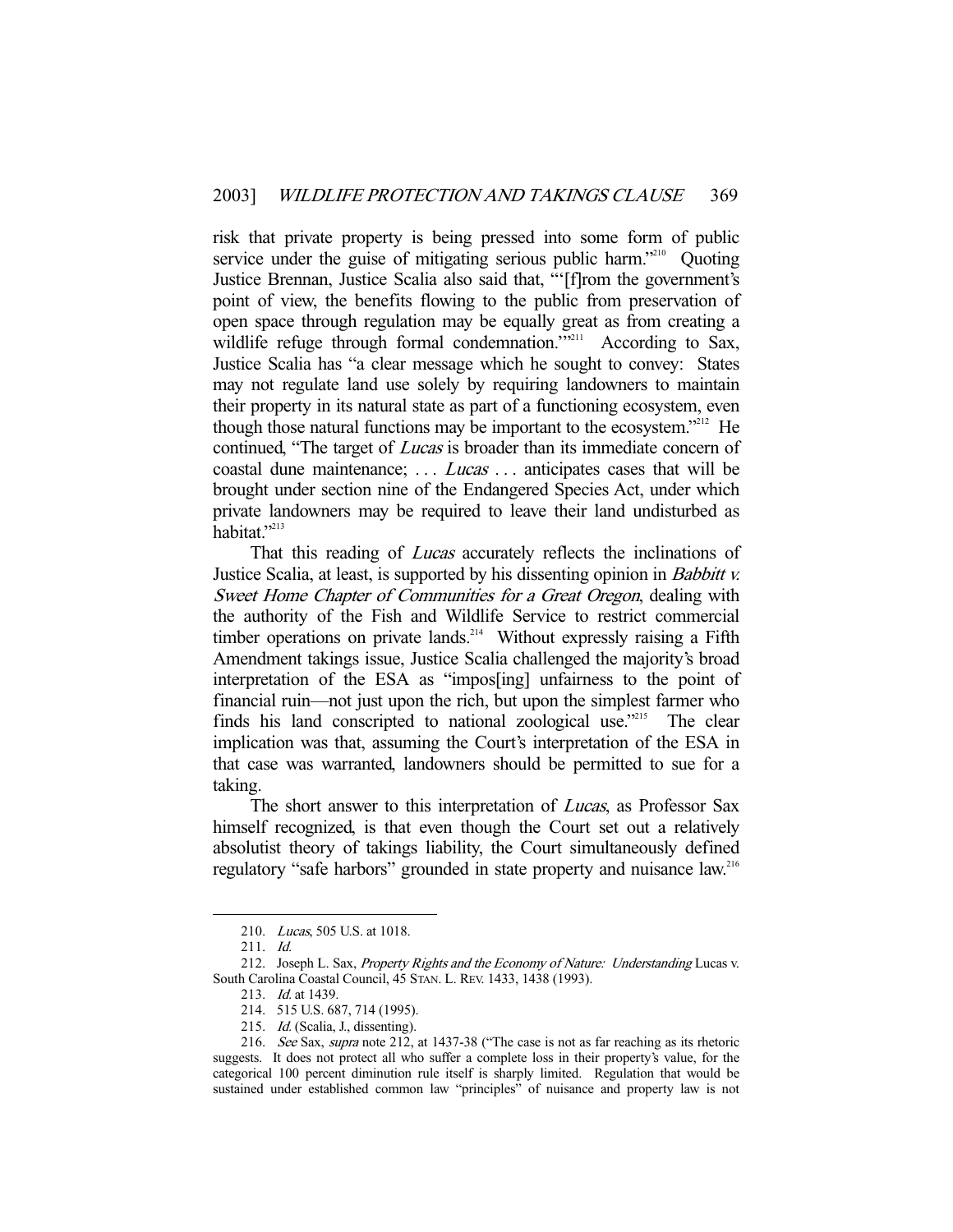For the reasons discussed, the public ownership doctrine qualifies easily as a background principle of state property law and, with a bit more effort, can be defended under state nuisance principles as well.

 Under this reading, because the public ownership doctrine is unquestionably a relevant background principle, *Lucas* may effectively undo its implication that wildlife-protecting measures will result in takings. It is possible, as some have suggested, that the *Lucas* majority may not have fully appreciated the capaciousness of the state law doctrine of public ownership of wildlife.<sup>217</sup> But the broad defense which Lucas offers to state wildlife regulators is the logically unavoidable result of the "background principles" concept. Having embraced the primacy of state law for the purpose of addressing the threshold issue of the nature of private property interests in takings cases, the Supreme Court appears bound to follow where state law leads. In Lucas, the Supreme Court qualified its discussion of background principles by stating that their application must be supported by "an objectively reasonable application of relevant precedents."<sup>218</sup> Given the ancient lineage and traditionally broad scope of the public ownership doctrine, the Court would be hard pressed to reject a court's reliance on the public ownership doctrine in a wildlife case as not objectively reasonable.<sup>219</sup>

More fundamentally, the fact that *Lucas* seems to point in several different directions at once on wildlife conservation may be less a contradiction than a reflection of *Lucas's* essential meaning. *Lucas* is best understood as elevating the importance of traditional concepts of title and ownership in takings analysis generally. The decision seeks to define private rights in land by referring to "traditional understandings" which leave little room for legislative redefinition or modification of private property interests. At the same time, the decision defines the

affected. Presumably, states will have substantial latitude in determining the extent to which their existing legal principles limit property rights.").

<sup>217.</sup> See Babcock, supra note 4, at 903; cf. Sierra Club v. Dep't of Forestry & Fire Prot., 26 Cal. Rptr. 2d 338, 347 (Cal. Dist. Ct. App. 1993) (review denied and ordered not published) (stating that, at least with respect to wildlife regulation, Lucas creates a "circular argument" because "wildlife regulation of some sort has been historically a part of the preexisting law of property").

 <sup>218.</sup> Lucas v. S.C. Coastal Council, 505 U.S. 1003, 1032 n.18 (1992).

<sup>219.</sup> In Stevens v. City of Cannon Beach, 510 U.S. 1207 (1994), the Supreme Court denied a petition for *certiorari* in a case in which the Oregon Supreme Court had rejected a taking claim based a relatively novel and unique theory of customary public rights to pass along the ocean beach. But see id. at 1214 (Scalia, J., dissenting) (arguing that the Court should have granted certiorari to determine whether the Oregon court's reliance on the law of custom was "pretextual"). The doctrine of public ownership of wildlife has far deeper legal roots than the public beach access doctrine relied upon by the Oregon Supreme Court. See Stevens v. City of Cannon Beach, 854 P.2d 449 (Or. 1993).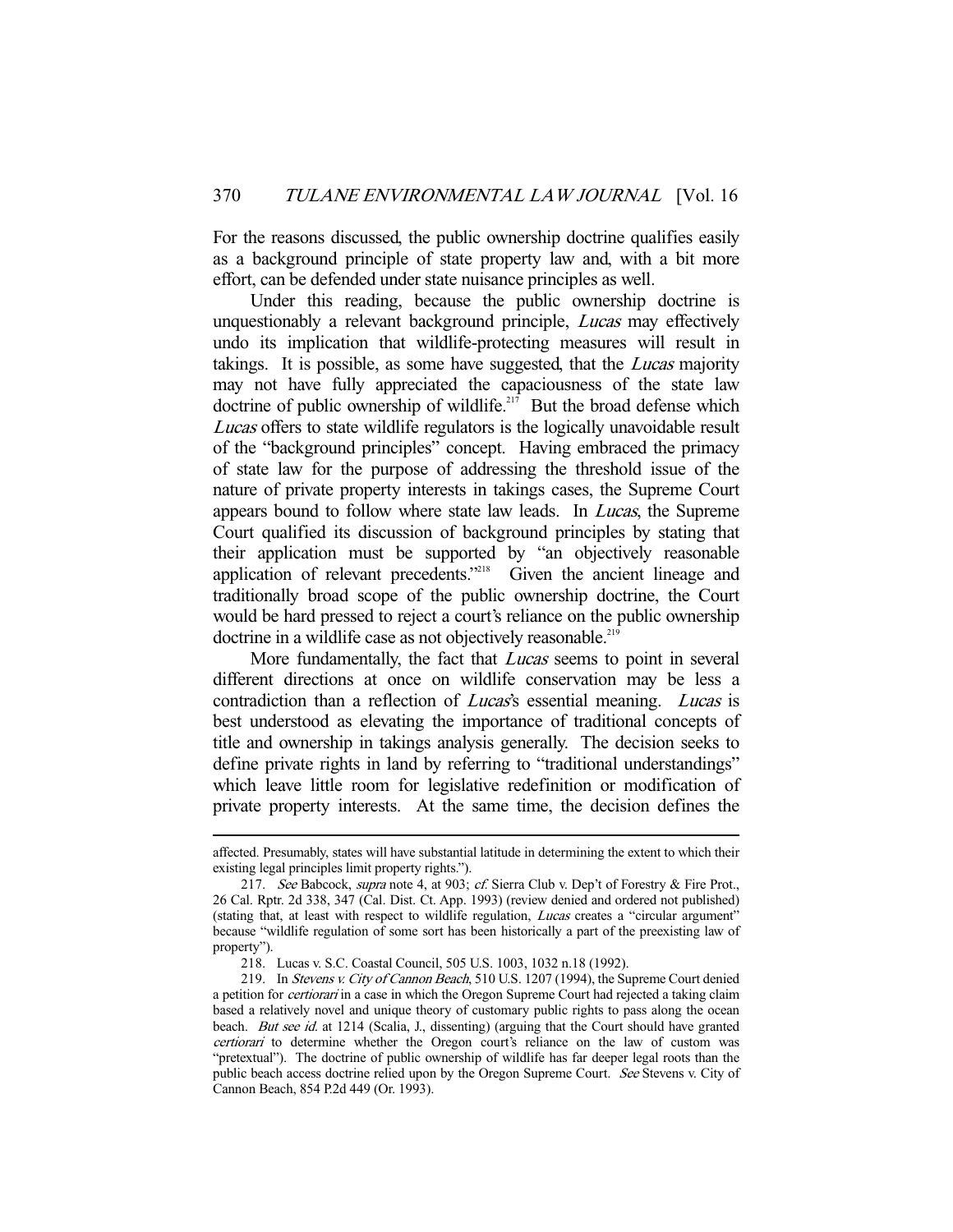scope and limits of public regulatory authority partly by reference to traditional "background principles" of property law. In other words, the background principle of property defense authorized by *Lucas* is not at odds with Lucas's emphasis on traditional conceptions of title and ownership, but simply the other face of the same coin. Under this interpretation, judicial recognition of background principles of property law, where they apply, is consistent not only with the letter, but also the spirit, of Lucas.

## C. The Public Ownership Argument Relies on Antiquated Property **Theory**

 A third potential objection to the public ownership argument is that, even if it is viable under existing precedent, it should be rejected because it reflects a misguided, pre-modern emphasis on concepts of "title" and "ownership" to resolve legal disputes. In other words, even if public ownership of wildlife is a permissible argument under the *Lucas* framework, Lucas itself is mistaken in relying on labels which tend to obscure rather than illuminate the fundamental issues of fairness and efficiency which should be at the center of the takings inquiry.

 A starting place for a response is the observation that certain types of public ownership rights already uncontroversially foreclose potential takings claims. For example, if an individual claimed a taking because she was denied the opportunity to build a home in New York's Central Park, the claim would properly be rejected out of hand on the ground that the claimant has no "right" to build in a public park. Similarly, though there is some surprising litigation over the issue, a permittee on federal public lands who violates the terms of his permit surely can be evicted from the public lands without giving rise to a viable takings claim on the theory that refusal to extend the privilege to occupy public lands violates some private property right. $220$ 

 Under settled and equally uncontroversial precedent, public rights also can trump private claims of right where, under federal or state law, private property rights are subject to supervening public rights in the same physical area. One good example, as discussed in Part I, is the navigational servitude. While a citizen can possess private property interests in the land under a navigable stream, the federal government can bar a proposed use of the property to preserve the utility of the stream for navigation without any resulting takings liability. Public rights have been

 <sup>220.</sup> See Hage v. United States, 51 Fed. Cl. 570, 586-88 (Fed. Cl. 2002) (ruling, in effect, that cancellation of grazing permit supported a valid taking claim).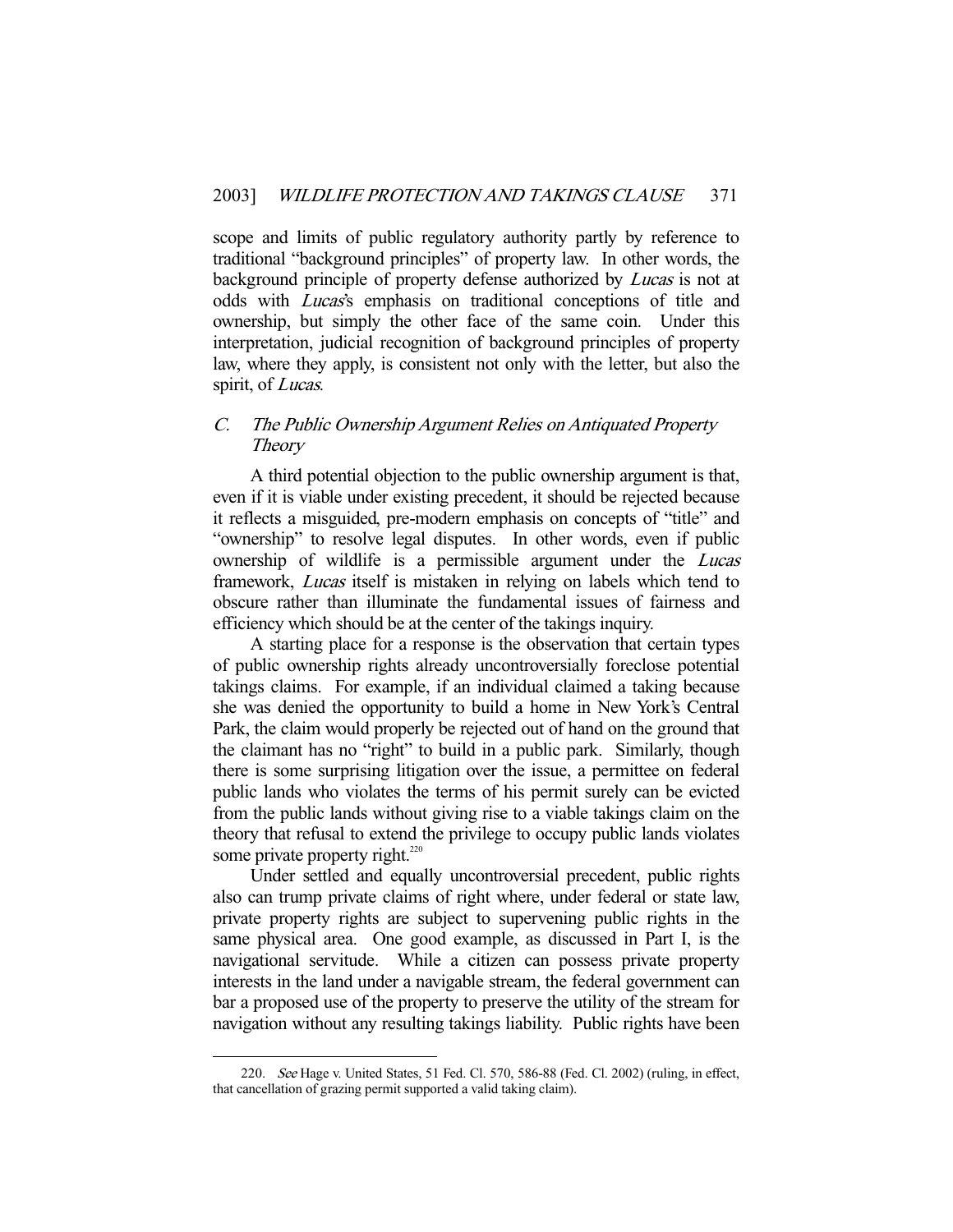recognized as trumping takings claims in a variety of other contexts as well, including tidal wetlands subject to the traditional public trust doctrine, coastal beaches subject to customary rights of public passage, and public waterways subject to the threat of pollution from private landuse activity.<sup>221</sup> While one might quibble with the definition of public rights in one or more of these categories of cases, it is surely impossible to deny that public ownership rights can trump takings claims.

 The more fundamental question is what, other than the trajectory of legal history, justifies defining some interests as private and defining other interests as public? The nation's property rights system should reflect society's judgment about what allocation of property rights will best serve the public interest over the long-term. The advantages of assigning private property rights to individual citizens are well recognized and widely celebrated. Private property rights can encourage individual initiative, promote efficient trading, and advance a general sense of individual autonomy.<sup>222</sup> Private property rights systems also reduce the need for public management, avoiding the well-documented distortions and inefficiencies inherent in collectivist decision making.<sup>223</sup>

 At the same time, examples of public ownership have long existed and stubbornly persist alongside private property rights in our society.<sup>224</sup> The vitality of the idea of publicly owned property is perhaps most clearly demonstrated by the emergence in the twentieth century of an entirely new public property right, public ownership and control of the navigable air space. At common law, a property owner could invoke the maxim, "Whoever owns the soil owns everything up to the sky and down to the depths."<sup>225</sup> The advent of modern aviation created, as a legal matter, the prospect of innumerable trespass actions and takings claims and, as an administrative matter, the daunting challenge of managing complex negotiations with innumerable owners. Congress responded by enacting the Air Commerce Act of 1926, establishing that the United States has "complete and exclusive national sovereignty in the air

 <sup>221.</sup> See Esplanade Props., LLC v. City of Seattle, 307 F.3d 978 (9th Cir. 2002) (rejecting takings claim based on public rights in coastal tidelands); Stevens, 854 P.2d at 449 (rejecting takings claim based on customary public right of access to the ocean beach); Machipongo Land & Coal Co. v. Commonwealth, 799 A.2d 751 (Pa.), cert. denied, 123 S. Ct. 486 (2002) (rejecting takings claim based on public right to protection of clean waters).

<sup>222.</sup> See RICHARD POSNER, ECONOMIC ANALYSIS OF THE LAW 28-29 (2d ed. 1977).

<sup>223.</sup> See KENNETH J. ARROW, SOCIAL CHOICE AND INDIVIDUAL VALUES 92-120 (2d ed. 1973) (applying public choice theory to illuminate the limitations of the democratic process).

<sup>224.</sup> Carol Rose, The Comedy of the Commons: Custom, Commerce, and Inherently Public Property, 53 U. CHI. L. REV. 711, 711-23 (1986).

 <sup>225.</sup> BLACK'S LAW DICTIONARY 1628 (7th ed. 1999).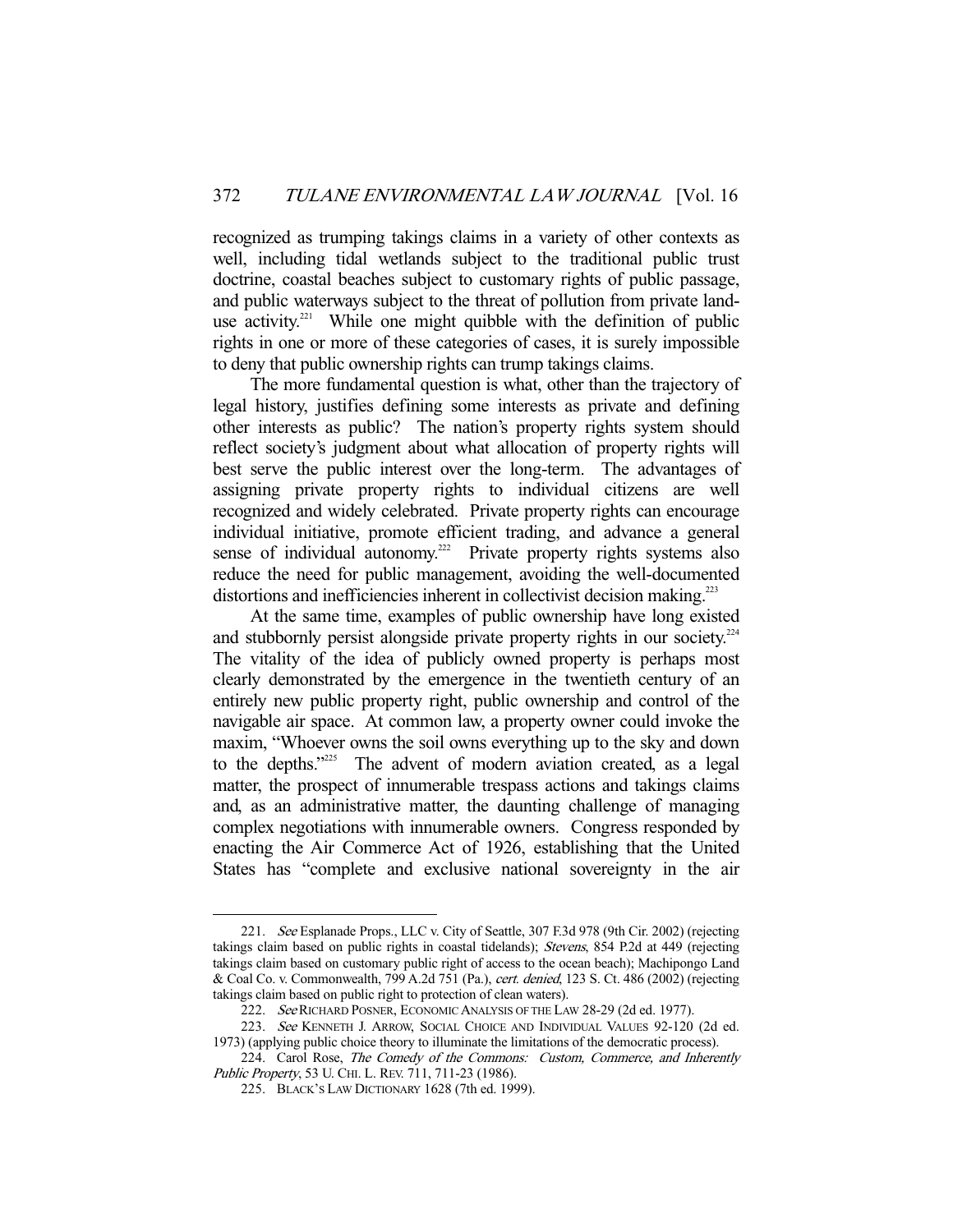space,"<sup>226</sup> and granting every "citizen of the United States a public right of freedom of transit in air commerce through the navigable air space of the United States."227 Congress left the exact definition of the limits of the navigable airspace to the former Civil Aeronautics Board, which subsequently defined it as the space in excess of 500 feet above ground level.

In *Causby v. United States*, the Supreme Court, with remarkably little discussion, sanctioned this enormous conversion of private property rights into public domain.<sup>228</sup> The case is best known for the Court's ruling that frequent airplane take-offs and landings effected a taking of the plaintiff's chicken farm a few dozen feet below the flight path.<sup>229</sup> But the arguably more significant part of the decision was the Court's almost offhand sanction of the redefinition of the navigable airspace as public domain. Referring to the traditional idea that property owners own "all the way to heaven," the Court stated

that doctrine has no place in the modern world. The air is a public highway, as Congress has declared. Were that not true, every transcontinental flight would subject the operator to countless trespass suits. Common sense revolts at the idea. To recognize such private claims to the airspace would clog these highways, seriously interfere with their control and development in the public interest, and transfer into private ownership that to which only the public has a just claim.<sup>230</sup>

 Of course, as Justice Douglas well knew, the case did not involve any threatened "transfer into private ownership," but the reverse, a transfer of previously private property into public ownership.<sup>231</sup> His reference to the public's "just claim" simply expresses his approval of Congress's judgment, no doubt widely shared, that the airspace, given modern technology, can and should be redefined as public property.<sup>232</sup> Given that simple "common sense" can support the *transformation* of private property interests into public property, similar kinds of legal policy considerations surely must be relevant in determining whether the public should *continue* to be treated as the owner of wild animals.

<sup>226. 49</sup> U.S.C. § 176(a) (repealed 1958); see id. § 40103 (2001) (enacting the modern, slightly revised version of this statutory provision).

<sup>227.</sup> Id. § 403 (repealed 1958); see id. § 40103 (enacting the modern, slightly revised version of this statutory provision).

 <sup>228. 328</sup> U.S. 256, 266 (1946).

 <sup>229.</sup> See id. at 264.

<sup>230.</sup> *See id.* at 261.

 <sup>231.</sup> Id.

 <sup>232.</sup> See id.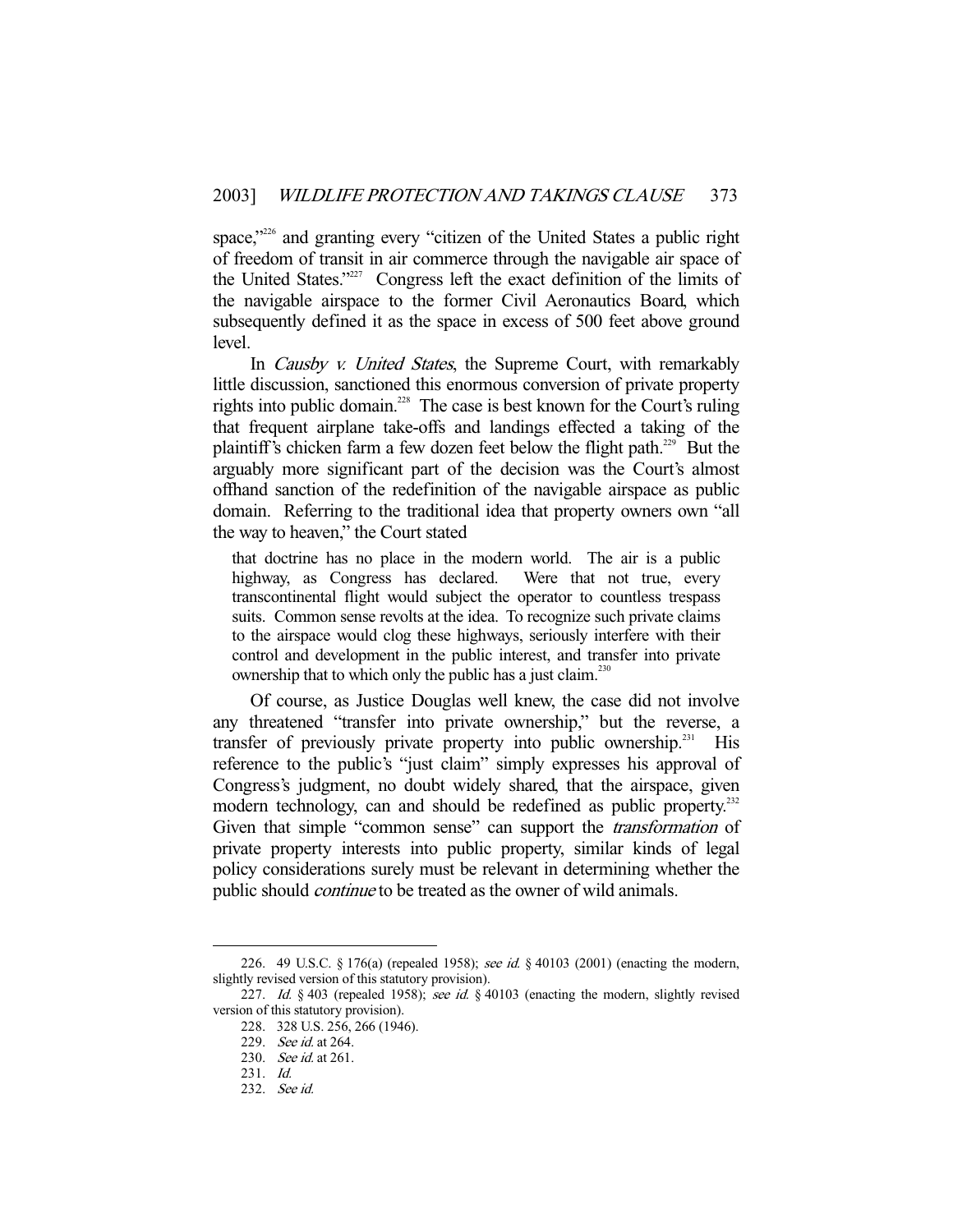What, then, are the fundamental legal policy justifications, if any, for treating wildlife as a public property resource today? The first and most important justification appears to be wildlife's mobility. A bird, a deer, or even a snake may be present on a particular parcel of property for an hour, a day, a week, or even longer, but it will eventually cross property lines following its own species-dependent path.<sup>233</sup> The mobility of wildlife makes a system of private rights in wildlife unworkable in most circumstances. Private property rights in wildlife would not create the kinds of incentives ordinarily created by a private property regime to protect and enhance the resource, for the simple reason that the investment will be entirely lost when the animal flies, hops, or crawls across the property line. For the same reason, a property owner would have every incentive to exploit his property rights in wildlife to the maximum extent possible when the opportunity presented itself, because the mobility of wildlife means that the same opportunity will soon be presented to any of a number of different neighbors. In other words, private rights in wildlife combined with wildlife's mobility would create a special version of the "tragedy of the commons," effectively dooming most wildlife to extinction.<sup>234</sup> Public ownership and control, despite their own shortcomings, offer at least the possibility of coordinated collective action to conserve wildlife for the benefit of individual citizens, including landowners, as well as society as a whole.<sup>235</sup>

 Other considerations support treatment of wildlife as a public property resource. The effects of activities by individual landowners on wildlife create important and widespread externalities. The private hunter or trapper, for example, directly and immediately affects the hunting opportunities available to other hunters or trappers. In the case of endangered species, the externalities are even more dispersed, because many of the benefits of species conservation, including, for example, preserving a species' "existence value" or maintaining a genetic reservoir

<sup>233.</sup> As the Supreme Court eloquently put it in *Missouri v. Holland*, 252 U.S. 416, 434 (1920), "[t]he whole foundation of the State's rights [in migratory birds] is the presence within their jurisdiction of birds that yesterday had not arrived, tomorrow may be in another State and in a week a thousand miles away."

 <sup>234.</sup> See Garrett Hardin, The Tragedy of the Commons, 162 SCI. 1243, 1244-48 (1968). Granting individual landowners rights in wild animals on their land can also be seen as creating a version of the "anticommons" problem, in which the over-proliferation of private property results in under-utilization of a resource. See Michael Heller, The Tragedy of the Anticommons: Property in Transition from Marx to Markets, 11 HARV. L. REV. 621 (1999).

 <sup>235.</sup> Stated in the conventional terminology of economics, the mobility of wildlife means that the transaction costs of managing a system of private rights in wildlife would exceed the benefits of establishing such a property rights regime. See Harold Demsetz, Toward A Theory of Property Rights, 57 AM. ECON. REV. 347, 350-59 (1967).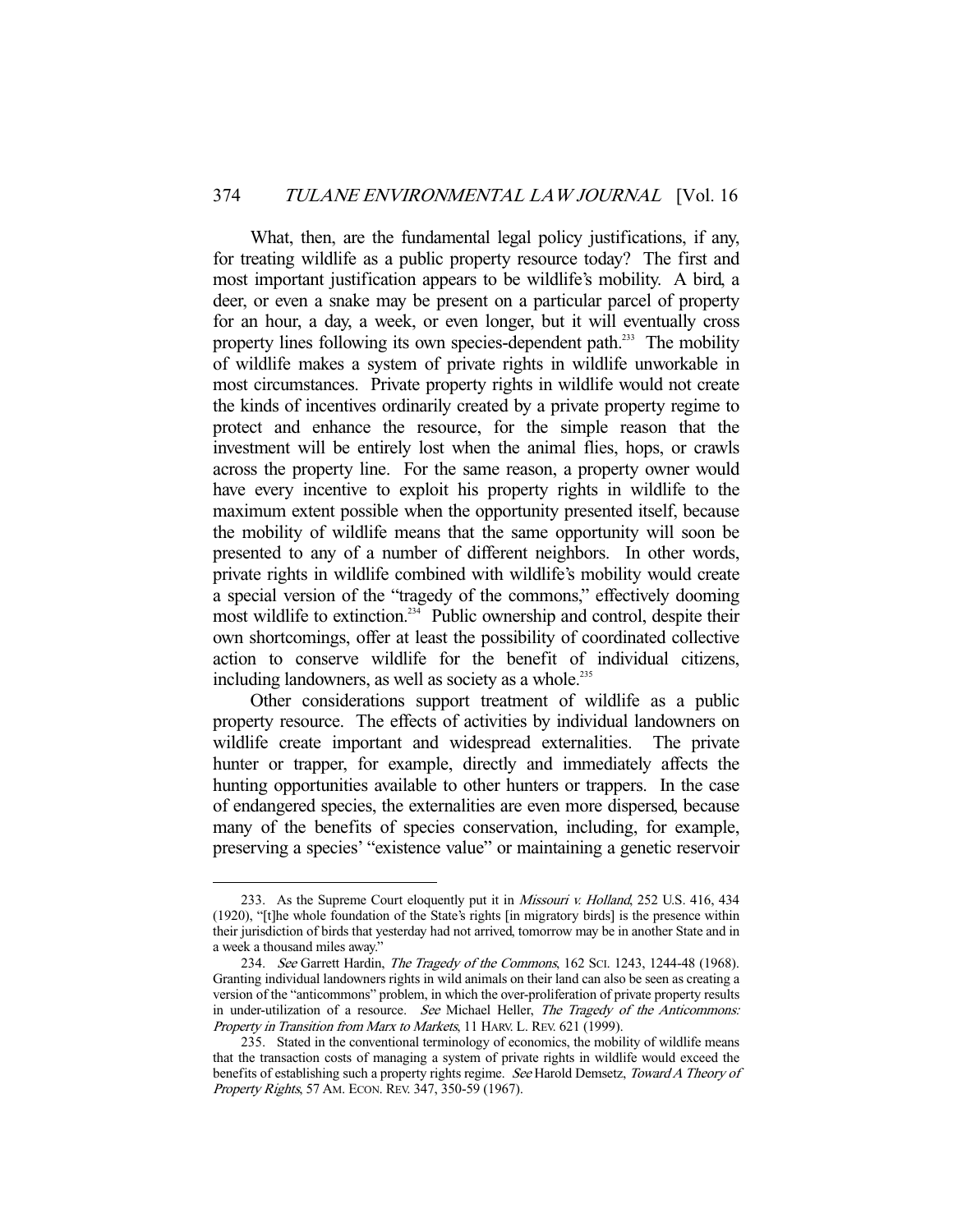for future use, are shared by society as a whole. To be sure, these types of externalities are frequently dealt with in other contexts, not by defining the property interest as publicly owned, but by adopting regulations to control the externalities produced by the exercise of private property rights. Defining public authority to control a resource as a kind of regulatory servitude as opposed to an outright ownership interest becomes, at the margin, largely a matter of semantics. But if the mobility of wildlife justifies treating wildlife as public property, the significant externalities associated with private activities affecting wildlife provide additional support for the kind of strong public management authority implied by designating wildlife as public property.

 The final justification for treating wildlife as a public property resource borrows from Professor Carol Rose's thesis that public rights in resources are explained in part by the social value of shared assets.<sup>236</sup> According to this view, the value of various resources, ranging from roads and waterways to recreational beaches, is enhanced by broad public participation because society needs places "to enhance the sociability of the members of an otherwise atomized society."<sup>237</sup> Professor Rose suggests that public hunting and fishing rights may in part be explained by the socializing function of recreational activities which are open to the public.238 Following the same line of reasoning, endangered species conservation may serve similar socializing functions. The iconic status of salmon in the Pacific Northwest, annual gatherings on the Platte River to observe the migration of migratory cranes, and ornithologists' mad scrambles to observe the odd Siberian avian wanderer in the Chesapeake Bay all appear to reflect the socializing function served by public stewardship of rare and endangered wildlife.

 The public ownership argument is analogous to the established per se rules in the Supreme Court's takings jurisprudence, with the difference that it represents a per se rule of nonliability. The Supreme Court has established two per se rules of liability: (1) when government regulation obliterates all of a property's economic value, and (2) when government has effected a permanent physical occupation of private property.<sup>239</sup> These rules reflect the Court's judgment that, in defined circumstances, the likelihood of a taking is so great that the Court can safely conclude that cases falling into certain categories can be defined as takings

<sup>236.</sup> Rose, *supra* note 224, at 723.

 <sup>237.</sup> Id.

<sup>238.</sup> See id. at 755-56.

 <sup>239.</sup> See Lucas v. S.C. Coastal Council, 505 U.S. 1003 (1992); Loretto v. Teleprompter Manhattan CATV Corp., 458 U.S. 419 (1982).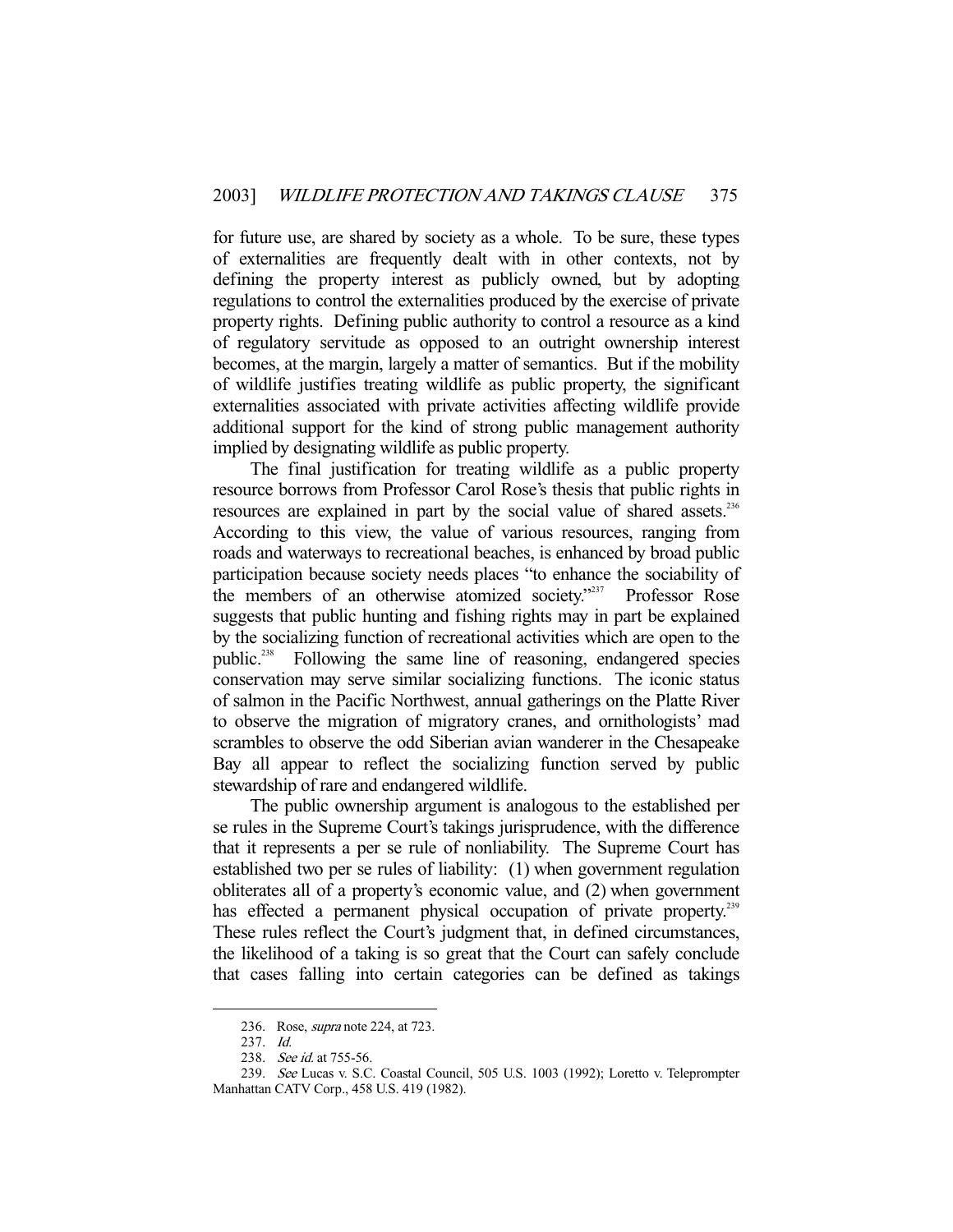without the necessity for extensive exploration of the facts of the particular case. The public ownership doctrine works the same way by identifying a set of regulatory takings claims which can reasonably be rejected by general rule.

 A per se rule of nonliability can be defended, like a per se liability rule, on the ground, not that it always arrives at the correct result, but that it nearly always does so. As the Court explained in Loretto v. Teleprompter Manhattan CATV Corp., a per se rule is justified in part by the fact that it "avoids otherwise difficult line-drawing problems"240 and presents "relatively few problems of proof."<sup>241</sup> So, too, in the case of wildlife protection, a general rule recognizing that wildlife laws do not result in takings avoids line-drawing problems and presents few problems of proof. Application of this per se rule may require rejection of some "hard" cases, but that is simply the cost, deemed entirely acceptable in other contexts, of any per se rule.

 The narrowness of this per se nonliability rule represents a partial answer to critics of the use of formal property concepts to resolve takings cases. Wildlife restrictions affect only a small portion of the national landscape. Even if one gathers together the handful of other established public ownership defenses, including the traditional public trust in tidelands and the navigational servitude, public ownership issues only arise in a fraction of actual or potential regulatory takings cases. Thus, embracing the public ownership doctrine and these other defenses does not permit property rules to entirely dominate takings law. Nor does it obviate the need for careful examination of the actual economic impact of a regulation and the reasonableness of the claimant's investment expectations in the general run of cases.

#### D. Wildlife Protection Effects a Per Se Physical-Occupation Taking

 Far from conceding the validity of the nonliability argument outlined above, some takings advocates have taken the opposite tack contending that wildlife protection laws should automatically lead to a finding of a taking.<sup>242</sup> Rather than representing a category of regulation peculiarly immune from taking liability, these advocates contend, wildlife laws should be especially vulnerable to takings claims, on the theory that

 <sup>240. 458</sup> U.S. at 436.

 <sup>241.</sup> Id. at 437.

<sup>242.</sup> See, e.g., Eric Grant, Pacific Legal Foundation, Endangered Species, Habitat Preservation, And Just Compensation: Why Habitat-Preserving Regulations Are Permanent Physical Occupations of Private Property, Address at the ALI-ABA Course on Inverse Condemnation and Related Government Liability (May 3-5, 2001).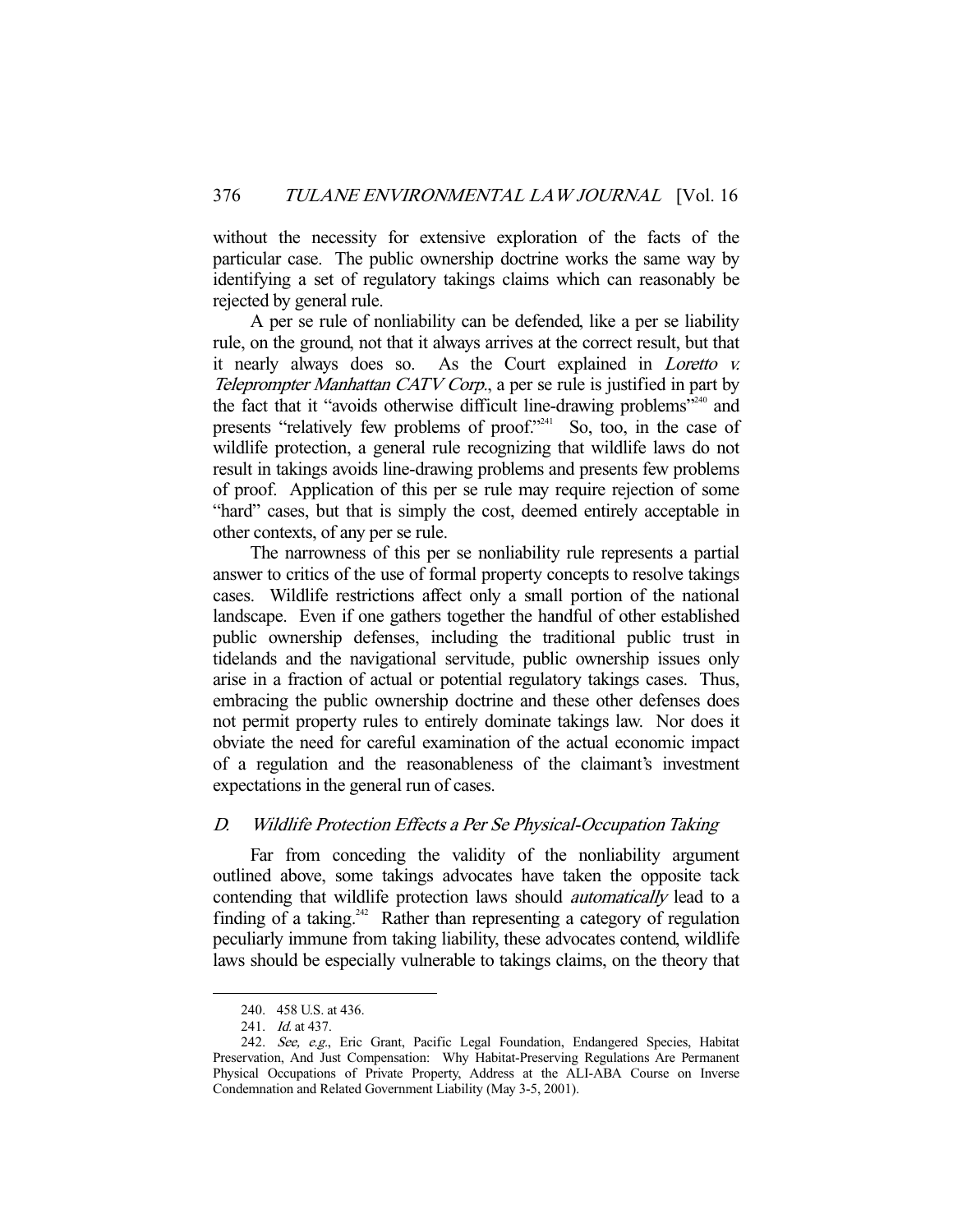wildlife laws result in indefinite physical occupations of private property which should be treated as per se takings. This argument principally relies on the Supreme Court's decision in *Loretto* establishing that permanent physical occupations of private property caused by the government should be analyzed pursuant to a categorical takings rule.

 So far, this physical-occupation argument has met with almost complete failure in the federal and state courts.<sup>243</sup> The judicial skepticism about this argument appears well founded, for several different reasons.

 First, the physical-occupation argument is at odds with claimants' concession in some takings cases that the government can at least prohibit direct killing of wildlife on private property without incurring takings liability.<sup>244</sup> While the concession is no doubt offered for sensible tactical reasons, it appears to undermine the physical-occupation theory. If wildlife regulations effect a physical occupation, it is because they compel the owner to accept the presence of the animal on the property. If takings claimants are willing to concede that protecting a specific animal present on private property from direct killing does not effect a taking, then it would seem difficult if not impossible to sustain the argument that wildlife protection measures represent per se takings on a physicaloccupation theory.

 Second, many wildlife laws cannot plausibly be described as effecting a physical occupation within the meaning of *Loretto*. regulation which effects a physical occupation has as its purpose authorizing the government or third parties to place people or objects on the property. Wildlife protection laws, by contrast, typically restrict possible uses of the property based on the presence of the animal,

<sup>243.</sup> See, e.g., Boise Cascade Corp. v. United States, 296 F.3d 1339, 1352-57 (Fed. Cir. 2002) (holding regulation barring commercial logging to avoid disturbance of nesting spotted owls not a physical occupation); Southview Assocs. Ltd. v. Bongartz, 980 F.2d 84, 92-95 (2d Cir. 1992) (holding that restriction on residential development to protect deer yard not a physical occupation); Mountain States Legal Found. v. Hodel, 799 F.2d 1423, 1428-29 (10th Cir. 1986) (holding property damage caused by wild burros and horses not a physical occupation); Moerman v. State, 21 Cal. Rptr. 2d 329, 334 (Cal. Dist. Ct. App. 1993) (holding property damage cause by introduced tule elk not a physical occupation); State v. Sour Mountain Realty, Inc., 714 N.Y.S.2d 78, 84 (N.Y.S. Div. 2000) (finding that requirement to remove "snake proof" fence which prevented snake from gaining access to forage habitat not a physical occupation); Boise Cascade Corp. v. Or. State Bd. of Forestry, 991 P.2d 563, 570 (Or. Ct. App. 1999) (holding regulation barring commercial logging to avoid disturbance of nesting spotted owls not a physical occupation). But see Tulare Lake Basin Water Storage Dist. v. United States, 49 Fed. Cl. 313, 319 (2001) (holding that reduction in permitted water diversions constitutes a physical occupation of the water).

<sup>244.</sup> See, e.g., Reply Brief of Appellant, in Coast Range Conifers v. State of Oregon, Oregon Court of Appeals, CA., No A117769 (filed Nov. 2002) (on file with Georgetown Environmental Law and Policy Institute) ("This case does not involve a claim that CRC has the right to kill wildlife.").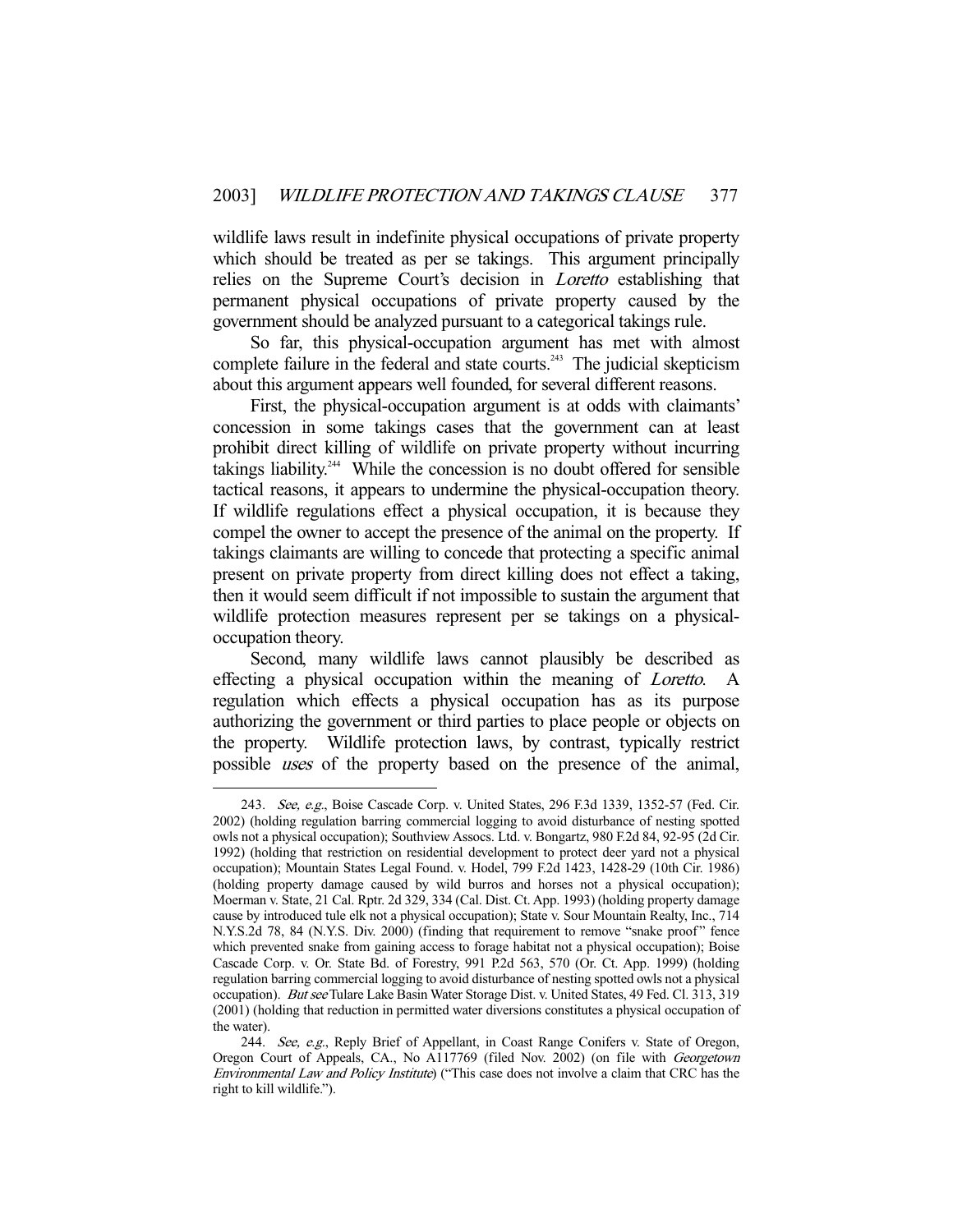without actually addressing whether the owner is required to allow wild animals onto the property in the first place. As the United States Court of Appeals for the Federal Circuit recently said in rejecting a takings challenge to ESA restrictions protecting a nesting pair of spotted owls, "there are significant differences between a government authorizing or conducting a physical invasion of the property of another and a government regulating what one may do with property due to the random or incidental location of a natural resource or wild animal on the property."245

 The attempt to characterize use restrictions to protect wildlife as physical occupations has been severely undermined by the Supreme Court's decision in Tahoe-Sierra. Prior to Tahoe-Sierra, takings advocates routinely sought to bolster regulatory takings claims by equating restrictions on the use of property with government-sanctioned physical occupations. Indeed, the supposed equivalence of regulation and occupation was a cornerstone of Professor Epstein's ambitious effort to formulate an expansive doctrine of regulatory takings.<sup>246</sup> In Tahoe-Sierra, however, the Court drew a sharp line between regulation and occupation and said that the "long-standing distinction" between the two "makes it inappropriate to treat cases involving physical takings as controlling precedents for the evaluation of a claim that there has been a 'regulatory taking,' and vice versa."247 In addition, the Court emphasized the narrowness of the per se physical-occupation rule, stating that "physical appropriations are relatively rare [and] easily identified."<sup>248</sup>

 Finally, and most fundamentally, even if a wildlife regulation did result in a physical occupation, the taking claim would still have to be rejected as a result of the sovereign public rights in wildlife. In Lucas, the Supreme Court stated that background principles of property law can bar any taking claim, including a claim based on the physical-occupation theory.

Where 'permanent physical occupation' of land is concerned, we have refused to allow the government to decree it anew (without compensation), no matter how weighty the asserted 'public interests' involved . . . —though

<sup>245.</sup> Boise Cascade Corp., 296 F.3d at 1354 (quoting Boise Cascade Corp., 991 P.2d at 570; see also Seiber v. United States, 53 Fed. Cl. 570, 576 (Fed. Cl. 2002) (rejecting a takings challenge to ESA restrictions based on physical occupation theory) (appeal pending in the Federal Circuit).

<sup>246.</sup> See RICHARD A. EPSTEIN, TAKINGS: PRIVATE PROPERTY AND THE POWER OF EMINENT DOMAIN 93-104 (1985).

 <sup>247. 535</sup> U.S. 302, 323 (2002).

 <sup>248.</sup> Id.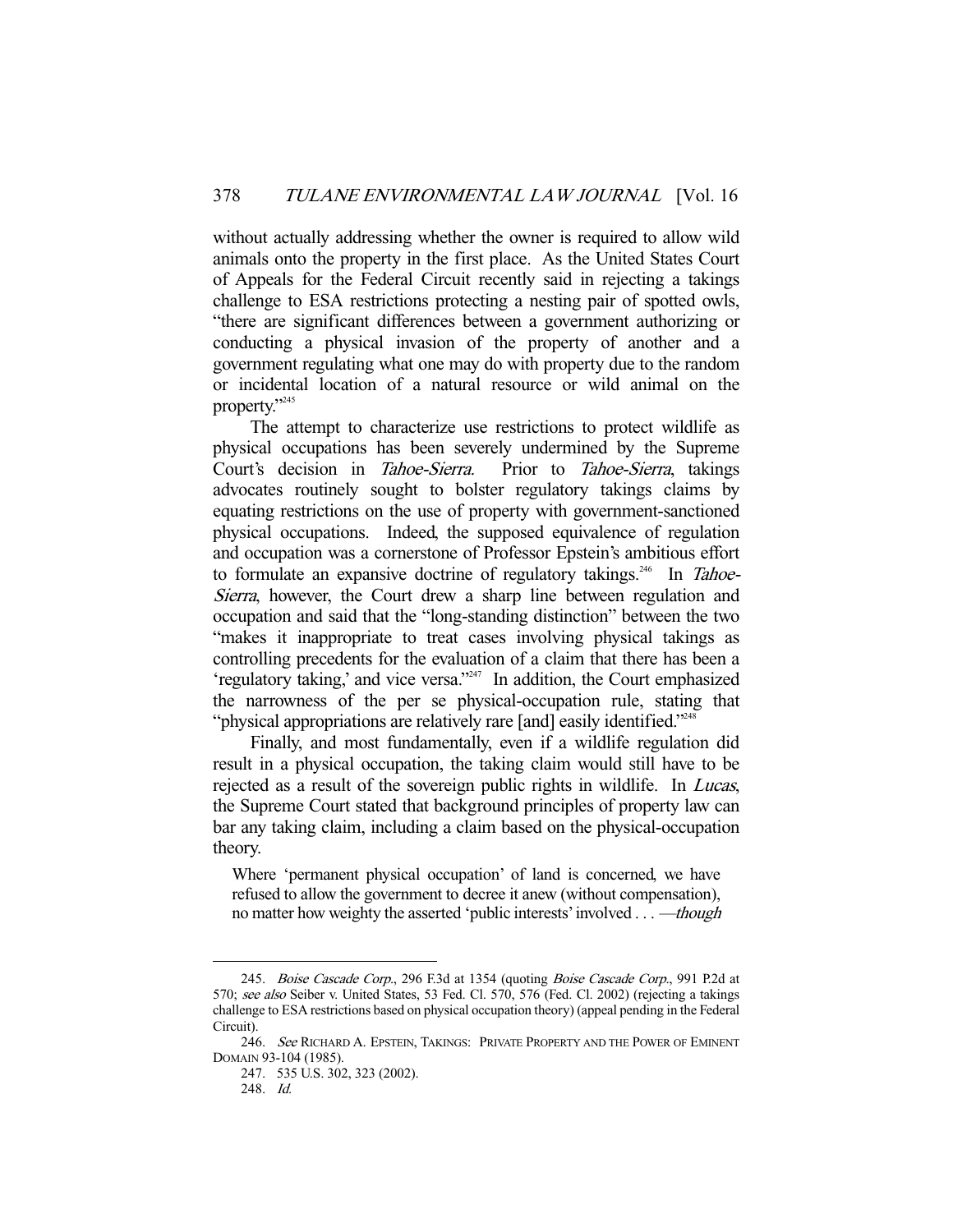we assuredly would permit the government to assert a permanent easement that was a pre-existing limitation upon the landowner's title.<sup>249</sup>

For an example of such a "preexisting limitation" the Court cited Scranton v. Wheeler, involving the navigational servitude.<sup>250</sup> The doctrine of public ownership of wildlife imposes the same kind of preexisting limitation on private property interests that the navigational servitude imposes on private property. As a result, assuming a wildlife regulation did effect a physical occupation, the occupation still would not be a taking because private property rights are held subject to the public's right to maintain wildlife on private land.

Thus, in Sierra Club v. Department of Forestry & Fire Protection, the California District Court of Appeals rejected the timber company's effort to avoid the public ownership argument by contending that the endangered birds were not simply protected by regulatory restrictions on use of the defendant's property but "actually physically occup[ied] the habitat afforded by its property.<sup>"251</sup> The court described this argument as resting on "a distinction without a difference" because the precedent upholding wildlife protection on private property "necessarily upholds governmental protection of such species while on the land of an unconsenting landowner or leaseholder.<sup>2252</sup> Similarly, in Tulare Lake, even though the court rejected the background principles argument based on the particular facts and circumstances of the case, it expressed no reservation about the general principle that state background principles can bar a taking claim based on a per se physical-occupation theory.<sup>253</sup>

## E. Public Ownership Is Not an Argument Available to the Federal Government

 One final potential objection to the public ownership argument is that, while a state court can apply the argument to a taking claim based on state regulation, a federal court may not be able to apply the argument

 <sup>249.</sup> Lucas v. S.C. Coastal Council, 505 U.S. 1003, 1028-29 (1992) (emphasis added).

<sup>250.</sup> See id.; 179 U.S. 141, 143 (1900).

 <sup>251. 26</sup> Cal. Rptr. 2d 338, 345 (Cal. Dist. Ct. App. 1993) (review denied and ordered not published).

 <sup>252.</sup> Id.

<sup>253.</sup> See Tulare Lake Basin Water Storage Dist. v. United States, 49 Fed. Cl. 313, 318-24 (Fed. Cl. 2001). It could be contended that the public ownership doctrine actually supports a physical occupation claim, on the theory that the public's ownership of wildlife confirms that the government is legally responsible for wildlife present on private property. The answer to this potential argument is that the public does not own wildlife in a proprietary sense, but rather in its sovereign capacity, and therefore government cannot be held to be occupying private property in a physical sense.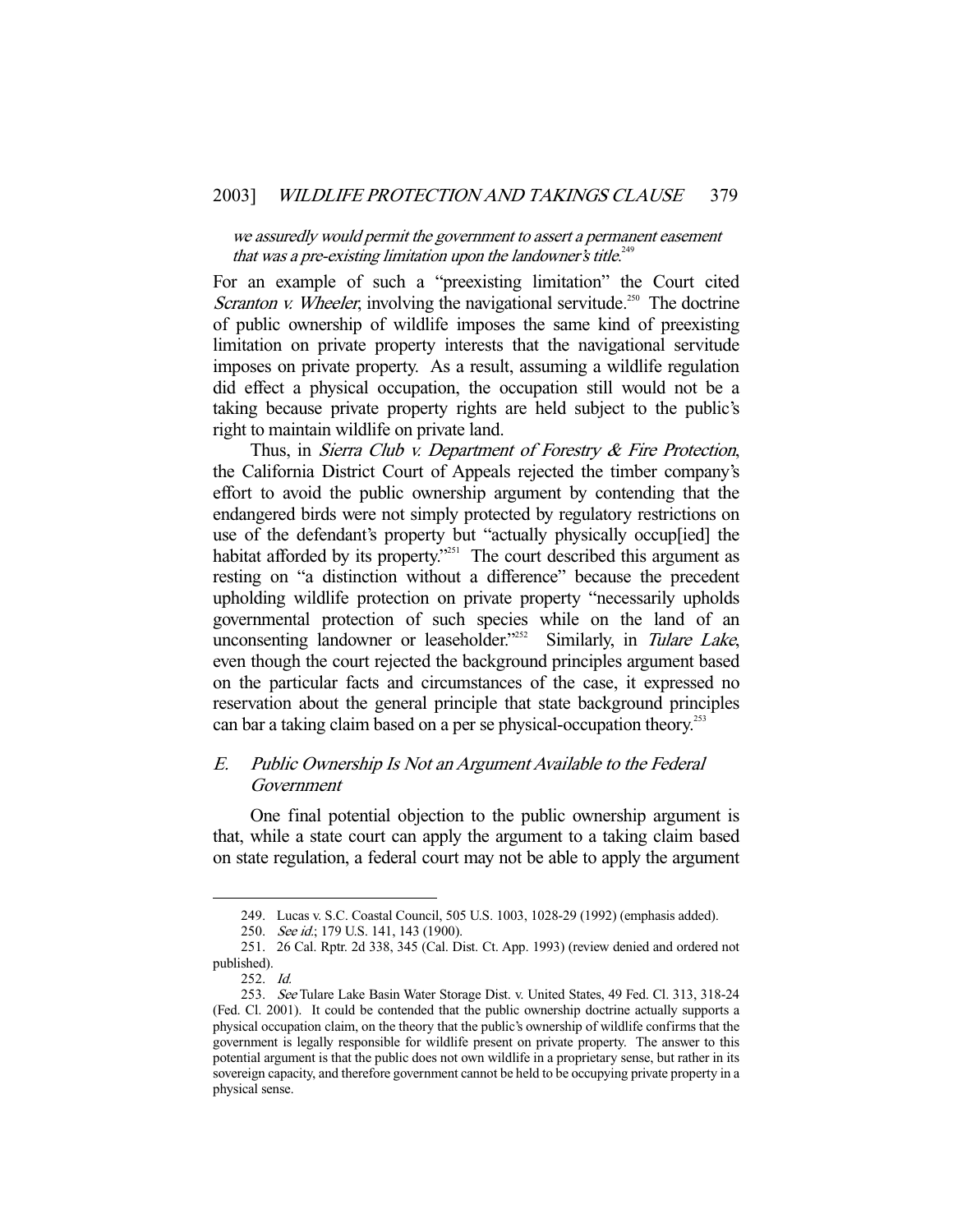to a claim based on federal regulation. As discussed above, this position is supported by Tulare Lake Basin Water Storage District v. United States.<sup>254</sup> In that case the Court of Federal Claims rejected the United States' argument that it was entitled to defend against a taking claim challenging a federal ESA restriction based on the public ownership doctrine and other background principles of California law.<sup>255</sup> However, there is substantial reason to think this novel ruling was mistaken.

 First, the ruling is inconsistent with the basic methodology for evaluating regulatory takings claims under the Fifth Amendment. As discussed above, under the two-part regulatory takings analysis, the initial question is whether the claimant has a protected property interest. If the claimant lacks a protected property interest, there is no need to address whether the regulation being challenged actually results in a taking. Because the antecedent property inquiry has to be resolved prior to examining the regulation itself, there is no logical reason to suppose that the answer to the property inquiry should vary depending upon whether the restriction being enforced is state or federal.

Second, in *Lucas* the Court stated that background principles of state law should support rejection of a claim "if an *objectively reasonable* application of relevant precedents would exclude those beneficial uses in the circumstances in which the land is presently found."256 Background principles cannot be applied "objectively" if their meaning varies from forum to forum. Other federal courts have relied on state background principles to reject takings challenges to federal regulatory action, and they have not suggested that they have any less authority to enforce state law limitations on title than state courts.<sup> $257$ </sup> These decisions, unlike the decision in Tulare Lake, are consistent with Lucas' mandate that background principles be objectively applied.

 These decisions also are consistent with the general approach of federal courts when presented with state law issues. There are, to be sure, various statutory and judicially-created mechanisms for federal courts to enlist the direct help of state courts in deciding issues of state law.<sup>258</sup> But when federal courts do proceed to resolve state law issues, for

<sup>254.</sup> *Id.* at 324.

 <sup>255.</sup> See id. at 320-24.

 <sup>256.</sup> Lucas v. S.C. Coastal Council, 505 U.S. 1003, 1032 n.18 (1992).

<sup>257.</sup> See, e.g., Esplanade Props., LLC v. City of Seattle, 307 F.3d 978 (9th Cir. 2002) (applying state public trust doctrine in tidelands to support rejection of takings claim); Bishop v. United States, 126 F. Supp. 449, 451 (Ct. Cl. 1954) (applying state public ownership doctrine to support rejection of taking claim based on hunting ban).

<sup>258.</sup> See, e.g., Colo. River Water Conservation Dist. v. United States, 424 U.S. 800, 814 (1976) (noting a federal court may abstain in favor of a state court in a case raising "difficult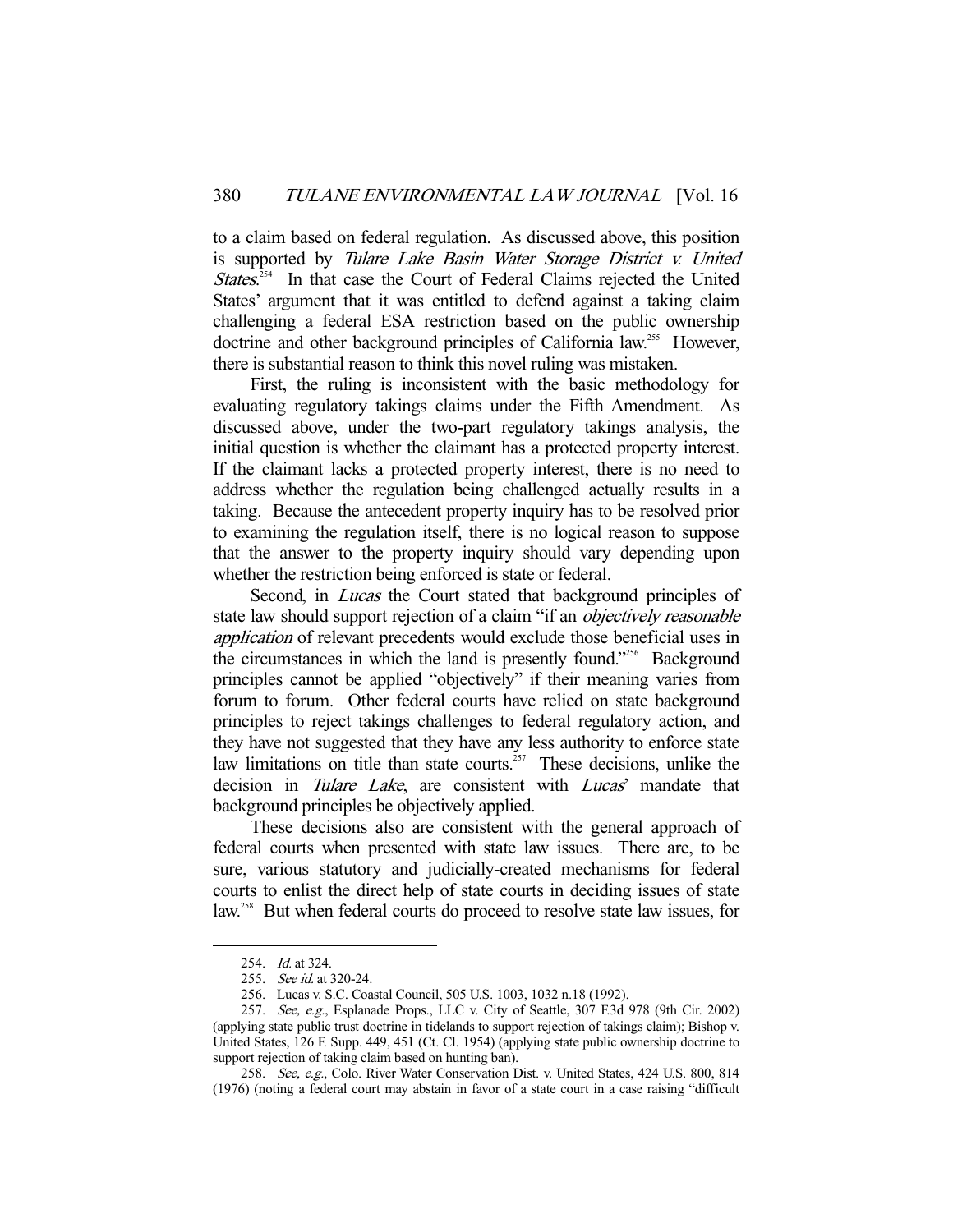example, in diversity cases, when exercising supplemental jurisdiction over state claims, and in a variety of other contexts, federal courts attempt to reach the same result the state courts would reach if confronted with the same issue.<sup>259</sup> Apparently, with the sole exception of the court in *Tulare Lake*, federal courts have assumed that the same principle should apply in cases under the Takings Clause.<sup>260</sup>

 Finally, the idea that the public ownership argument might be available only to state regulators sued on the basis of state regulations in state court is anachronistic. It represents, in effect, a revival of the antiquated notion that the public ownership doctrine supports primary, if not exclusive, state control over natural resources. As discussed, the Supreme Court has rejected the idea that the public ownership doctrine can serve as a barrier to the exercise of federal regulatory power.<sup>261</sup> It would certainly contradict the spirit of those decisions to conclude that the public ownership doctrine undermines federal regulatory authority indirectly because it represents an argument available only to the states.

#### V. HOW FAR SHOULD THE PUBLIC OWNERSHIP ARGUMENT GO?

 If the public ownership doctrine still lives and can serve as an argument against takings claims, how far does the argument go? The argument presumably must apply, at a minimum, to regulation of activities which directly kill individual animals including, for example, the use of guns or traps, or to take one step beyond the obvious, cutting down a tree containing a nesting bird. But the kinds of extensive restrictions imposed under modern wildlife laws obviously raise more complicated and difficult questions.

 For example, does the argument apply to activities which indirectly harm or kill threatened or endangered species, including, for example,

260. See WRIGHT ET AL., supra note 259, § 4520 ("[S]tate law has been applied to determine the character of property . . . in federal condemnation actions.").

questions of state law bearing on policy problems of substantial public import"); Chevy Chase Land Co. v. United States, 158 F.3d 574, 575-76 (Fed. Cir. 1998) (certifying a state law question to the Maryland Court of Appeals, pursuant to Maryland statutory procedure, in takings suit against the United States).

 <sup>259.</sup> See United Mine Workers v. Gibbs, 383 U.S. 715, 721 (1966); Erie v. Tompkins, 304 U.S. 64, 72-73 (1938); WRIGHT ET AL., FEDERAL PRACTICE AND PROCEDURE § 4507 (2d ed. 1996) ("In divining and applying the law of the forum state in diversity of citizenship cases, each federal court—whether it be a district court or an appellate court—functions as a proxy for the entire state court system, and therefore must apply the substantive law that it conscientiously believes would have been applied in the state court system, which includes the state appellate tribunals. In other words, the federal court must determine issues of state law as it believes the highest court of the state would determine them, not necessarily (although usually this will be the case) as they have been decided by other state courts in the past.").

<sup>261.</sup> See discussion *supra* notes 193-199.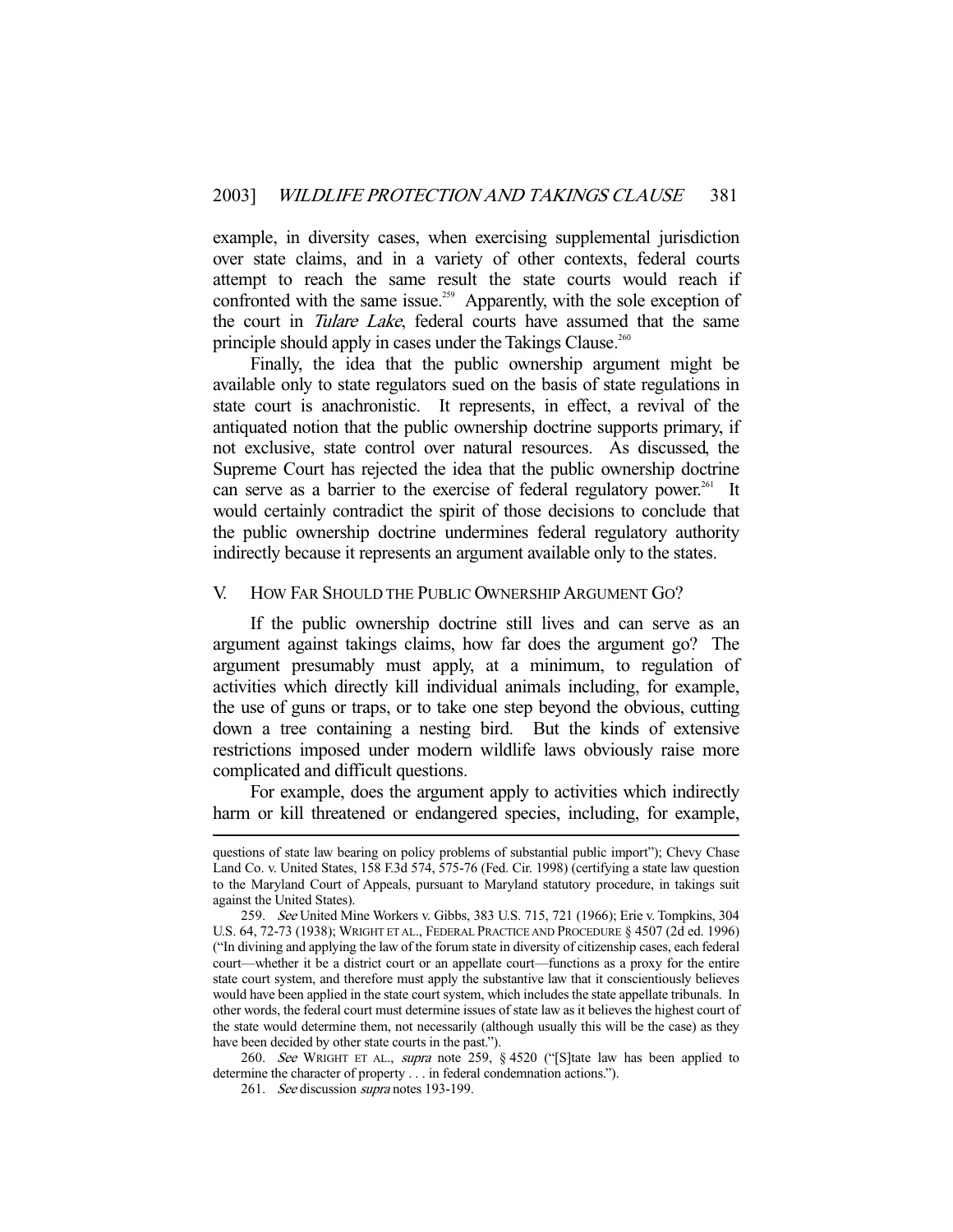commercial logging, land development, or water withdrawals from rivers and streams which degrade or destroy the value of natural habitat? If habitat destruction is covered, must the habitat destruction be associated with a demonstrable effect on individual animals or the viability of the species as a whole? Must the habitat at least be occupied, or does it suffice if the habitat is suitable for a particular species and potentially useful for bringing the species back from the brink of extinction? How substantial an effect must a regulation have on individual animals or on an entire species? Finally, given the complexity of ecological relationships, what type of causal link, both in terms of immediacy and probability, must be established between the regulated activity and the harm the regulation is designed to avoid?

 Older, non-ESA cases support the conclusion that the public ownership argument should cover activities which indirectly kill or injure wildlife. For example, in *Columbia River Fishermen's Protective Union* v. City of St. Helens, the Oregon Supreme Court upheld, based on the public ownership doctrine, a suit to restrain pollution of the Willamette and Columbia Rivers to protect public fisheries.<sup>262</sup> The court affirmed that the state's authority "extends not only to the [direct] taking of its fish, but also over the waters inhabited by the fish."263 The state's "care of the fish would be of no avail," the court said, "if it had no power to protect the waters from pollution."<sup>264</sup> Similarly, in the classic case of Barrett v. State, the Court of Appeals of New York held that the public ownership doctrine justified not only protection for beavers but also a prohibition against the destruction of their "dams, houses, homes or abiding places of same."<sup>265</sup> The numerous cases involving dams The numerous cases involving dams obstructing fish passage demonstrate that the doctrine can support government regulations requiring landowners not to block animals from utilizing their natural habitat.<sup>266</sup>

 While modern wildlife laws often involve more extensive restrictions on private land use than older wildlife laws, public sovereign rights should continue to be recognized. The basic nature of public rights in wild animals remains the same as in past centuries, and the doctrine

 <sup>262. 87</sup> P.2d 195, 199 (Or. 1939).

 <sup>263.</sup> Id. at 198.

 <sup>264.</sup> Id.

 <sup>265. 116</sup> N.E. 99, 100 (N.Y. 1917).

<sup>266.</sup> See discussion *supra* notes 71-79; see also People v. Truckee Lumber Co., 48 P. 374, 375 (Cal. 1897) (enjoining, based on the public ownership doctrine, disposal of waste into river which led to a fish kill); People v. Glenn-Colusa Irrigation Dist., 15 P.2d 549, 550-53 (Cal. Dist. Ct. App. 1932) (enjoining, based on the public ownership doctrine, irrigation water diversions which injured fisheries).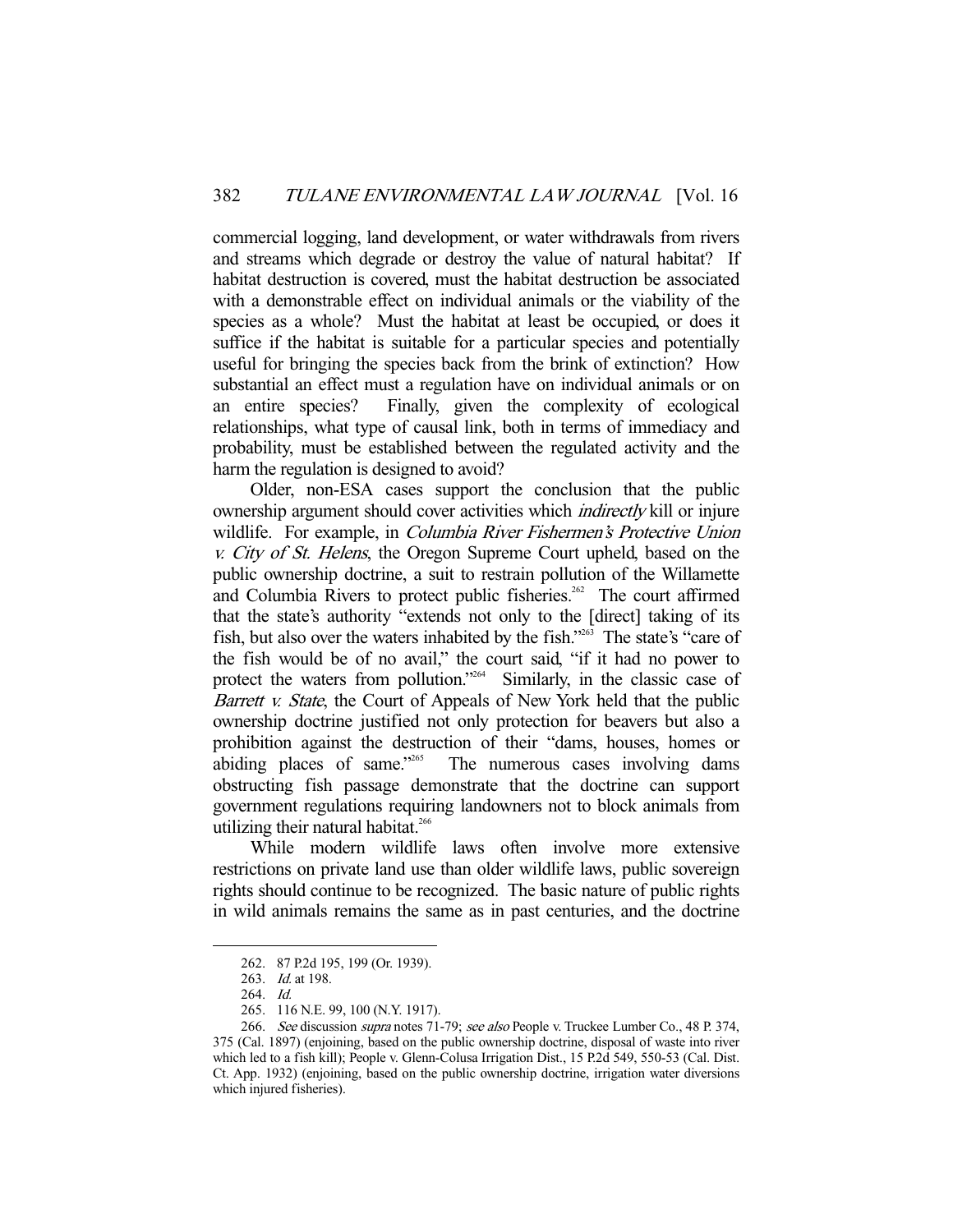should continue to apply with the same force even if the nature of the threats to wildlife has changed somewhat. The Supreme Court in Lucas famously observed that the meaning and scope of background principles must evolve as "changed circumstances or new knowledge may make what was previously permissible no longer so."<sup>267</sup> No extravagant extension of earlier precedent is required to apply the public ownership argument in today's circumstances. Property owners never had a protected right to destroy wildlife present on their land and modern wildlife laws simply continue the implementation of this long-standing principle.

Pre-ESA cases suggest that *de minimis* effects on wildlife would not be covered by the public ownership doctrine. In particular, as discussed above, the cases dealing with fencing suggest that owners may be able to fence their land, even if a fence excludes wildlife that would otherwise be present on the land, as long as it does not inflict direct injury. Other kinds of de minimis effects, including temporary or minor alterations of habitat, might be excluded as well. On the other hand, apparently inconsequential individual actions can sometimes have severe cumulative effects. The public's rights in wildlife should not be sacrificed through small-scale decision making.

 Application of the doctrine should presumably be governed by ordinary standards of proximate causation and foreseeability. The decision of the Pennsylvania Supreme Court in *Machipongo Land &* Coal Co. v. Commonwealth is instructive on this point.<sup>268</sup> As discussed above, the court ruled that the state should have been permitted to defend against the takings claim on the ground that the proposed mining would violate the public's right to clean water and therefore constitute a "nuisance" under *Lucas*.<sup>269</sup> Recognizing the inherently conjectural nature of the background principles inquiry, the court explained that the state did not have to demonstrate to a complete certainty that the proposed mining would actually have produced acid mine drainage.<sup>270</sup> "It is enough if the Commonwealth can prove," the court said, "that further mining in the UFM [unsuitable for mining] area had a 'high potential to cause increases in [pollution].'"271 Likewise in the wildlife arena, a showing of a high potential for harm to individual animals or the species as a whole should be sufficient to defeat a regulatory taking claim.

 <sup>267.</sup> Lucas v. S.C. Coastal Council, 505 U.S. 1003, 1031 (1992).

 <sup>268. 799</sup> A.2d 751, 770-75 (Pa.), cert. denied, 123 S. Ct. 486 (2002).

 <sup>269.</sup> See id. at 775.

 <sup>270.</sup> See id.

 <sup>271.</sup> Id.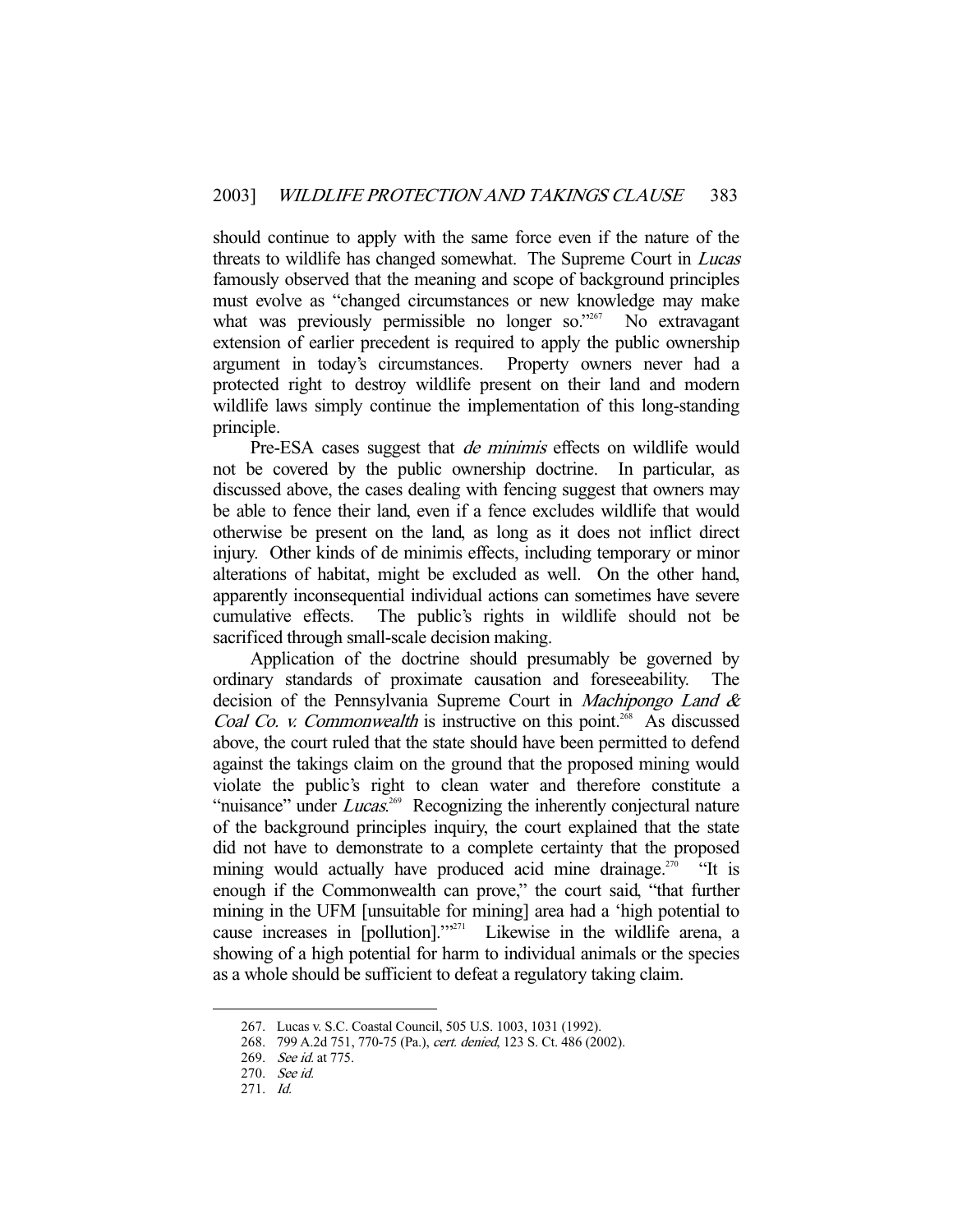Finally, the Supreme Court's 1995 decision in *Babbitt v. Sweet* Home Chapter of Communities for a Great Oregon provides useful guidance.<sup>272</sup> The case involved a challenge to the U.S. Fish and Wildlife Service's interpretation of section nine of the ESA, which makes it unlawful for any person to "take" an endangered species.<sup>273</sup> The act in turn defines take to include, among other things, "harm." Regulations adopted by the Fish and Wildlife Service define "harm" to mean "an act which actually kills or injures wildlife," and state that "[s]uch an act may include significant habitat modification or degradation where it actually kills or injures wildlife by significantly impairing essential behavioral patterns, including breeding, feeding, or sheltering."274 The Court upheld the Service's definition of harm as a reasonable interpretation of the statute.<sup>275</sup>

The decision in *Sweet Home* is relevant to takings litigation because the wildlife-protection authority vested in the federal government by the ESA is plainly analogous to the authority vested in the states by the public ownership doctrine. In addition, the issues of causation and foreseeability with which the Court struggled are parallel to the issues which naturally arise in applying the public ownership doctrine.

The basic issue the Court addressed in *Sweet Home* was whether the term harm had to be confined to the "direct application of force" against imperiled wildlife, or whether it could be extended to modification of habitat which indirectly injures wildlife.<sup>276</sup> Reversing the decision of the United States Court of Appeals for the District of Columbia Circuit on this point, the Supreme Court adopted the latter view.277 The Court reasoned that the dictionary definition of harm naturally encompassed injuries inflicted directly or indirectly, a conclusion that seems to apply logically to the definition of the scope of the public ownership doctrine as well.<sup>278</sup> In upholding the regulation, the Court also emphasized that the agency had limited the definition of harm to "significant effects" and said that it was governed by "ordinary requirements of proximate causation and foreseeability," limitations which, again, seem directly transferable to applications of the public ownership doctrine.<sup>279</sup>

-

275. See id.

 <sup>272. 515</sup> U.S. 687, 696-704 (1995).

<sup>273.</sup> *See id.* at 690.

<sup>274.</sup> *Id.* at 691.

 <sup>276.</sup> Id. at 697-98.

<sup>277.</sup> See id. at 701-03.

 <sup>278.</sup> See id. at 697-98.

 <sup>279.</sup> Id. at 700 n.13, 708.